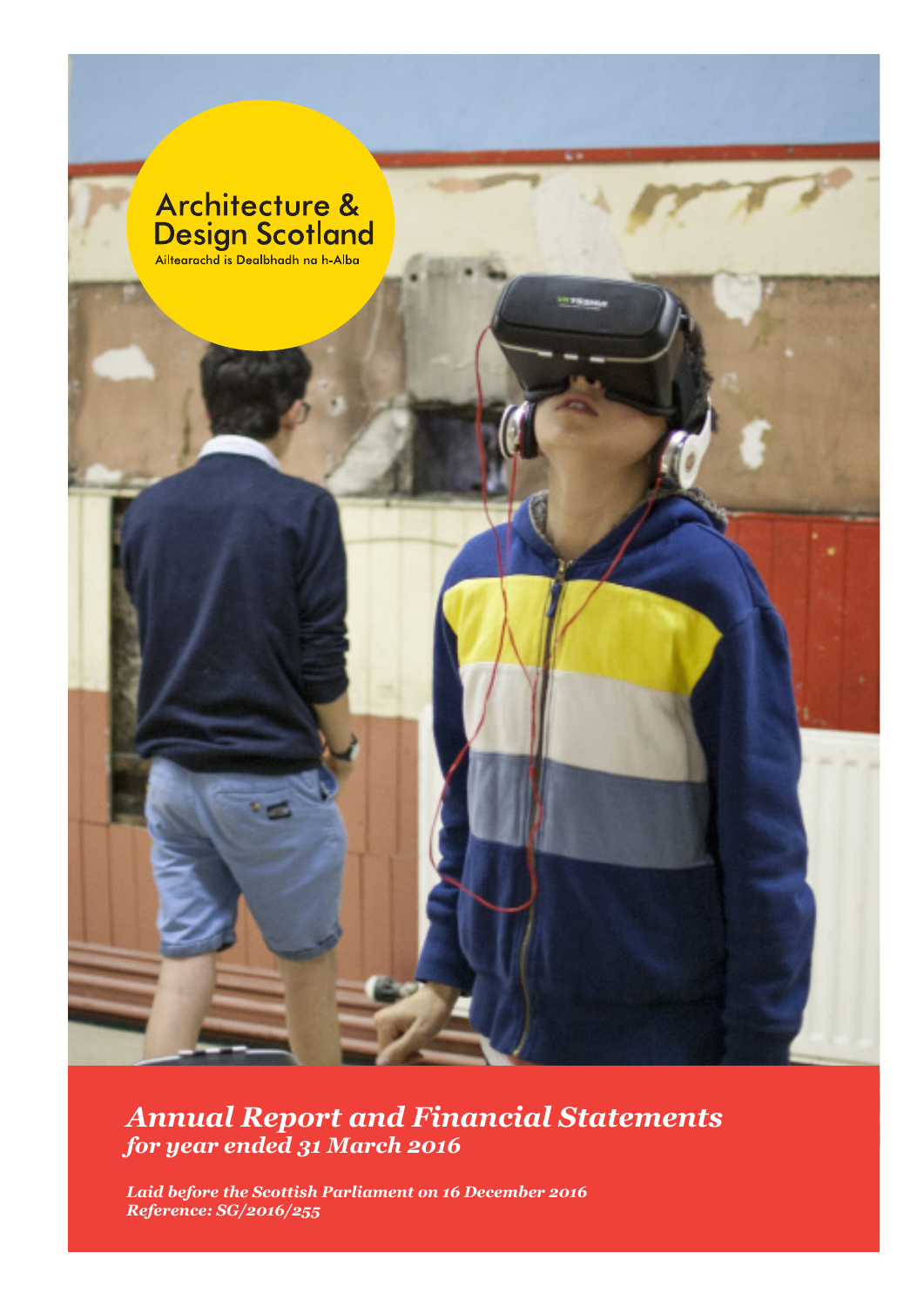**Architecture & Design Scotland Company Limited by Guarantee ANNUAL REPORT AND FINANCIAL STATEMENTS FOR THE YEAR ENDED 31 MARCH 2016 Company Registration Number SC267870**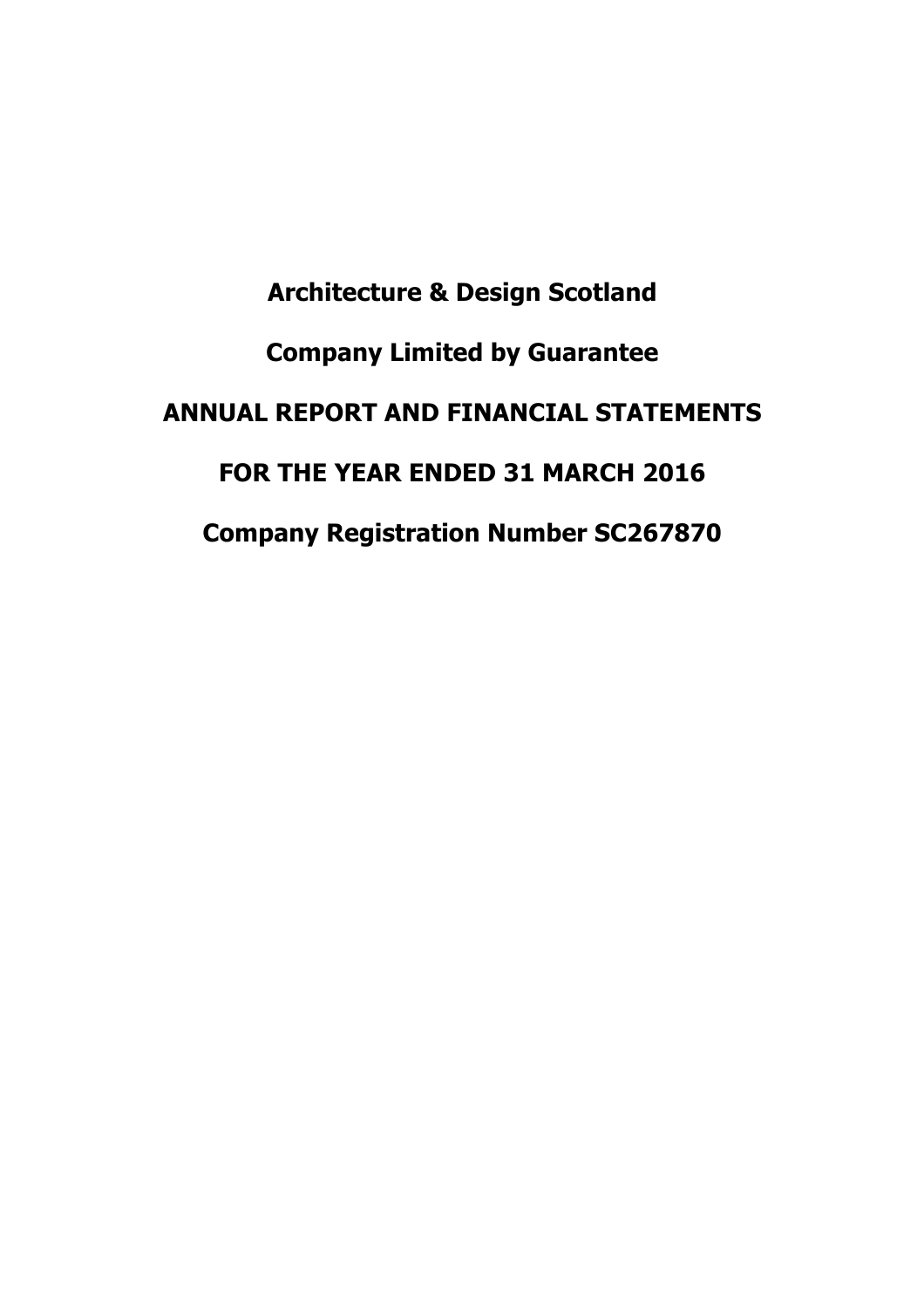# YEAR ENDED 31 MARCH 2016

| <b>CONTENTS</b>                                                                               |  |
|-----------------------------------------------------------------------------------------------|--|
|                                                                                               |  |
|                                                                                               |  |
|                                                                                               |  |
|                                                                                               |  |
|                                                                                               |  |
|                                                                                               |  |
|                                                                                               |  |
|                                                                                               |  |
|                                                                                               |  |
|                                                                                               |  |
|                                                                                               |  |
|                                                                                               |  |
| Independent Auditor's Report to the Members of the Board of Architecture and Design Scotland, |  |
|                                                                                               |  |
|                                                                                               |  |
|                                                                                               |  |
|                                                                                               |  |
|                                                                                               |  |
|                                                                                               |  |
|                                                                                               |  |
|                                                                                               |  |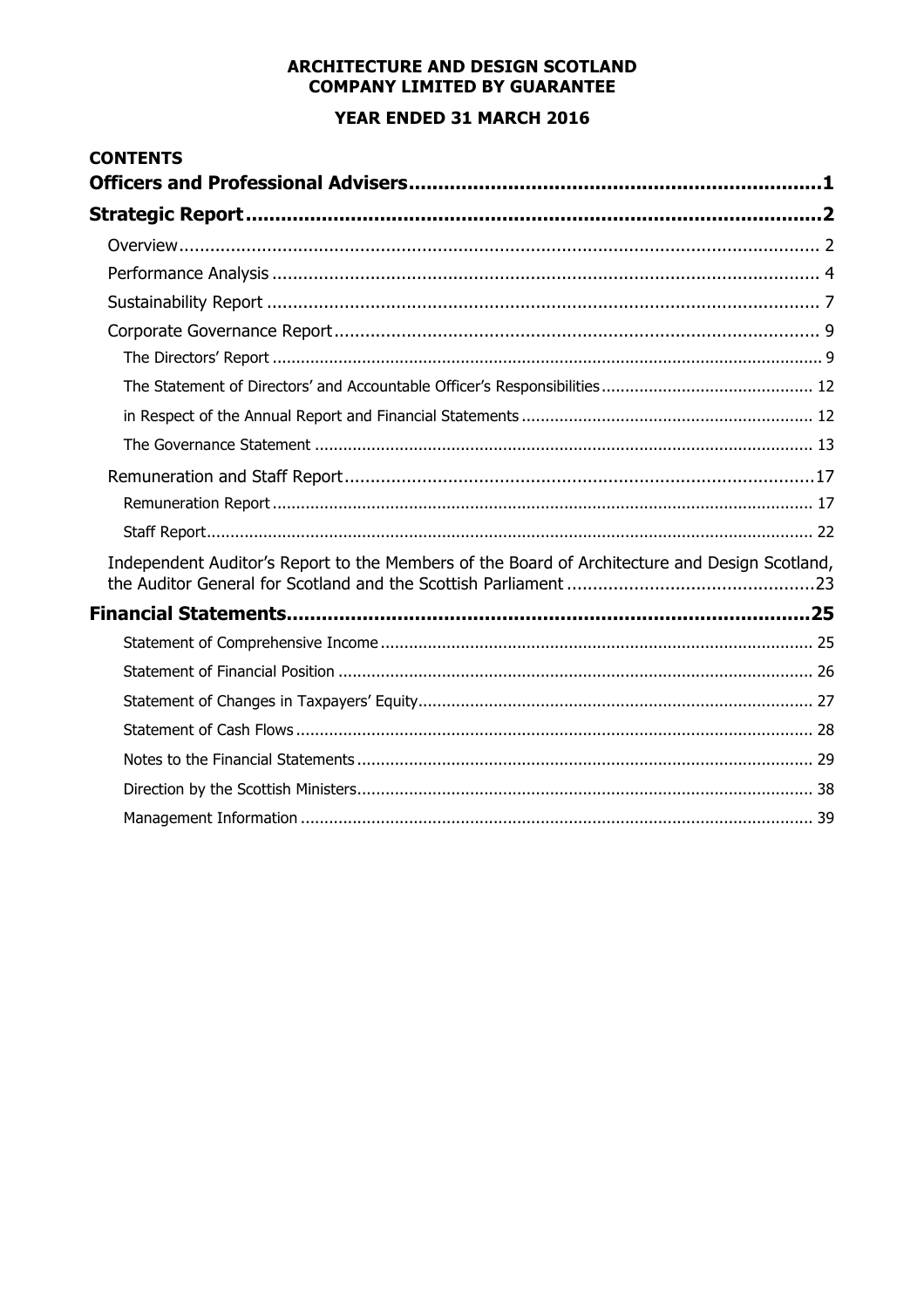# **OFFICERS AND PROFESSIONAL ADVISERS**

# **YEAR ENDED 31 MARCH 2016**

# **OFFICERS AND PROFESSIONAL ADVISERS**

| <b>The Board of Directors</b> | K Anderson (The Chair)<br>S Beattie<br>A Burrell<br>D Chisholm<br>M Crookston<br>S Evans<br>G Hill<br>J Hughes<br>G Ross (Deputy Chair)<br>A Sim |
|-------------------------------|--------------------------------------------------------------------------------------------------------------------------------------------------|
| <b>Company Secretary</b>      | J MacDonald                                                                                                                                      |
| <b>Business Addresses</b>     | 9 Bakehouse Close<br>146 Canongate<br>Edinburgh<br>EH8 8DD                                                                                       |
|                               | Level 2<br>The Lighthouse<br>11 Mitchell Lane<br>Glasgow<br>G1 3NU                                                                               |
| <b>Registered Office</b>      | 9 Bakehouse Close<br>146 Canongate<br>Edinburgh<br>EH8 8DD                                                                                       |
| <b>Auditor</b>                | <b>KPMG LLP</b><br>Saltire Court<br>20 Castle Terrace<br>Edinburgh<br>FH1 2FG                                                                    |
| <b>Bankers</b>                | Royal Bank of Scotland<br>36 St Andrew Square<br>Edinburgh<br>EH2 2AD                                                                            |
| <b>Solicitors</b>             | Anderson Strathern<br>1 Rutland Court<br>Edinburgh<br>EH3 8EY                                                                                    |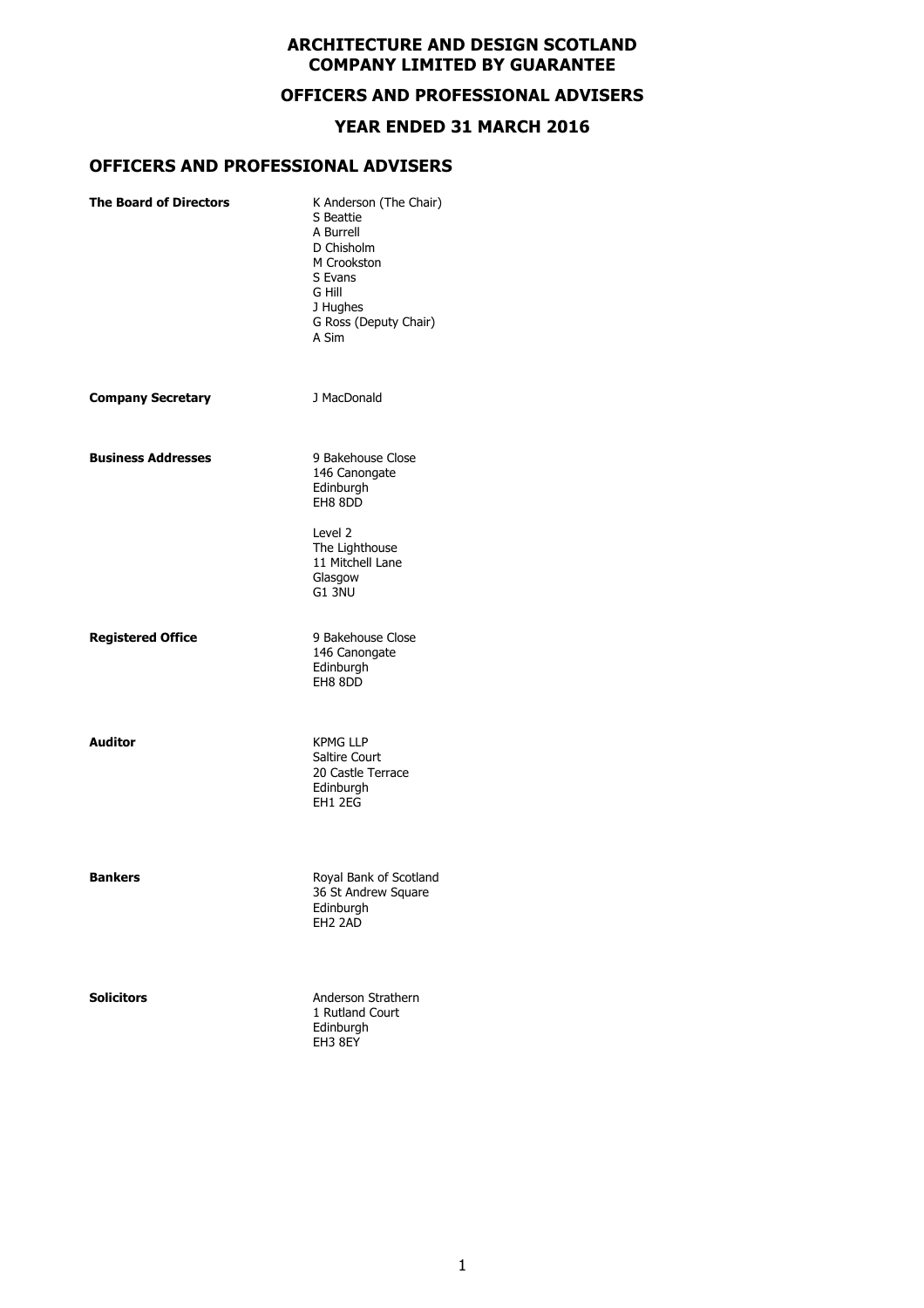# **STRATEGIC REPORT**

## **YEAR ENDED 31 MARCH 2016**

## **STRATEGIC REPORT**

This report has been presented in accordance with the requirements of Section 414 of the Companies Act 2006. The company's independent auditor is required by law to report on whether the information given in the strategic report is consistent with the financial statements. The auditor's opinion is included in the auditor's report on pages 23 to 24.

## **Overview**

At the end of 2013-14, following extensive consultation with our stakeholders and the public, we launched a new Corporate Strategy for 2014-17. In our Corporate Strategy we set out six key objectives:-

We will help create better buildings, streets and sustainable places in Scotland;

We will encourage more people to get involved in making sustainable places;

We will increase the understanding of architecture and design in the planning system;

We will promote Scottish architecture and design nationally and internationally:

We will provide leadership for our sector;

We will deliver high-quality services which are continually improving.

Throughout 2015-16 we undertook a range of activities to meet those objectives and our programme for the year included the delivery of a series of exhibitions and events, the provision of advice to clients, funders and regulators, contributions to the development of national policy and continued support for practitioners in a range of ways.

In 2015 we celebrated our  $10^{th}$  birthday and marked this with a series of talks and events under the banner **DECADE**. Based on 10 of the most significant issues of the past decade we collaborated with over 100 organisations and reached over 350 delegates. Each event took an issue, considered how it had developed over the previous 10 years and imagined what the next 10 years might hold. We captured all of this in a collection of essays by the speakers and others which has been printed and is also available online.

To finish the year of celebrations we held a **Parliamentary Reception**, hosted by Patricia Ferguson MSP, in November with over 100 guests including MSPs, former and current staff and board members and other interested parties from the built environment sector.

Building on our successful Design Skills Symposia, we co-hosted the **Place Challenge 2015: Town Centre Living** with Angus Council in Arbroath in October 2015. It brought together over 100 delegates over two days at Hospitalfield Arts, to explore new approaches to town centre living. A number of outputs and publications have been produced following the event and were published on our website in early 2016.

We contributed to the development of the **Place Standard** with Scottish Government and NHS Health Scotland colleagues which launched in late 2015. Our role in its development was to help consult on testing, developing and drafting the Place Standard. Throughout the year we have been integrating the Place Standards in aspects of our ongoing work.

**Sustainability** continues to be a central part of our activity. In 2015-16 we held 14 CPD events on traditional construction and timber. The events – hosted in Edinburgh and Glasgow - reached over 150 attendees and we also held 11 school and college workshops, reaching a further 186 attendees. Our library of sustainable materials continues to be a focal point for our work and we published five new materials library case studies and a longer case study on sustainability.

Our **Design Forum** helps deliver better buildings and places by offering informed advice on the design quality of development proposals. In 2015-16 the Design Forum process engaged with 15 major projects from nine different local authorities. The projects ranged from a major infrastructure project to a town expansion site of 1,500 houses, a primary school and workplaces. 100% of the participants asked agreed that the workshops secured better outcomes for building users and affected communities.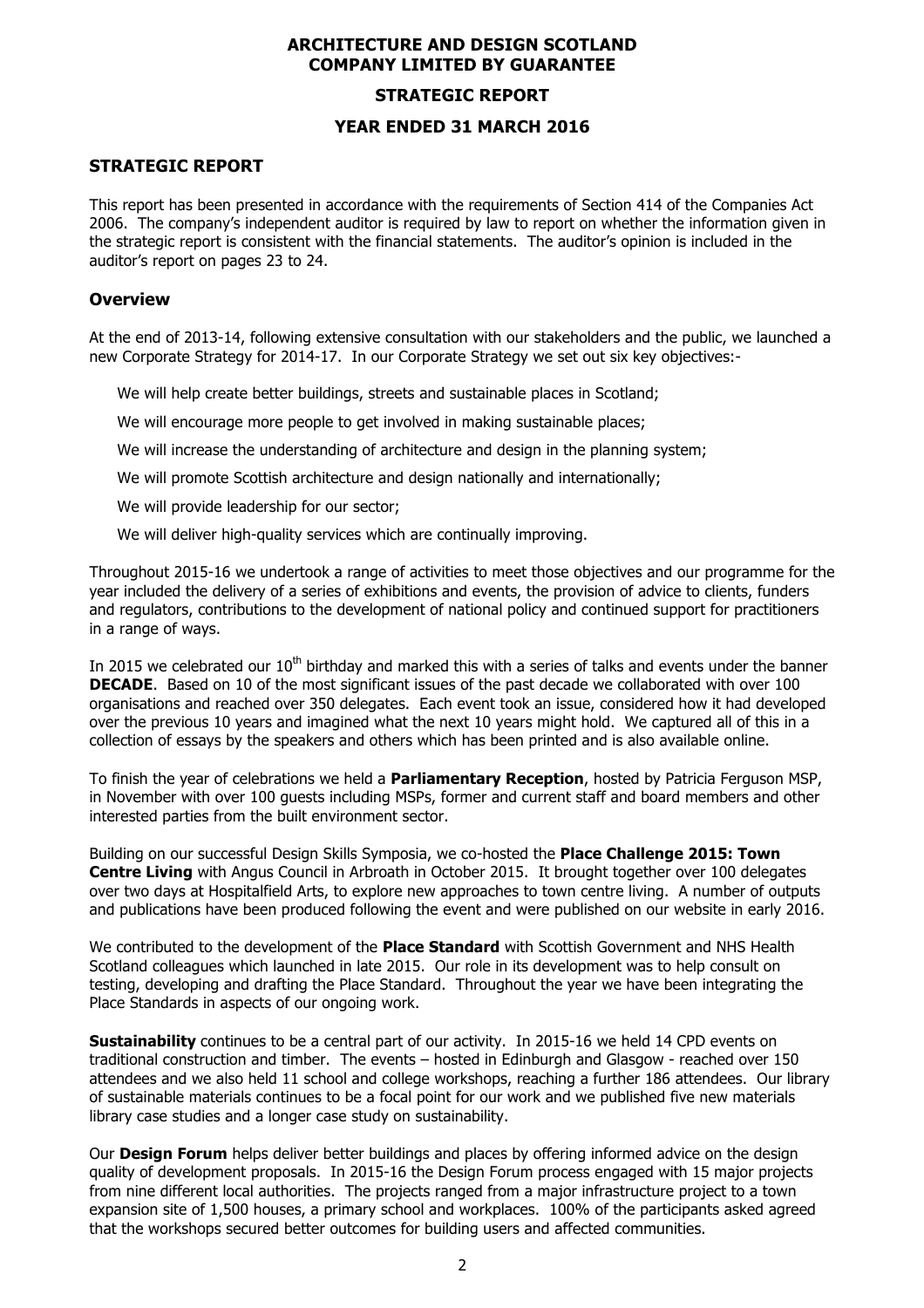## **STRATEGIC REPORT**

## **YEAR ENDED 31 MARCH 2016**

In 2015-16 we hosted **14 exhibitions** in The Lighthouse including A&DS RIAS Student Awards; Scenic Routes; Island; Scotland + Venice; Ninewells Hospital Garden Room competition; Springburn Winter Gardens; New Northern Frontiers; MyParkScotland; Chalk Talk; SEDA Awards; Timber Awards; My Place Awards; and As Found: Lost Practice. We spent a significant part of 2015-16 planning our activities for the 2016 Year of Innovation, Architecture and Design and the Festival of Architecture. Architecture and Design Scotland's contribution to the 2016 activities is Say Hello to Architecture made up of three strands – Local Events, Best of the Best and Scotland + Venice. The **Say Hello to Architecture** programme was launched in March 2016, runs throughout the year and aims to increase community engagement with architecture across Scotland.

We continued to support the **Stalled Spaces Scotland** programme, where seven local authorities have received funding, with funding provided to 45 local projects. We are creating a range of case studies on the completed projects to allow for further learning.

We continued to provide Design Assessment for **healthcare developments**. In 2015-16 we supported 22 projects from Orkney through to the Borders, totalling over £375 million of investment. We held 40 engagements, including support for the development of briefs for a national chronic pain management clinic and a community hospital in Skye. When the users of the service were surveyed 90% of respondents said they 'feel more able to develop better facilities'.

We continued to work with those charged with providing the best **spaces for learners** and the delivery of the Curriculum for Excellence. We developed a place based briefing service to work with learners, teachers and industry partners to develop future estates strategies for the college sector. We also led significant work on participation in schools looking at re-purposing schools for modern learning. We supported the delivery of the Learning Estate Conference, with Director and Head of Service level participation for every local authority in Scotland, and we provided a range of outputs following this event.

In 2015-16 we introduced a new **corporate identity,** including a new logo, and rolled this out across our materials. We also redeveloped our website, in response to the needs of our users, and we expanded our digital marketing strategy to keep our audiences and stakeholders up to date about our work.

We continued to support the **Local Authority Urban Design Forum** and we developed a new **Public Sector Client Forum** to support learning across a range of sectors.

Further information about all our work, in the form of articles, videos and copies of publications, is available on www.ads.org.uk.

Over the last year we have taken time to think about what we do and how we do it. Having done so, we will continue to promote the benefits of good design through a programme of advice and outreach but the way we do this is set to change significantly.

Focussed on the alignment of our advisory, learning and promotional work, we hope these changes will increase our reach and deliver greater impacts from what we do.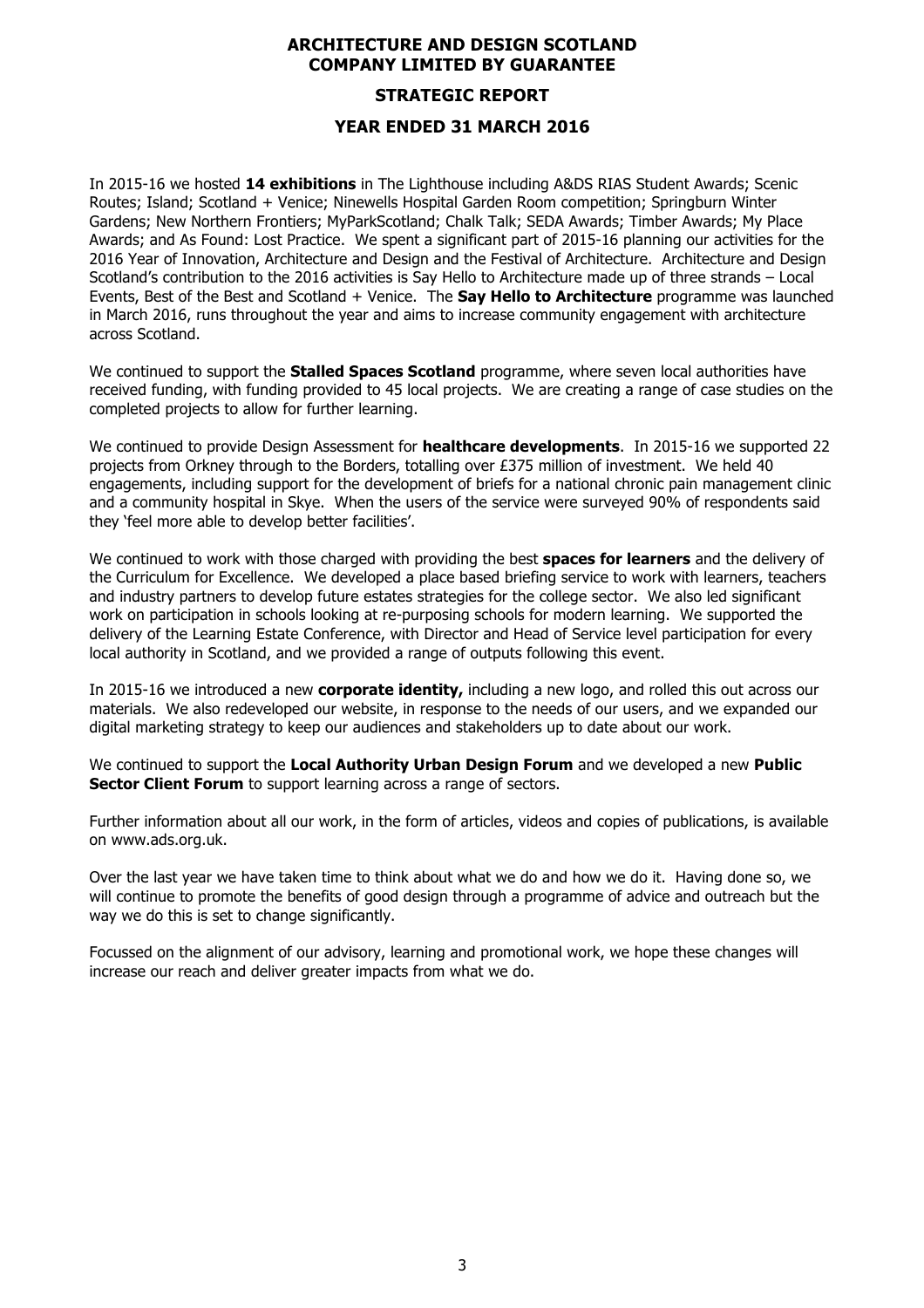## **PERFORMANCE ANALYSIS**

## **YEAR ENDED 31 MARCH 2016**

## **Performance Analysis**

#### **Financial Management**

Our grant funding was fully expended in the year within the parameters set by the Scottish Government.

#### **Procurement**

We have policies and procedures in place for the procurement of all goods and services. We review our policy and procedures regularly to ensure that the policy and procedures respond to user feedback, changes in legislation, Government requirements and wider corporate policy.

Our procurement policy has 6 key priorities:-

- Support for our core business;
- Compliance with legislation;
- Transparency, fairness and accountability;
- Achieving value for money;
- Raising the level of procurement knowledge, skills and expertise;
- Maximising access to Collaborative Contracts available via the contracts strategy directory.

#### **The Environment**

We are working to support the Scottish Government in its environmental objectives by developing new methods of delivering our services which embrace the use of technology and as a result will help to reduce our carbon footprint.

Further information is available within the Sustainability Report section on page 7.

## **Social and Community Relations**

We value positive social and community relations and work to foster these in a range of ways, including providing placements for school pupils and working with other businesses located close to our offices in the Canongate. A&DS regularly hosts other agency and community events in our premises free of charge.

## **Freedom of Information**

The Freedom of Information (Scotland) Act, which came into full force in January 2005, means members of the public can make a request to see information held by A&DS. In 2015-16 we received and responded to five Freedom of Information requests.

#### **Data Loss**

There were no reported incidents of unauthorised exposure or loss of personal data during the financial year.

## **Future Developments**

Future work for Architecture and Design Scotland will support the strategic objectives outlined in our Corporate Strategy (2014-17) and will focus particularly on delivery of our objectives.

Our activities for 2016-17 are outlined in our Business Plan, available to download from our website.

In 2016 we celebrate the centenary of the architecture profession in Scotland through a Year of Innovation, Architecture and Design and a nationwide Festival of Architecture.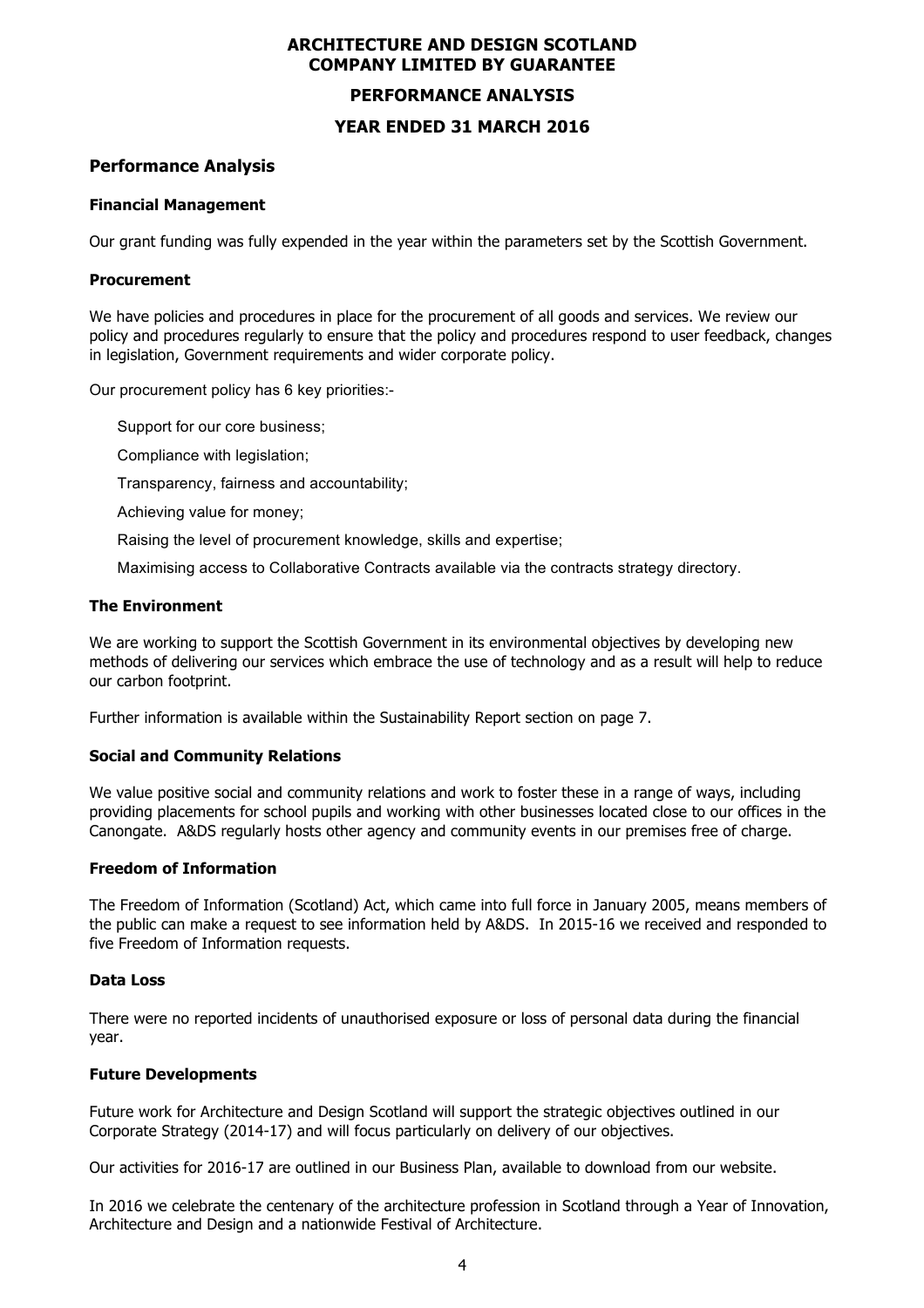## **PERFORMANCE ANALYSIS**

## **YEAR ENDED 31 MARCH 2016**

The focus of the year provides us with a unique opportunity to showcase the richness of our design talent and highlight how it can transform our lives. From major exhibitions to events in communities across the country, we are planning a year to remember as we aim to engage with more people than ever before in a celebration of all that is good about Scotland's buildings and places. Our work in 2016 will go under the banner of Say Hello to Architecture.

It's a legacy that we hope to continue beyond 2016 to reach new audiences and communities across the country. With our Say Hello to Architecture programme we want to help communities to think about their place and respond to it in an enjoyable way. Throughout 2016-17 we will take every opportunity through our work to highlight the benefits of good design and architecture and support those tasked with creating our places.

We will continue to provide expert design advice to significant public and private projects at an early stage in their development. We will also support Health Boards to establish project specific design standards to improve the quality of health buildings and benefit to local communities. We will work with educational authorities to support the development of learning places that support the Curriculum for Excellence, and we will continue to support the Local Authority Urban Design Forum (LAUDF) which helps build capacity amongst local authority design officers across Scotland.

## **Financial Overview**

The results for the year to 31 March 2016 are contained in the attached financial statements, prepared in accordance with the 2015-16 Government Financial Reporting Manual (FReM) and in the form directed by the Scottish Ministers, taking cognisance of the Scottish Public Finance Manual.

The FReM requires that the Company should comply with the Companies Act, but, as a Non Departmental Public Body, also follow the principles in the FReM (for example, in preparing a remuneration report) where these go beyond the Companies Act. The accounting policies explain the basis on which the financial statements are prepared and transactions are recognised.

The resource budget allocation for 2015-16 comprised a grant-in-aid provision of £1,859,285.

## **Risk and Uncertainty**

We recognise the importance of effective risk management and work hard to identify and manage risks to our business. The principal means by which we do this is through our Corporate Risk Register. This Register is prepared by the Chief Executive, reviewed monthly by the Management Team and presented to the Audit Committee every three months and to the Board every six months.

Key risks currently identified include:-

Reduction in funding and/or stakeholder support;

Loss of key staff/skills;

Loss of business continuity;

Legal challenge;

Fraud or embezzlement; and

Failure to deliver best value.

## **Results**

The trading results for the year and the company's financial position at the end of the year are shown in the attached financial statements. The company's main income is grant-in-aid from the Scottish Government. The surplus for the year on Ordinary Activities after Tax was £6,865 (2015; surplus £11,197), which is transferred to reserves.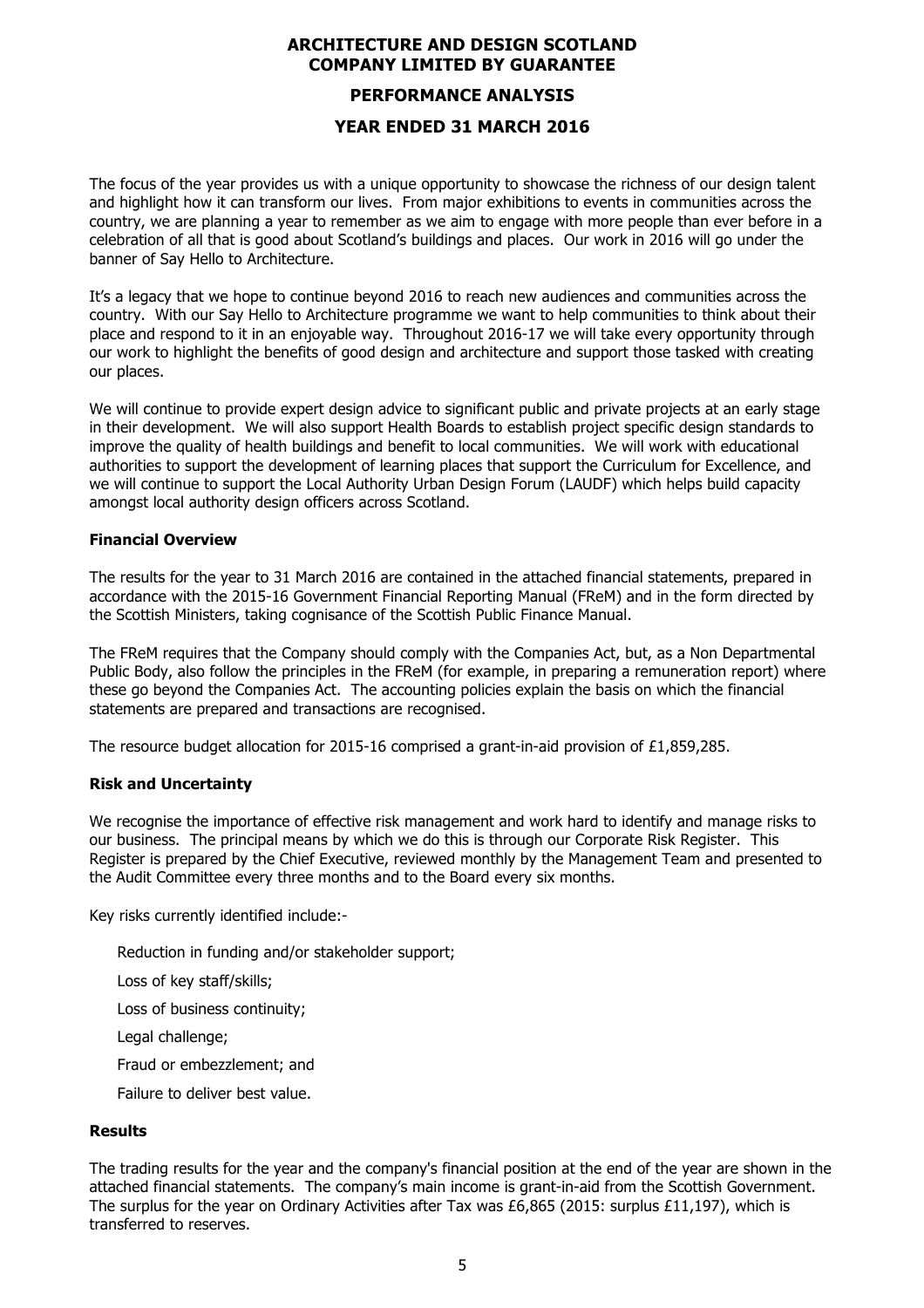## **PERFORMANCE ANALYSIS**

## **YEAR ENDED 31 MARCH 2016**

The company aims to be in a break-even position at each year end on a cash income/spend basis. The financial statements are prepared on an accruals basis in accordance with accounting standards. Since the company commenced trading it has generated an accumulated deficit of £13,008 as at 31 March 2016 (accumulated deficit of £19,874 as at 31 March 2015).

The Directors are satisfied with the results for the year.

## **Going Concern**

As at 31 March 2016, Architecture and Design Scotland's balance sheet had net liabilities of £13,008 (2015: net liabilities of £19,874). The Directors are confident that the relationship with the Scottish Government is such that the company will have sufficient funding for the foreseeable future. Accordingly, it is appropriate to prepare the financial statements on a going concern basis.

#### **Supplier Payment Policy**

It is our policy to agree terms of payment when orders for goods and services are placed and to adhere to these arrangements. In addition, where possible, it is our policy to comply with the Scottish Government's Prompt Payment Commitment of making payment of authorised invoices within 10 days.

By order of the Board

J MacDonald Chief Executive/Accountable Officer

Approved on 3 October 2016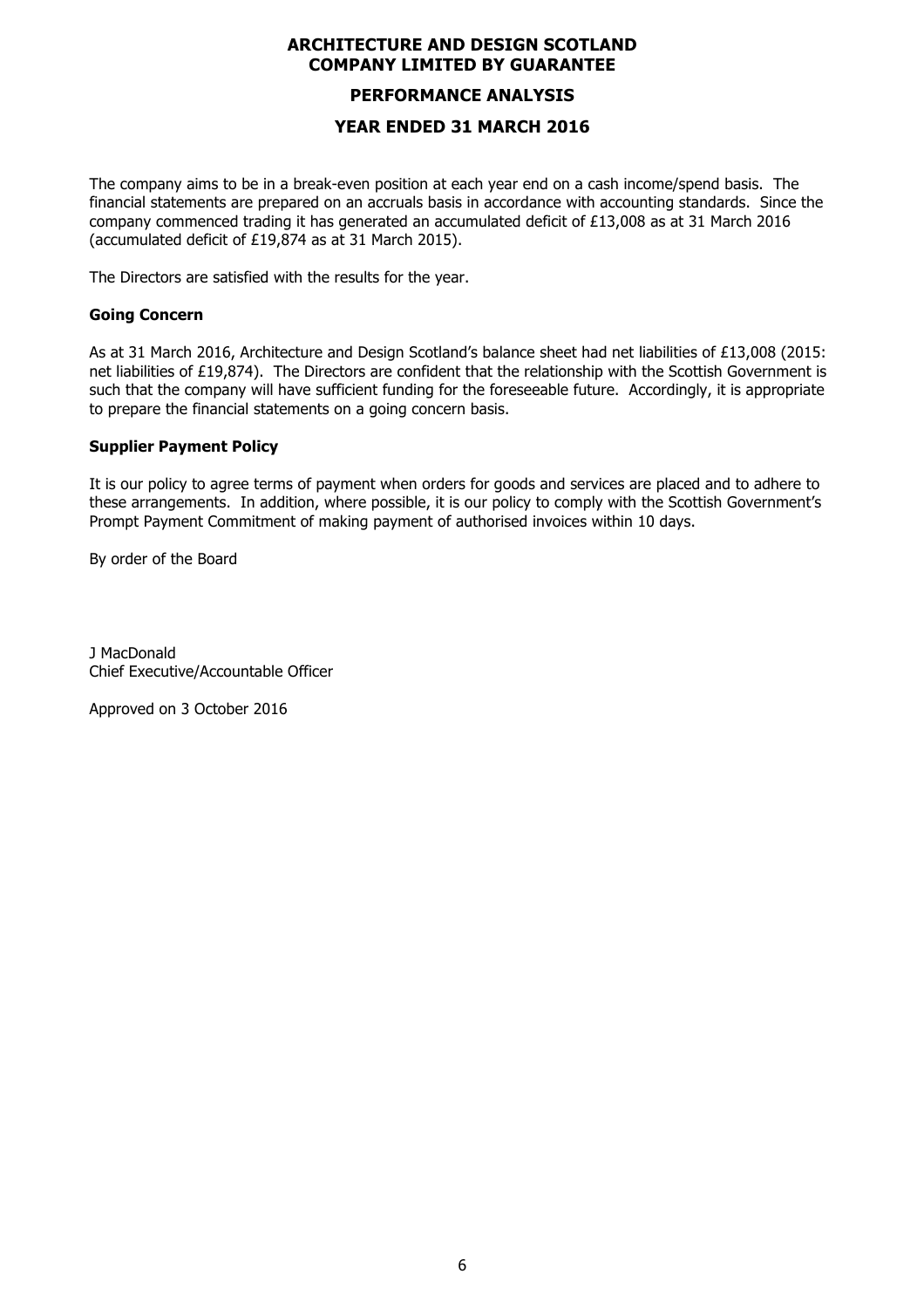## **THE DIRECTORS' REPORT**

## **YEAR ENDED 31 MARCH 2016**

## **Sustainability Report**

The Scottish Government expects all public bodies in Scotland, including Non Departmental Public Bodies such as A&DS, to report on sustainability alongside their Annual Reports and Accounts. The information provided below conforms to the public sector sustainability reporting guidance produced by the Scottish Government. Although this is non-mandatory, A&DS will strive to meet this expectation over the coming years.

A&DS recognises the importance of environmental issues and sustainability and therefore endeavours to consider these matters in all of our business decisions. A&DS recognises the importance of sustainability, supporting the national outcomes to "value and enjoy our built and natural environment and protect it and enhance it for future generations" and to "reduce the local and global environmental impact of our consumption and production". A&DS endeavours to consider these matters in all of our business decisions.

A&DS occupies offices in Edinburgh and Glasgow. The office in Glasgow is situated in The Lighthouse building and is occupied on a serviced accommodation basis from Glasgow City Council (GCC). As The Lighthouse building is part of a larger estate owned by GCC, it has not been possible to disaggregate the data for sustainability reporting within A&DS. Thus the data in this report in relation to buildings only relates to the Edinburgh office at Bakehouse Close.

## **Summary of Performance: 2015-16**

During the last 12 months we have continued to use the systems set up in 2012-13 to collect information which will allow us to measure and benchmark current performance in terms of energy usage and business travel. This will assist us in setting targets and monitoring greenhouse gas emissions and costs over the forthcoming years.

## **Office Supplies and Publications**

We already actively encourage electronic communication in place of paper. Where a hard copy is required, we use recycled stationery and print double sided to decrease paper usage. The majority of output in terms of reports and publications are produced in soft copy only with our website being the main distribution channel. A bi-monthly electronic newsletter keeps our supporters up to date with our activities.

## **Travel - Business Travel and Commuting**

All employees are encouraged to reduce the carbon footprint by Green Travel such as utilising the Bike to Work Scheme and travelling by public transport. Flexible working hours allow staff to fit travel around train and bus times.

| Area<br><b>Actual Performance 2015-16</b> |            | <b>Actual Performance 2014-15</b> |
|-------------------------------------------|------------|-----------------------------------|
| <b>Total energy consumption</b>           | 77,739 kWh | 79,715 kWh                        |
| <b>Total energy expenditure</b>           | £4,494     | £5,046                            |
| <b>Recycling Expenditure</b>              | £678       | £502                              |
| Total waste expenditure                   | £941       | £1,000                            |
| <b>Water consumption</b>                  | 293 $m3$   | 413 $m3$                          |
| <b>Water expenditure</b>                  | £326       | £461                              |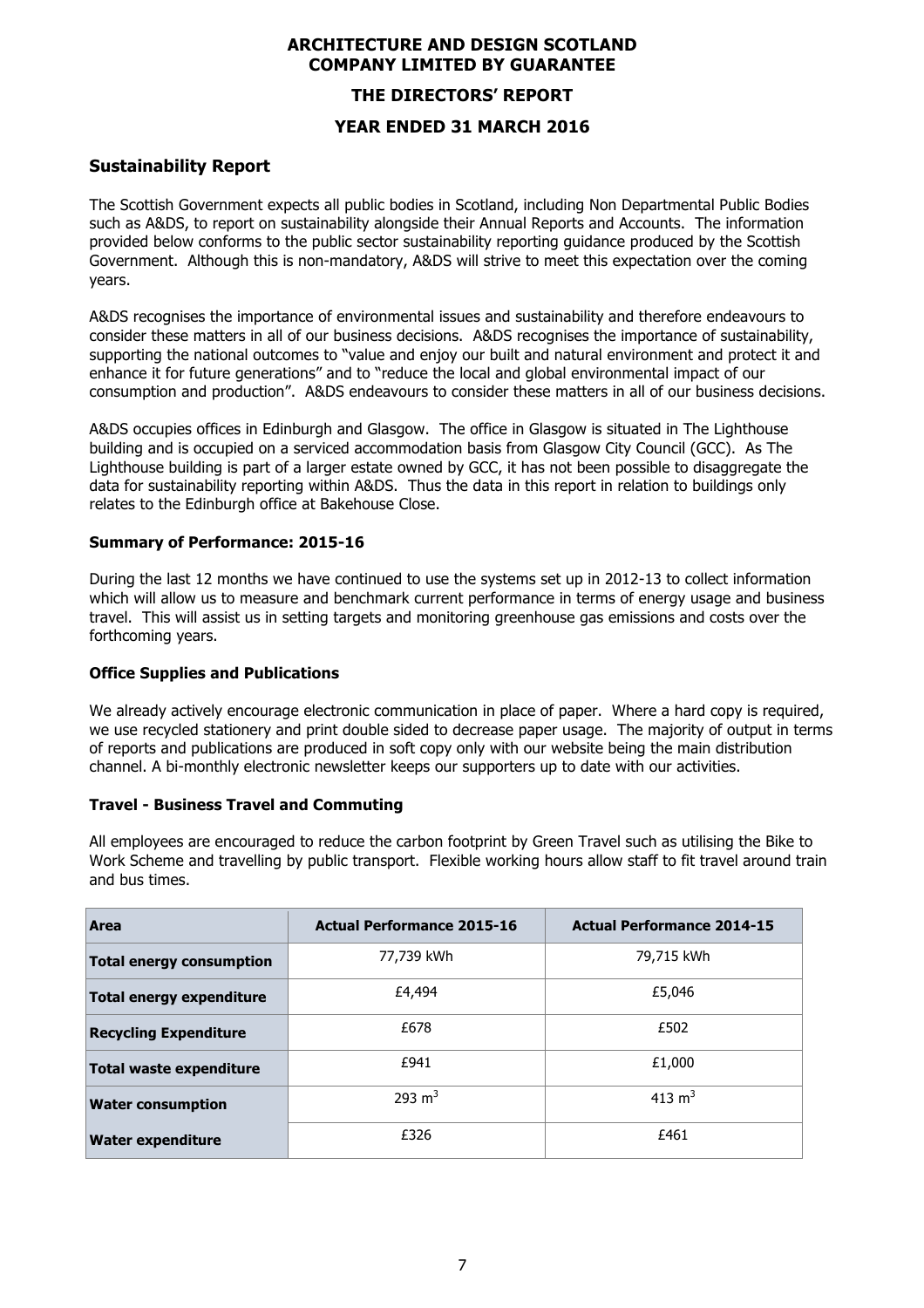# **ARCHITECTURE AND DESIGN SCOTLAND COMPANY LIMITED BY GUARANTEE THE DIRECTORS' REPORT YEAR ENDED 31 MARCH 2016**

## **Sustainability Report: 2015-16**

|                                 |                                                                            | 2015-16    | 2014-15    |
|---------------------------------|----------------------------------------------------------------------------|------------|------------|
| <b>Energy consumption (kWh)</b> | <b>Electricity non renewable</b>                                           | 21,788 kWh | 22,585 kWh |
|                                 | <b>Electricity Renewable</b>                                               | 0          | 0          |
|                                 | Gas                                                                        | 55,951 kWh | 57,130 kWh |
|                                 | <b>LPG</b>                                                                 | 0          | 0          |
|                                 | Other (Gas-oil)                                                            | 0          | 0          |
| <b>Financial indicators (£)</b> | <b>Expenditure on Energy</b>                                               | £4,494     | £5,046     |
|                                 | <b>Expenditure on business travel -</b><br>official travel and fleet costs | £20,255    | £23,170    |

#### **Waste**

Paper, cardboard, cans, plastics and glass waste is sent for recycling. Special arrangements are made to recycle any obsolete computer equipment and furniture.

## **Sustainable Procurement**

A&DS uses Scottish Government procurement framework contracts. The SG framework is committed to sustainable procurement and the sustainability strategy. A&DS pays climate change levies to EDF Energy for electricity and to Total Gas & Power for gas.

## **Summary of Future Strategy**

A&DS is committed to reducing its impact on the environment in line with the Scottish Government's sustainability strategy.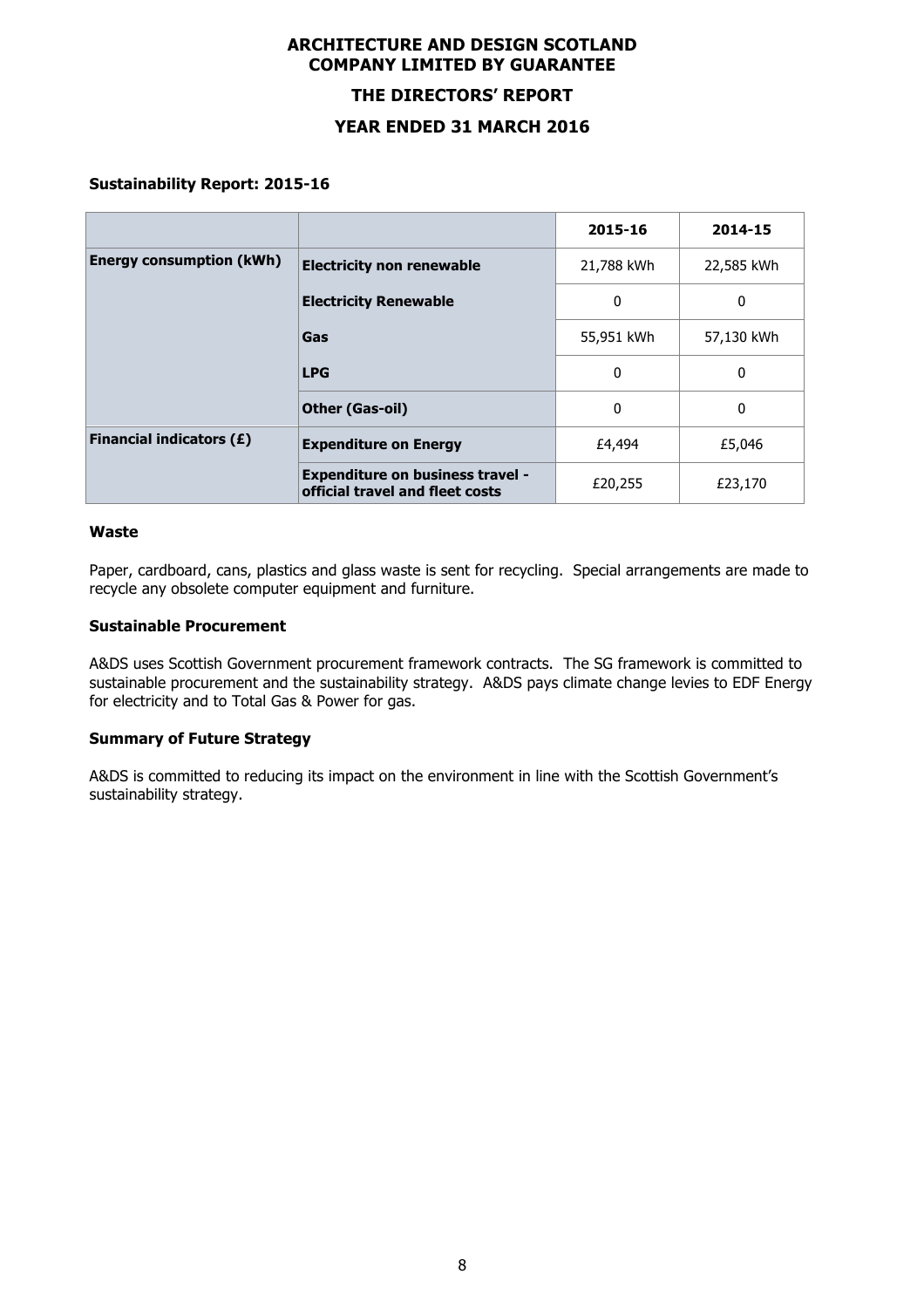# **THE DIRECTORS' REPORT**

## **YEAR ENDED 31 MARCH 2016**

## **Corporate Governance Report**

The requirements of the Directors' Report are set out in Chapter 5 of Part 15 of the Companies Act 2006 and Schedule 7 of SI 2008 No 410, and in the Remuneration Report, as set out in Chapter 6 of the Companies Act 2006 and SI 2013 No 1981.

## **The Directors' Report**

## **Introduction**

The Directors present their report and the financial statements of the company for the year ended 31 March 2016.

Architecture and Design Scotland is an Executive Non Departmental Public Body (NDPB) sponsored directly by the Scottish Government, whose purpose is to champion good architecture, design and planning in the built environment. The financial statements have been prepared in a form directed by the Scottish Ministers in accordance with the Government Financial Reporting Manual (FReM) and fulfil the requirements of the Companies Act 2006.

## **Organisational Excellence**

We want to deliver the best possible service to our customers/stakeholders.

We achieve this by understanding our strengths, by having strong leadership and motivated employees, by having confidence in our ability and by ensuring we have the correct systems and processes in place.

## **Company Status**

Architecture and Design Scotland is a company limited by guarantee and registered in Scotland - Company Registration Number SC267870. The sole members are the Scottish Ministers. Architecture and Design Scotland (A&DS) is an Executive Non Departmental Public Body, operated through a limited company structure.

Scottish Ministers appoint the Chair, Chief Executive and non-executive Directors of Architecture and Design Scotland.

The Board is responsible for the overall direction and strategy of A&DS. There is a formal policy of delegated authority, which includes matters specifically reserved to the Board for decision. All nonexecutive Directors are independent.

## **Ministerial Responsibility**

The Minister with responsibility for Architecture & Design Scotland is Fiona Hyslop MSP, Cabinet Secretary for Culture, Tourism and External Affairs.

## **Directors and Their Interests**

The non-executive Directors of the company who held office during the period and to the date of signing of these financial statements were as follows:-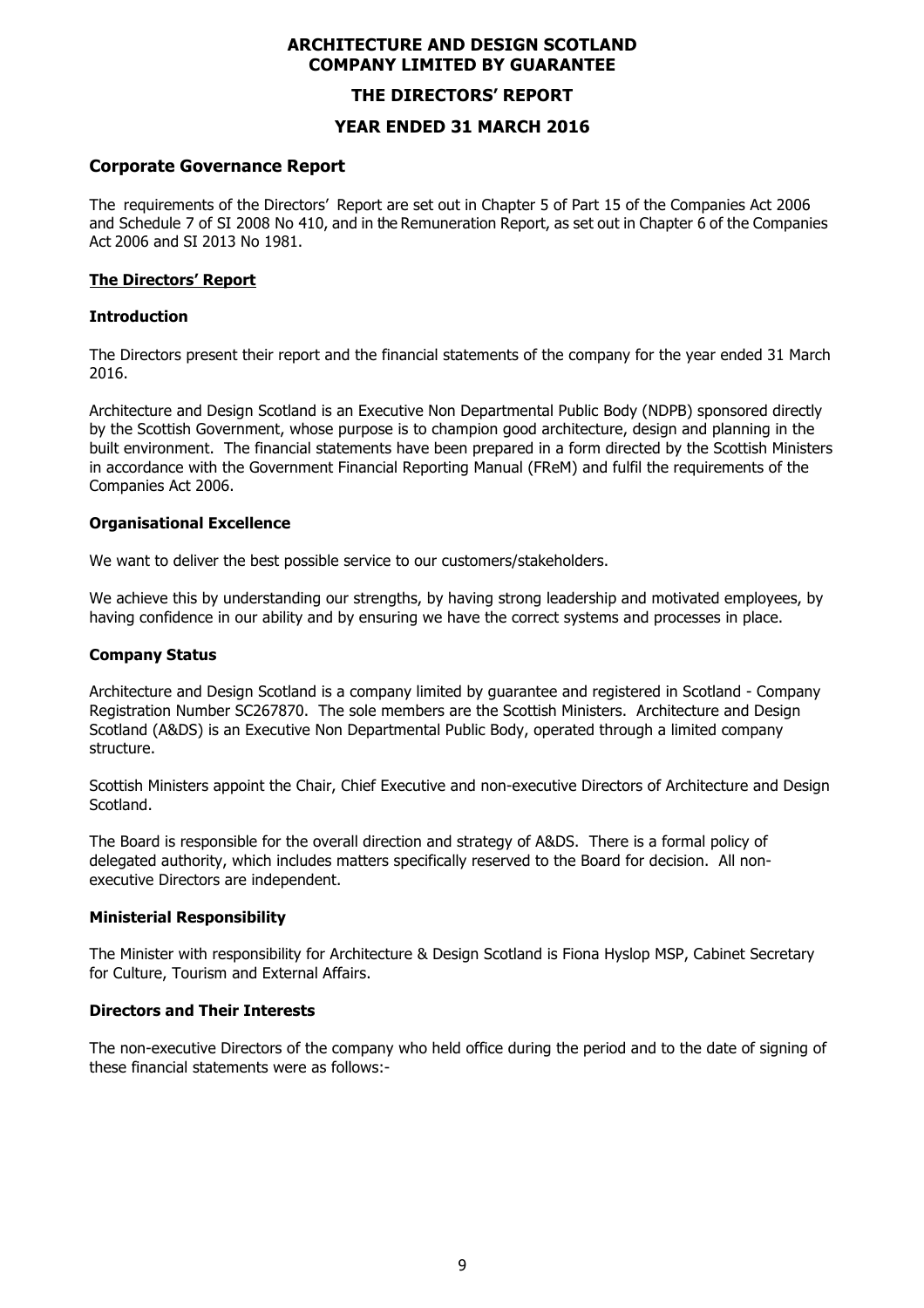## **THE DIRECTORS' REPORT**

## **YEAR ENDED 31 MARCH 2016**

K Anderson (The Chair) S Beattie A Burrell D Chisholm M Crookston S Evans G Hill J Hughes G Ross (Deputy Chair) A Sim

There were no resignations during the year to 31 March 2016.

## **Relevant Directors' Interests**

Details of Directors' interests are given in **Note 15 Related Parties**. No board members held any significant interests that conflicted with their responsibilities.

The Board, chaired by Karen Anderson, met 11 times during the year.

## **Conflicts of Interest Procedures**

A&DS has developed procedures to deal with potential conflicts of interest and provided training for Directors. The procedures include each Board Member providing a Register of Interests on appointment, and advising of updates as and when they occur. In addition Declarations of Interest is a standard item on the Agenda for all Board Meetings.

## **Management Team**

The Management Team currently comprises the Chief Executive, Director of Operations, Director of Design and Director of Place. This group is responsible for supporting the day to day running of the organisation.

Specifically the Management Team is responsible for:-

signing off project plans for activities within the approved Business Plan;

agreeing amendments to the allocation of operational budgets; and

initiating new projects outwith the approved Business Plan.

Currently, these roles and responsibilities are supported by the Management Statement and Financial Memorandum (2008) and a Scheme of Delegated Responsibility (2012). In addition, the Board is supported by three sub-committees, namely Audit Committee, Communications Group and Planning & Consultations Group. Each of these works to terms of reference approved by the Board.

The business is framed by a three year Corporate Strategy supported by annual Business Plans, progress against which is reported to the Board. These reports separately describe the business undertaken as set out in the Business Plan and, in parallel, the management and expenditure of budgets.

In addition, a corporate risk register is established and reported to the Audit Committee quarterly.

## **Audit Committee**

The Audit Committee oversees the strategic process for risk management, internal control, corporate governance and statutory financial obligations. The committee is chaired by an independent non-executive Director and is comprised of up to four, and at least three, non-executive Directors of A&DS.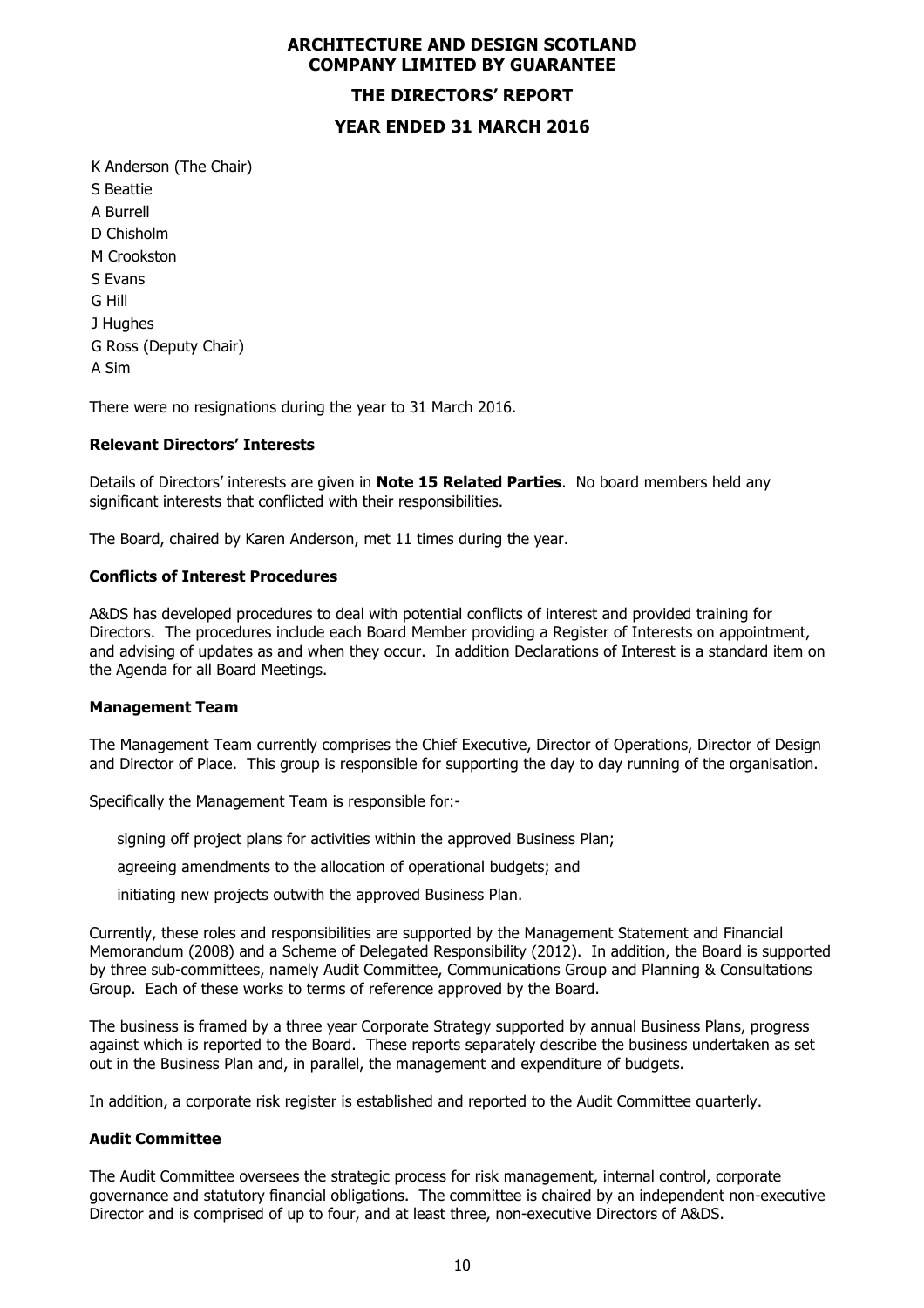# **THE DIRECTORS' REPORT**

# **YEAR ENDED 31 MARCH 2016**

The committee meets quarterly and works to terms of reference written by the Board setting out its authority. Internal and external auditors are invited along to the Audit Committee meetings.

## **Political and Charitable Donations**

The company made no political or charitable donations during the year.

## **Taxation Status**

As an Executive NDPB sponsored directly by the Scottish Government, the Directors are of the opinion that the company's activities do not constitute a trade for Corporation Tax purposes and therefore consider that the company will not be subject to Corporation Tax.

## **Auditor and Disclosure of Information to Auditor**

As a non-profit making public sector company, which appears to the Scottish Ministers in terms of section 483(2) of that Act to carry out functions of a public nature, under The Companies Act 2006 (Scottish public sector companies to be audited by the Auditor General for Scotland) Order 2009, the Scottish Ministers have determined that the financial statements of the company shall be audited by the Auditor General for Scotland. The Auditor General for Scotland has appointed KPMG LLP to undertake the audit for the year ended 31 March 2016.

The Directors who held office at the date of approval of this Directors' report confirm that, so far as they are each aware, there is no relevant audit information of which the company's auditor is unaware, and each Director has taken all steps that he/she ought to have taken as a Director to make himself/herself aware of any relevant audit information and to establish that the company's auditor is aware of that information.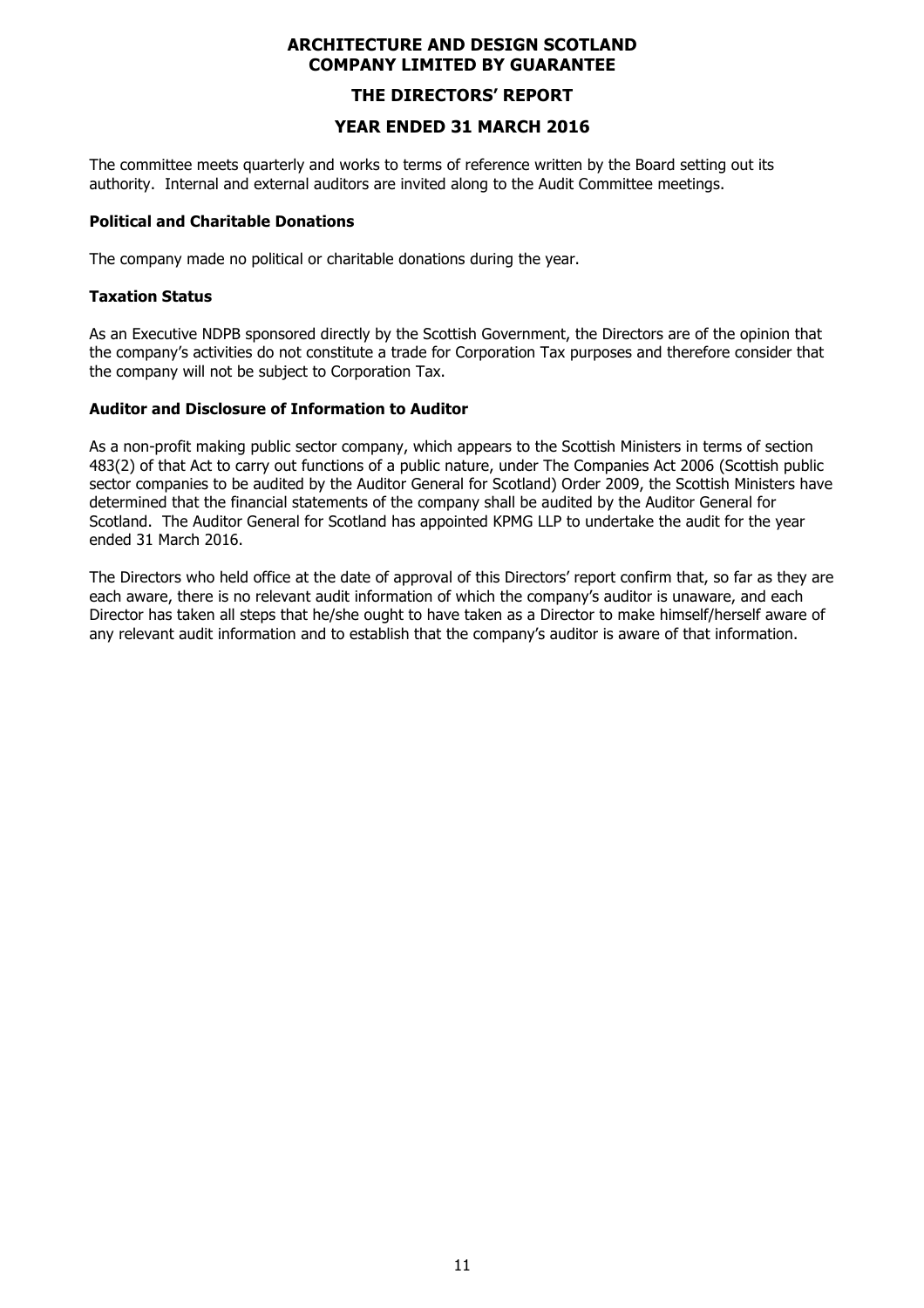# **THE STATEMENT OF ACCOUNTABLE OFFICER'S RESPONSIBILITIES**

## **YEAR ENDED 31 MARCH 2016**

#### **The Statement of Directors' and Accountable Officer's Responsibilities in Respect of the Annual Report and Financial Statements**

The Directors and Accountable Officer are responsible for preparing the annual report and financial statements in accordance with applicable law and regulations.

Company law requires the Directors to prepare financial statements for each financial year. As required by the Accounts Direction applicable for the year issued by the Scottish Ministers they are required to prepare the financial statements in accordance with IFRSs as adopted by the EU and applicable law and have elected to prepare the financial statements on the same basis.

Under company law the Directors must not approve the financial statements unless they are satisfied that they give a true and fair view of the state of affairs of the company and of its surplus or deficit for that period. In preparing the financial statements, the Directors are required to:-

select suitable accounting policies and then apply them consistently;

make judgements and estimates that are reasonable and prudent;

 state whether they have been prepared in accordance with IFRSs as adopted by the EU and the Accounts Direction applicable to the year issued by the Scottish Ministers; and

 prepare the financial statements on the going concern basis unless it is inappropriate to presume that the company will continue in business.

The Directors are responsible for keeping adequate accounting records that are sufficient to show and explain the company's transactions and disclose with reasonable accuracy at any time the financial position of the company and enable them to ensure that its financial statements comply with the Companies Act 2006 and the Accounts Direction applicable to the year issued by the Scottish Ministers. They have general responsibility for taking such steps as are reasonably open to them to safeguard the assets of the company and to prevent and detect fraud and other irregularities.

The Directors are responsible for the maintenance and integrity of the corporate and financial information included on the company's website. Legislation in the UK governing the preparation and dissemination of financial statements may differ from legislation in other jurisdictions.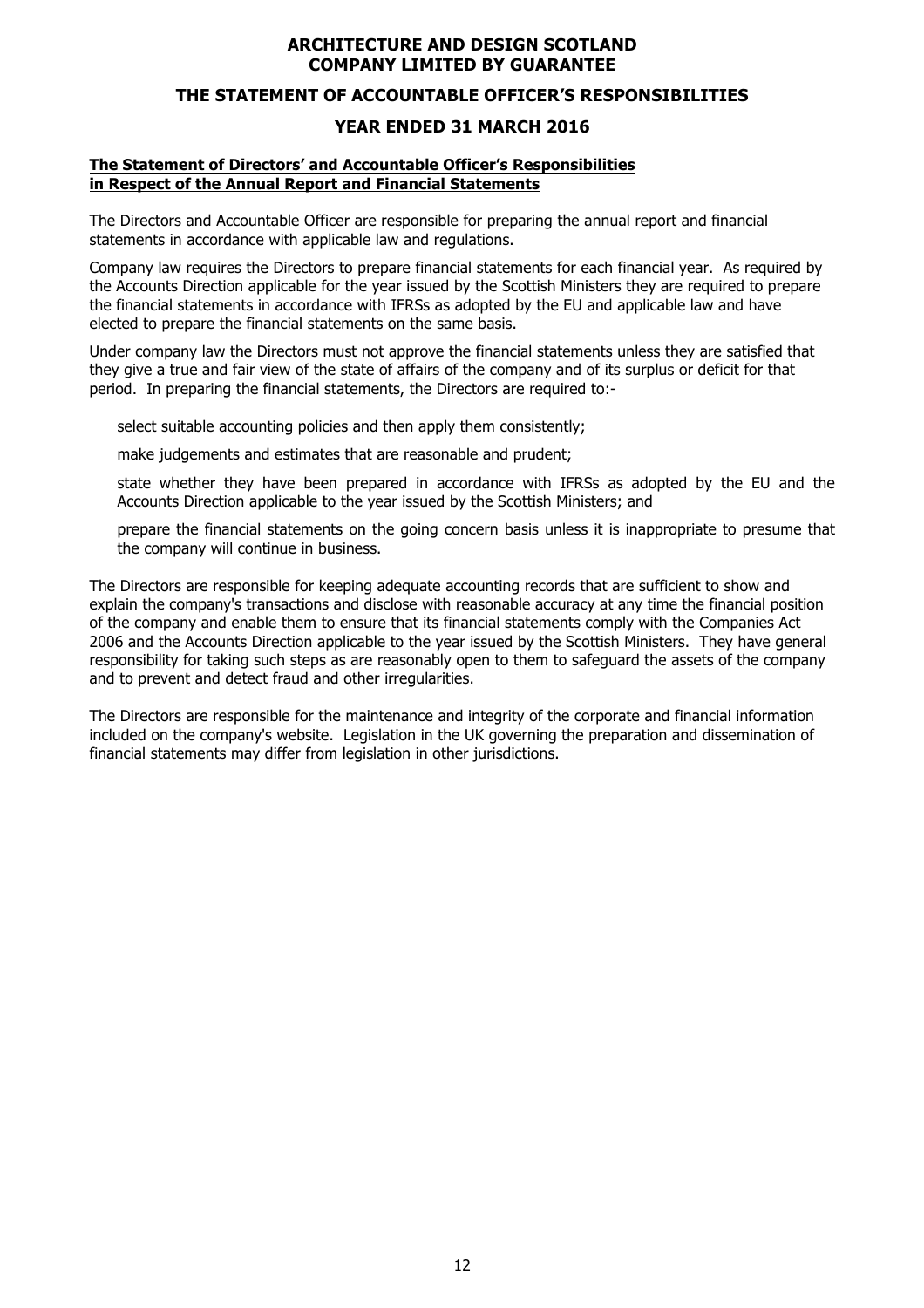# **ARCHITECTURE AND DESIGN SCOTLAND COMPANY LIMITED BY GUARANTEE THE GOVERNANCE STATEMENT YEAR ENDED 31 MARCH 2016**

#### **The Governance Statement**

#### **Introduction**

This statement has been prepared by me as Accountable Officer for Architecture and Design Scotland as part of the annual accounts required under the terms of the Scottish Public Finance Manual (SPFM).

The statement, for which I am personally responsible, covers the accounting period 2015-16 and additionally the period up to the date of signature. It sets out Architecture and Design Scotland's governance procedures and how it implements these. The statement is informed by work undertaken throughout the period relating to performance and risk management and, on this basis, provides useful information relating to the organisation's approach to risk and its responses to identified and emerging risks.

#### **Scope**

Effective governance is about more than clarity of role and process, important though both of these are. To be truly effective a governance framework must support the business in question and those responsible for delivering it. In addition, it must encourage accountability and promote a positive culture where everyone in the organisation is empowered.

This statement therefore outlines both the procedural aspects of our governance and the methods by which these operate.

In particular, the statement:-

sets out the governance framework of Architecture and Design Scotland;

explains the operation of the framework during the period in question;

 provides an assessment of our corporate governance and its compliance with generally accepted best practice principles and relevant guidance;

offers an assessment of our risk management arrangements; and

details any significant lapses of data security.

#### **Preparation**

The preparation of the statement has been informed by the work of our Audit Committee on the risk management, performance reporting and internal controls; the opinion of internal audit on the quality of the systems of governance, management and risk management; feedback from staff about the business, its use of resources and the extent to which budgets and performance targets have been met.

#### **The Governance Framework of Architecture and Design Scotland**

Architecture and Design Scotland is an Executive Non-Departmental Public Body of the Scottish Government and is a company limited by guarantee under the Companies Act 2006. Its remit and responsibility is set out by the Management Statement prepared by the Scottish Government's Planning and Architecture Division. This statement effectively sets out the scope of our activities on behalf of Scottish Ministers.

The organisation's work is overseen by a Board appointed by the Scottish Ministers. The Board is currently made up of a Chair, Deputy Chair and eight ordinary Board members. The Board's role is to ensure that Architecture and Design Scotland fulfils the aims and objectives set by the Scottish Ministers and to promote the efficient and effective use of staff and other resources.

Specifically, the Board:-

 sets the overall strategic direction of Architecture and Design Scotland within the policy, planning and resources framework determined by the Scottish Ministers;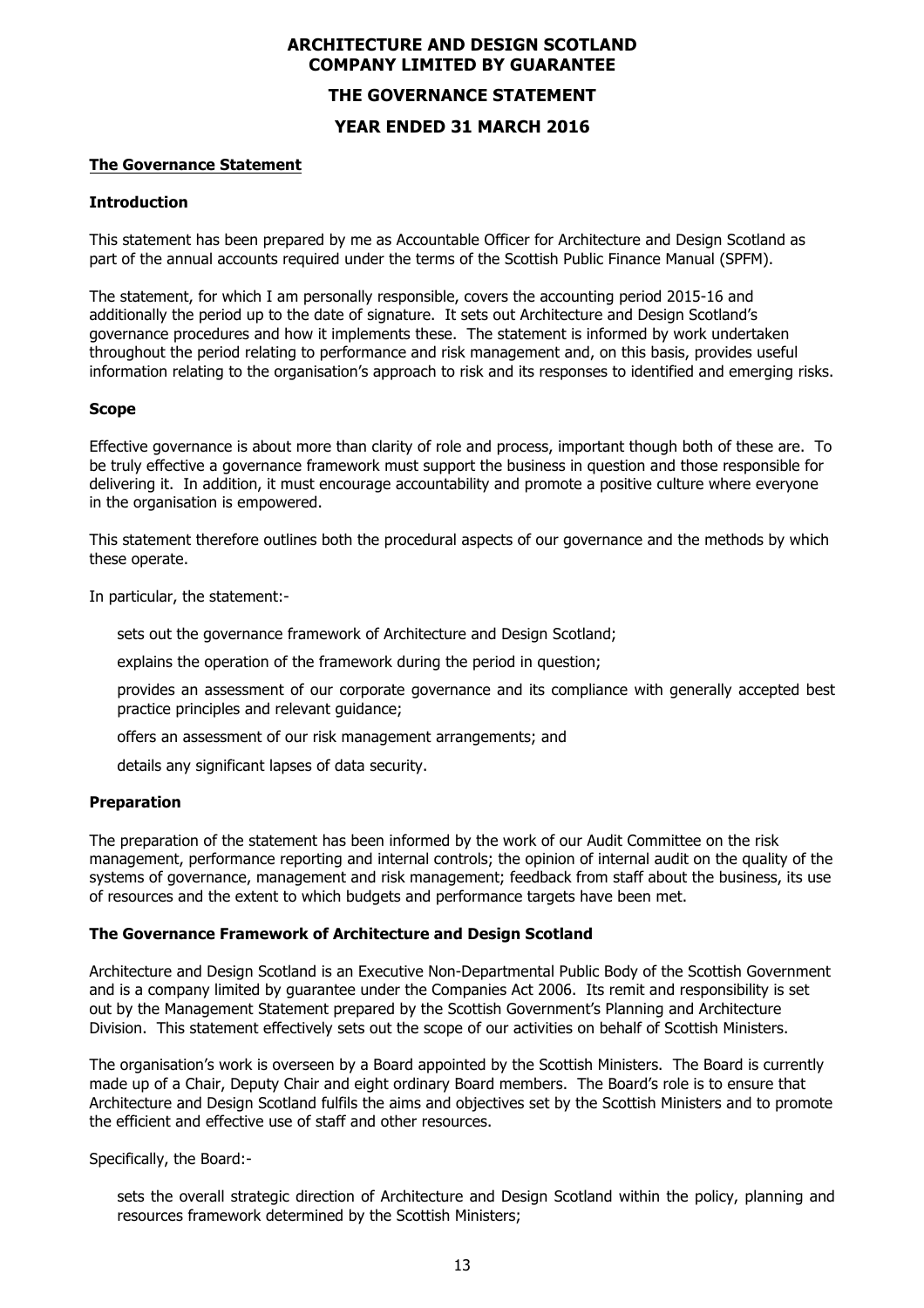## **THE GOVERNANCE STATEMENT**

## **YEAR ENDED 31 MARCH 2016**

 ensures that any statutory or administrative requirements for the use of public funds falling within the stewardship of Architecture and Design Scotland are complied with;

demonstrates high standards of corporate governance at all times;

 provides commitment and leadership in the development and promotion of Best Value principles throughout the organisation; and

 appoints, with the Scottish Ministers' approval, a Chief Executive to Architecture and Design Scotland and, in consultation with the sponsor Directorate, set performance objectives and remuneration terms linked to these objectives for the Chief Executive which give due weight both to the proper management and use of public monies and to the delivery of outcomes in line with Scottish Ministers' priorities.

The Chief Executive is the designated Accountable Officer and is personally responsible for safeguarding the public funds for which he/she has charge, ensuring propriety and regularity in the handling of those public funds and managing the day-to-day operations and management of Architecture and Design Scotland.

Specifically, the Chief Executive as Accountable Officer is required to:-

 establish Architecture and Design Scotland's corporate and business plans in the light of the Scottish Ministers' wider strategic aims;

 establish a robust performance management framework which supports the achievement of Architecture and Design Scotland's aims and objectives as set out in those plans;

ensure full performance reporting to the Board, the sponsor Directorate and the wider public;

 inform the sponsor Directorate of Architecture and Design Scotland's progress in helping to achieve the Scottish Ministers' policy objectives and in demonstrating how resources are being used to achieve those objectives;

 ensure that timely forecasts and monitoring information on performance and finance are provided to the sponsor Directorate and that any issues are notified to the sponsor Directorate in a timely fashion;

advise the Board on the discharge of its responsibilities;

 advise the Board on Architecture and Design Scotland's performance compared with its aims and objectives;

 ensure that financial considerations are taken fully into account by the Board at all stages in reaching and executing its decisions;

 take action if the Board, or the Chair, is contemplating a course of action involving a transaction which the Chief Executive considers would infringe the requirements of propriety or regularity or does not represent prudent or economical administration or efficiency or effectiveness;

ensure that a system of risk management is embedded in the organisation;

 ensure that an effective system of programme and project management and contract management is maintained;

 ensure that the funds made available to Architecture and Design Scotland are used for the purpose intended by the Parliament, and that such monies, together with Architecture and Design Scotland's assets, equipment and staff, are used economically, efficiently and effectively;

 ensure that adequate internal management and financial controls are maintained by Architecture and Design Scotland, including effective measures against fraud and theft;

 maintain a comprehensive system of internal delegated authorities which are notified to all staff, together with a system for regularly reviewing compliance with these delegations;

 ensure that effective human resource management policies are maintained and that strategic human resource planning is related to Architecture and Design Scotland's objectives;

 sign the accounts and be responsible for ensuring that proper records are kept relating to the accounts and that the accounts are properly prepared and presented in accordance with any directions issued by the Scottish Ministers;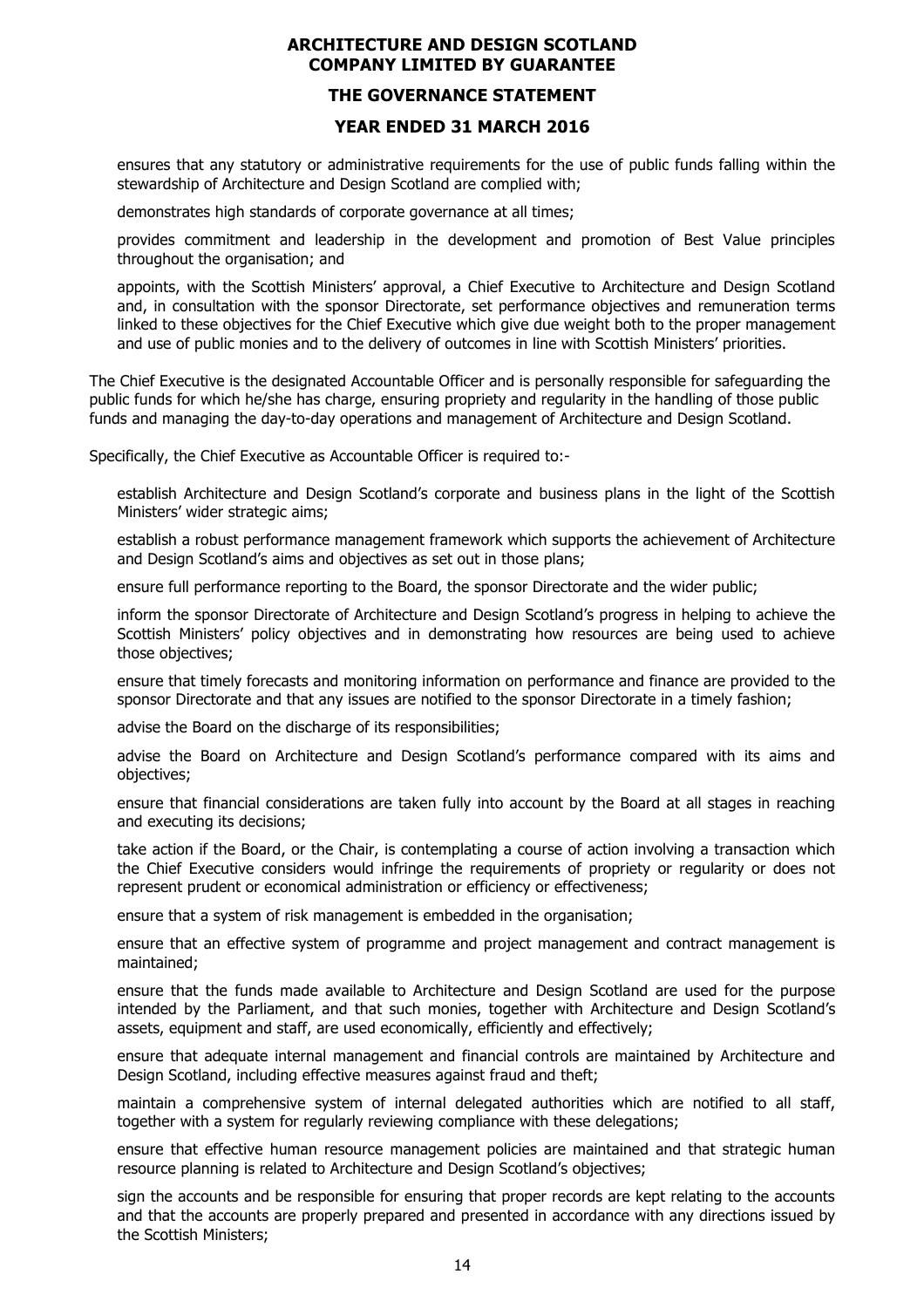## **THE GOVERNANCE STATEMENT**

## **YEAR ENDED 31 MARCH 2016**

 sign a Statement of Accountable Officer's responsibilities, for inclusion in the annual report and accounts;

 prepare a Governance Statement regarding Architecture and Design Scotland's system of internal control, for inclusion in the annual report and accounts;

 sign a Certificate of Assurance on the maintenance and review of Architecture and Design Scotland's internal control systems;

 ensure that an effective complaints procedure is in place including, where applicable, reference to the Scottish Public Services Ombudsman and made widely known; and

 give evidence when summoned before Committees of the Scottish Parliament on the use and stewardship of public funds by Architecture and Design Scotland.

## **The Operation of the Framework**

During the period in question (April 2015 to March 2016) the Board met 11 times, of these 5 were formal meetings where papers were presented and decisions reached, while the remainder was a mixture of strategy discussions and visits to relevant practice across Scotland. The Audit Committee met 4 times.

Notably during this time the Board and its Sub-Committees:-

approved the Annual Report and Accounts for 2014-15;

noted reports on the implementation of the Business Plan for 2015-16;

approved the Business Plan for 2016-17;

approved the re-adoption of the Model Publication Scheme;

agreed to the proposed new role profiles as part of the Change Process;

approved new procedures for Lone Working within the Health & Safety Policy;

approved updated Terms of Reference for the Audit Committee and Communications Group;

reviewed the Audit Committee functions;

approved the recommendations of the Accommodation Review.

The Management Team met 11 times during the same period.

## **Assessment of Corporate Governance**

Based on a review of best practice and feedback from Board and staff, I am satisfied that our corporate governance arrangements are satisfactory. The roles of key elements (Board, CEO, Management Team) are clear and understood. Decision making within the organisation is clearly set out and supported by guidance on e.g. procurement and project management.

## **Assessment of Risk Management**

Management of risk continued to develop effectively. A Corporate Risk Register provided the basis for a uniform approach to risk management across the organisation supported by routine reporting and review. Training for staff which was delivered in March 2013 was used to refine the approach to risk management within individual programmes.

## **Data Security Issues**

During the year in question, there were no significant data security issues encountered.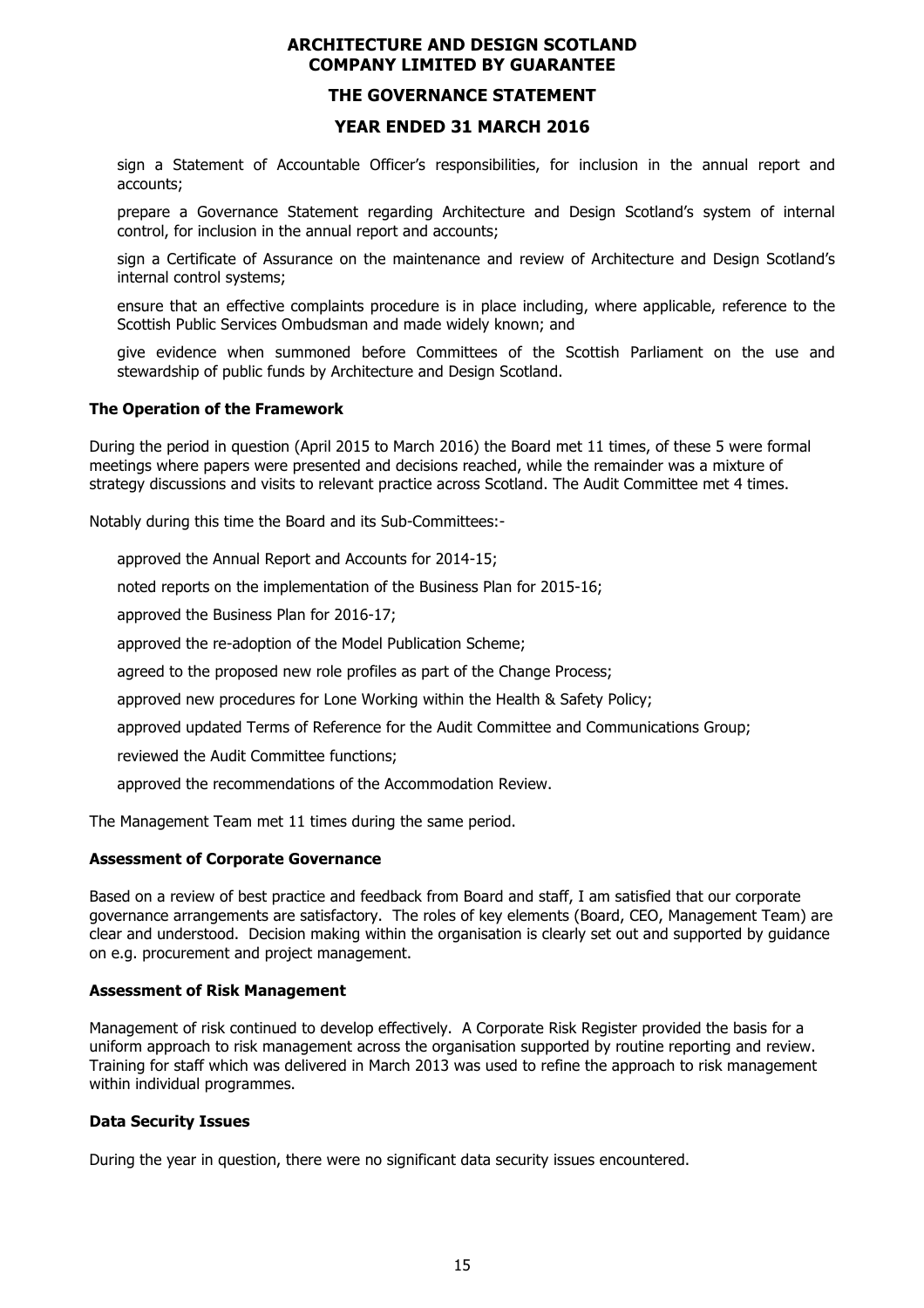# **ARCHITECTURE AND DESIGN SCOTLAND COMPANY LIMITED BY GUARANTEE THE GOVERNANCE STATEMENT YEAR ENDED 31 MARCH 2016**

## **Conclusions**

Architecture and Design Scotland's governance arrangements have been developed significantly during the period in question. Building on work undertaken in previous periods, improvements have been made to the management and reporting of risk, the management of our finances and the control and reporting of our business. In addition, there has been a streamlining of the corporate structures that exist to support the day to day running of the organisation.

On this basis, I am satisfied that the governance of the organisation is adequately addressed through the implementation of the framework described and that it is operating satisfactorily.

J MacDonald Chief Executive/Accountable Officer

3 October 2016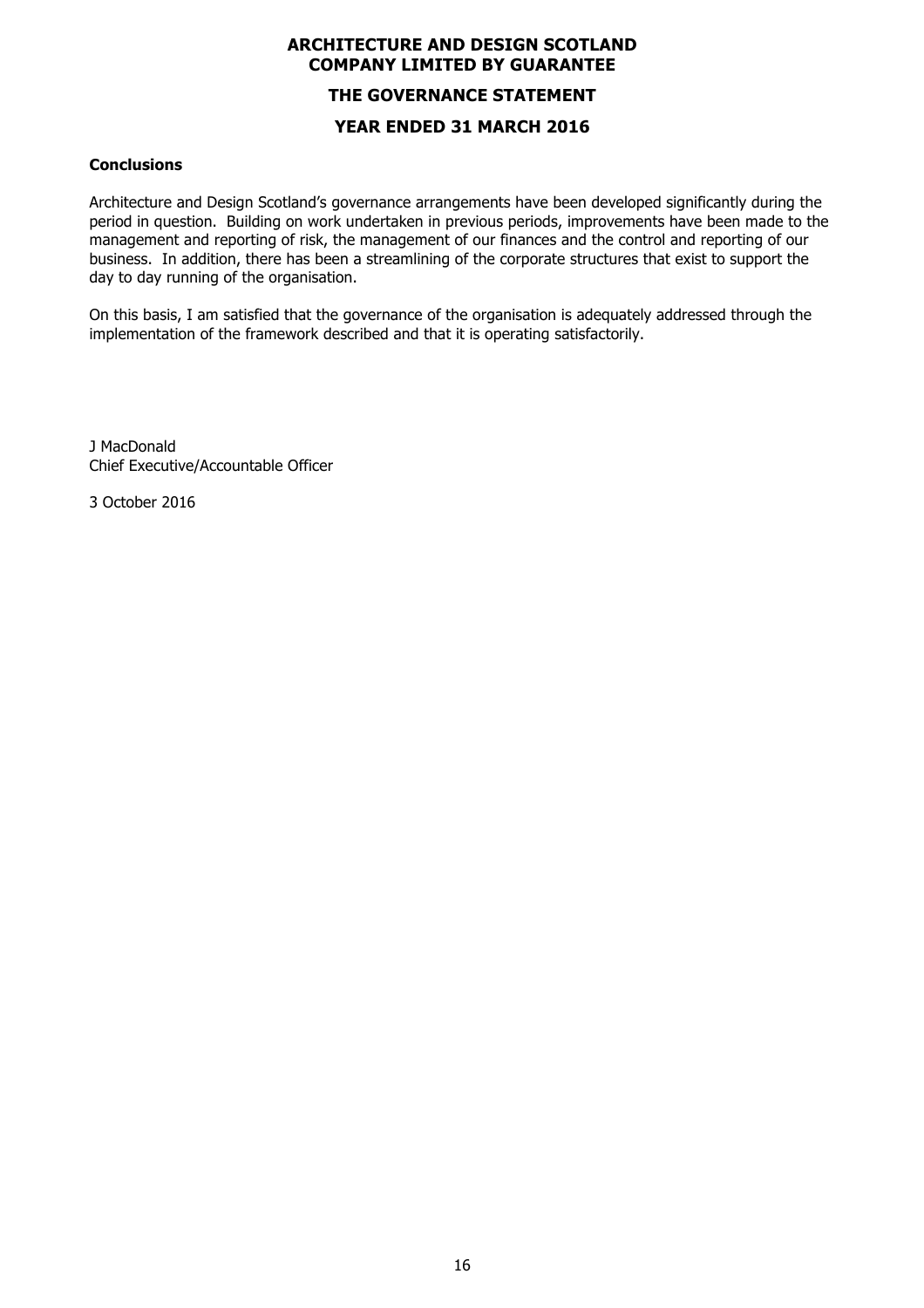## **REMUNERATION REPORT**

## **YEAR ENDED 31 MARCH 2016**

## **Remuneration and Staff Report**

#### **Remuneration Report**

This report has been prepared in light of the relevant guidance set out in the Financial Reporting Manual prepared by the Treasury.

## **Chair and Non-Executive Directors**

The Chair and Board Members (Directors) of A&DS are public appointments made by Scottish Ministers under the procedures set by the Office of the Commissioner for Public Appointments. The appointments were for a period of four or five years from 1 April 2014. The remuneration of Directors, and any agreed annual increase, is set by the Scottish Ministers and is not pensionable.

#### **Chief Executive**

The salary of the Company Secretary/Chief Executive is set by Scottish Ministers and any increase is dependent upon performance which is assessed by the Chair of A&DS using a system of annual appraisal. Any salary increase must be agreed by Scottish Ministers. This post is pensionable under Civil Service pension arrangements.

#### **Service Contracts**

All appointments to A&DS are based upon merit and on the basis of fair and open competition. Permanent members of staff are party to contracts of employment which have been developed in line with best practice. Notice periods are a maximum of 3 months with the majority being 1 month. No contract provides for additional sums payable in the event of termination of employment other than would normally be expected to be included in line with best practice. Any increase is dependent upon performance which is assessed using a system of annual appraisal.

There are no early termination payment clauses within the contracts.

There were no severances in the year 2015-16.

## **Remuneration and Appointments**

Due to the company's NDPB status, remuneration is reviewed annually through an exercise carried out with the Scottish Government Finance and Pay Policy Unit; this is in accordance with government guidelines with regard to public sector pay. No benefits in kind were paid to the Chair or non-executive Directors.

Appointments are carried out in line with employment legislation, with the exception of the Chief Executive and non-executive Directors' positions, which are carried out within the guidelines for senior public sector appointments process.

#### **Salary and Allowances**

Salary includes gross salary but not employer's pension contributions. There were no payments in respect of performance pay or bonuses during the year.

A&DS offers employees the opportunity to participate in salary sacrifice schemes such as the Bike to Work Scheme, Childcare Vouchers Scheme and Travel Season Ticket loans.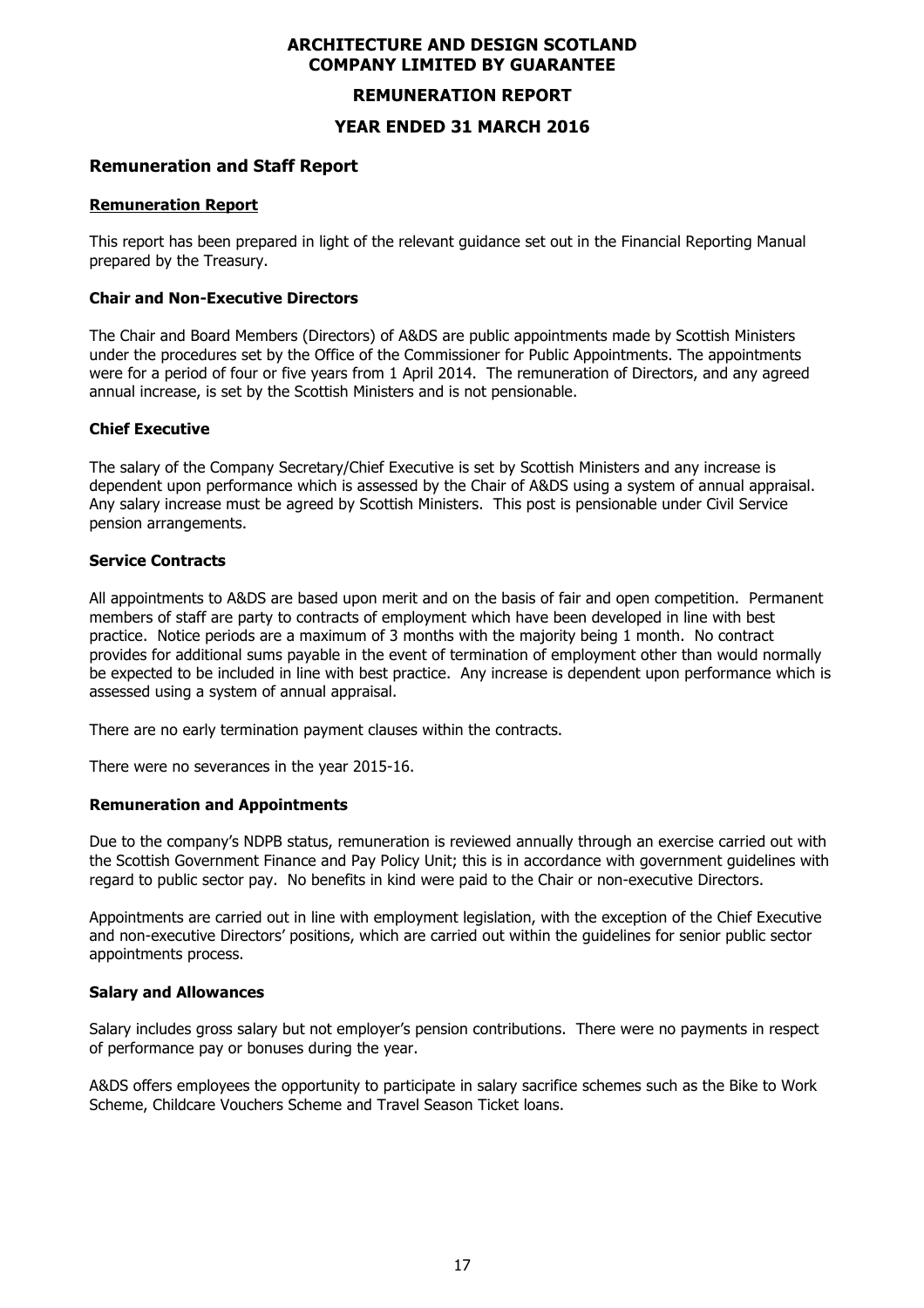# **REMUNERATION REPORT**

## **YEAR ENDED 31 MARCH 2016**

## **Pensions**

Pension benefits are provided through the Civil Service Pension arrangements. Employees may be in one of the statutory based defined benefit schemes either Classic, Classic Plus and Premium which are final salary schemes or Alpha the current scheme, which replaced Nuvos in April 2015, a career average scheme. The schemes are unfunded with the cost of benefits met by monies voted by Parliament each year. Pensions payable under Classic, Classic Plus, Premium and Alpha are increased annually in line with changes in the Consumer Prices Index. Staff can currently choose between membership of Alpha or joining a stakeholder arrangement with an employer contribution (partnership pension account).

Employee contributions are set as follows for April 2015 – March 2016:-

The contribution rates for members of **Classic** were as follows:-

| <b>Annual pensionable</b><br>earnings<br>(full-time equivalent basis) | 2015-16 contribution<br>rate before tax relief |
|-----------------------------------------------------------------------|------------------------------------------------|
| Up to £15,000                                                         | 3.00%                                          |
| £15,001 - £21,000                                                     | 4.60%                                          |
| £21,001 - £47,000                                                     | 5.45%                                          |
| £47,001 - £150,000                                                    | 7.35%                                          |
| Over £150,001                                                         | 8.05%                                          |

The contribution rates for members of **Premium**, **Nuvos, Classic Plus, Nuvos** and **Alpha** were as follows:-

| <b>Annual pensionable</b><br>earnings<br>(full-time equivalent basis) | 2015-16 contribution<br>rate before tax relief |
|-----------------------------------------------------------------------|------------------------------------------------|
| Up to £21,000                                                         | 4.60%                                          |
| £21,001 - £47,000                                                     | 5.45%                                          |
| £47,001 - £150,000                                                    | 7.35%                                          |
| Over £150,001                                                         | 8.05%                                          |

Further details about the Civil Service Pension arrangements can be found at www.civilservicepensionscheme.org.uk

## **Cash Equivalent Transfer Values**

A Cash Equivalent Transfer Value (CETV) is the actuarially assessed capitalised value of the pension scheme benefits accrued by a member at a particular point in time. The benefits valued are the member's accrued benefits and any contingent spouse's pension payable from the scheme. A CETV is a payment made by a pension scheme; arrangement to secure pension benefits in another pension scheme; or arrangement when the member leaves a scheme and chooses to transfer the benefits accrued in their former scheme.

The pension figures shown relate to the benefits that the individual has accrued as a consequence of their total membership of the pension scheme, not just their service in a senior capacity to which disclosure applies. The CETV figures and the other pension details, include the value of any pension benefit in another scheme or arrangement which the individual has transferred to the Civil Service Pension arrangements and for which the CS Vote has received a transfer payment commensurate to the additional pension liabilities being assumed. They also include any additional pension benefit accrued to the member as a result of their purchasing additional years of pension service in the scheme at their own cost.

Real increase in CETV reflects the increase effectively funded by the employer. It takes account of the increase in accrued pension due to inflation, contributions paid by the employee (including the value of any benefits transferred from another pension scheme) and uses common market valuation factors for the start and end of the period.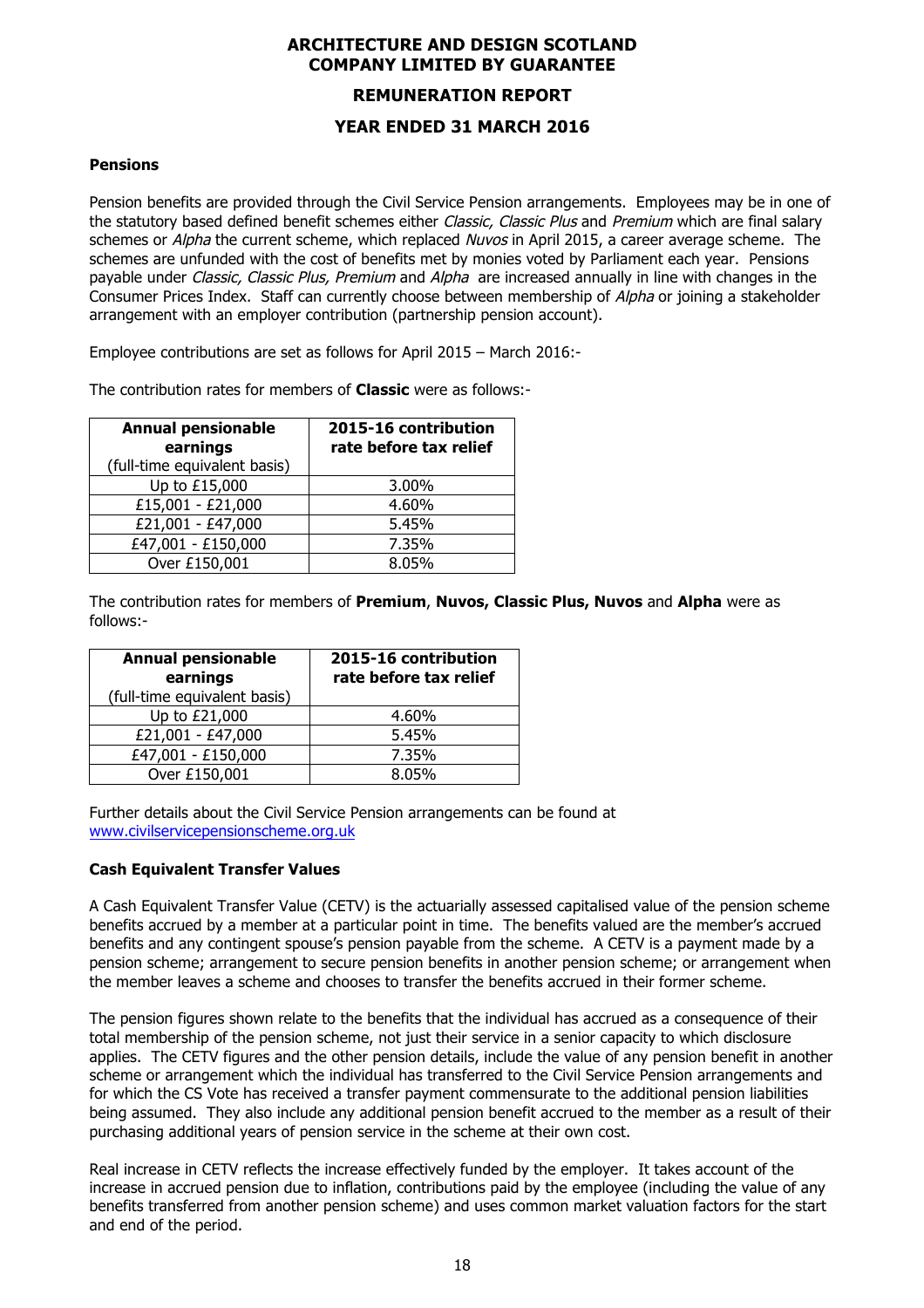## **REMUNERATION REPORT**

## **YEAR ENDED 31 MARCH 2016**

CETVs are calculated within the guidelines and framework prescribed by the Institute and Faculty of Actuaries.

## **Information Subject to Audit**

Beyond the requirements of the FReM, the following sections of this report are presented for audit remuneration, pension, salary and allowance, benefits in kind, cash equivalent transfer values and compensation for loss of office and pension payment.

Remuneration of the Chair and non-executive Directors for the year to 31 March 2016 was as follows:-

|                        |                    | 2015-16                                     |                    |                    | 2014-15                              |                    |
|------------------------|--------------------|---------------------------------------------|--------------------|--------------------|--------------------------------------|--------------------|
|                        | Salary<br>Band     | <b>Bonus Payments</b><br>& Benefits in Kind | Total              | Salary<br>Band     | Bonus Payments &<br>Benefits in Kind | Total              |
| Name                   | £'000              | £'000                                       | £'000              | £'000              | £'000                                | £'000              |
|                        | In bands<br>of £5k |                                             | In bands<br>of £5k | In bands<br>of £5k |                                      | In bands<br>of £5k |
| K Anderson (The Chair) | $5 - 10$           | ۰                                           | $5 - 10$           | $5 - 10$           | $\overline{\phantom{a}}$             | $5 - 10$           |
| S Beattie              | $0 - 5$            | $\overline{\phantom{a}}$                    | $0 - 5$            | $0 - 5$            | $\overline{\phantom{a}}$             | $0 - 5$            |
| A Burrell              | $0 - 5$            | $\overline{\phantom{a}}$                    | $0 - 5$            | $0 - 5$            | $\overline{\phantom{a}}$             | $0 - 5$            |
| D Chisholm             | $0 - 5$            | $\overline{\phantom{a}}$                    | $0 - 5$            | $0 - 5$            | $\overline{\phantom{a}}$             | $0 - 5$            |
| M Crookston            | $0 - 5$            | $\blacksquare$                              | $0 - 5$            | $0 - 5$            | $\overline{\phantom{a}}$             | $0 - 5$            |
| S Evans                | $0 - 5$            | ۰                                           | $0 - 5$            | $0 - 5$            | $\overline{\phantom{a}}$             | $0 - 5$            |
| G Hill                 | $0 - 5$            | ۰                                           | $0 - 5$            | $0 - 5$            | $\overline{\phantom{a}}$             | $0 - 5$            |
| J Hughes               | $0 - 5$            | ۰                                           | $0 - 5$            | $0 - 5$            | $\overline{\phantom{a}}$             | $0 - 5$            |
| G Ross (Deputy Chair)  | $0 - 5$            | ۰                                           | $0 - 5$            | $0 - 5$            | $\blacksquare$                       | $0 - 5$            |
| A Sim                  | $0 - 5$            | $\overline{\phantom{a}}$                    | $0 - 5$            | $0 - 5$            | $\overline{\phantom{a}}$             | $0 - 5$            |

## Remuneration of the Chief Executive (J MacDonald) for the year to 31 March 2016 was as follows:-

| 2015-16            |                                                            |                           |                    | 2014-15            |                                                            |                    |                    |
|--------------------|------------------------------------------------------------|---------------------------|--------------------|--------------------|------------------------------------------------------------|--------------------|--------------------|
| Salary<br>Band     | <b>Bonus Payments</b><br>Car allowance<br>& other benefits | Pension<br><b>Benefit</b> | Total              | Salary<br>Band     | <b>Bonus Payments</b><br>Car allowance<br>& other benefits | Pension<br>Benefit | Total              |
| £'000              | £'000                                                      | £'000                     | £'000              | £'000              | £'000                                                      | £'000              | £'000              |
| In bands<br>of £5k | In bands<br>of £5k                                         | In bands<br>of £5k        | In bands<br>of £5k | In bands<br>of £5k | In bands<br>of £5k                                         | In bands<br>of £5k | In bands<br>of £5k |
| 65-70              | $\mathbf{0}$                                               | $25 - 30$                 | 95-100             | 65-70              | 0                                                          | $20 - 25$          | $90 - 95$          |

Note:-

- 1. Salary is gross salary only.
- 2. Performance related pay: The Chief Executive received an increase of £1,717 in pay during the 2015-16 year which was performance related.
- 3. Benefits in kind: The monetary value of benefits in kind covers any benefits provided by the employer and treated by HM Revenue and Customs as a taxable emolument. There were none in 2015-16.
- 4. There are no allowances.
- 5. The Directors, having considered the requirements of HM Treasury's Financial Reporting Manual and, in particular, the way in which the interpretation of the Companies Act applies in a public sector context and the responsibilities of managers within the Company, consider that only the remuneration of the Chief Executive falls to be disclosed.
- 6. The total emoluments, including pension benefit of all Board Members and the Chief Executive for the year to 31 March 2016 were £141,784 (2015: £136,601).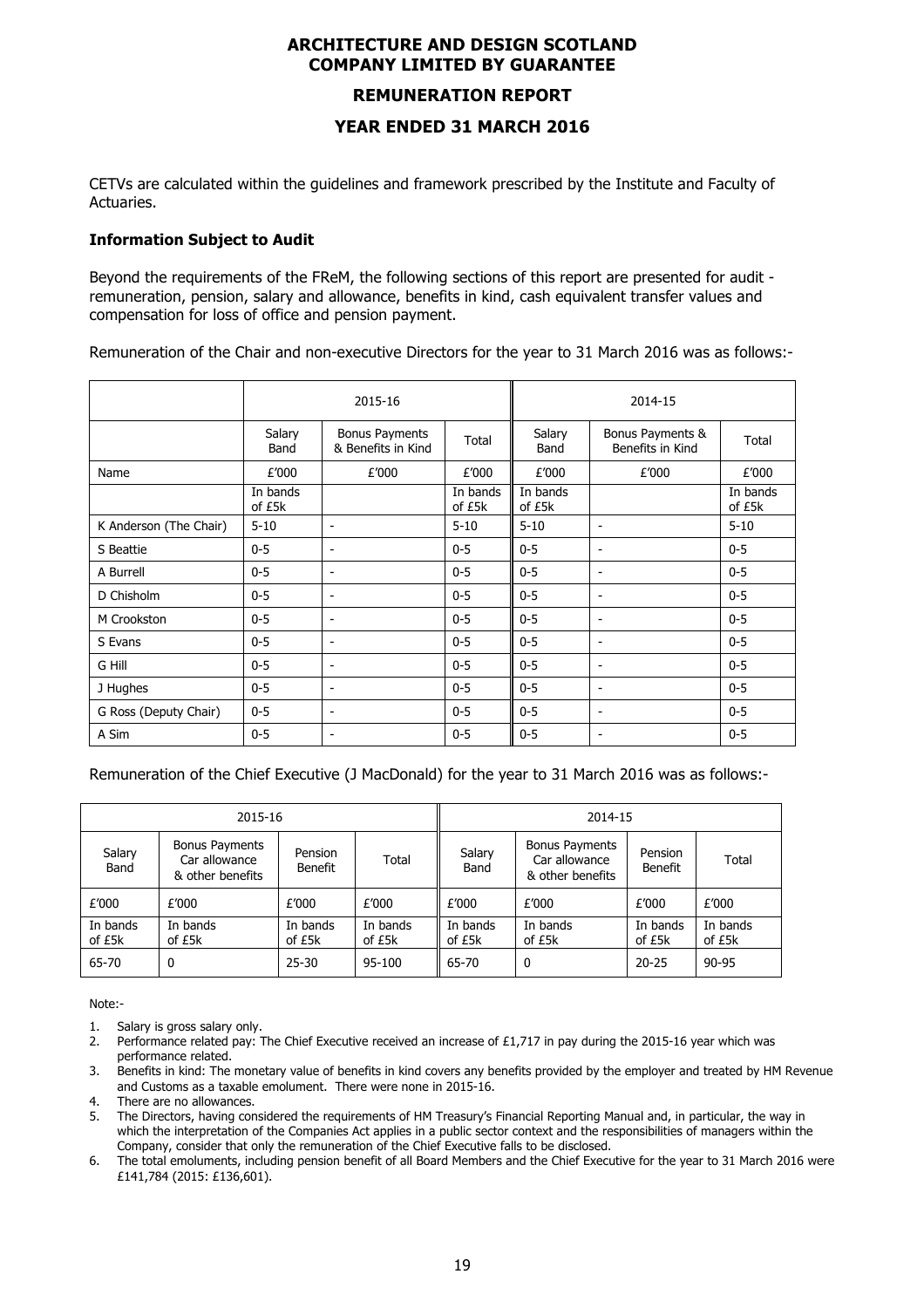## **REMUNERATION REPORT**

# **YEAR ENDED 31 MARCH 2016**

Reporting bodies are required to disclose the relationship between the remuneration of the highest paid Director in their organisation and the median remuneration of the organisation's workforce.

The banded remuneration of the highest paid employee (Chief Executive) in the financial year 2015-16 was £65,000 - £70,000 (2015: £65,000-£70,000). This was 2.15 times (2015: 1.75 times) the median remuneration of the workforce, which was £31,340 (2015: £38,574).

In 2015-16, no employees (2015: no employees) received remuneration in excess of the Chief Executive. Actual remuneration ranged from £3,214 to £69,432 (2015: £5,998 to £67,729).

Total remuneration includes salary, non-consolidated performance-related pay and benefits in kind. It does not include severance payments, employer pension contributions and the cash equivalent transfer value of pensions.

|                                                            | 2015-16 | 2014-15 |
|------------------------------------------------------------|---------|---------|
| Band of Highest Paid Employee's Total Remuneration (£'000) | 65-70   | 65-70   |
| Median Total Remuneration $(E)$                            | £31,340 | 38,574  |
| Ratio                                                      | 2.15:1  | 1.75:1  |

The banded remuneration of the highest paid Director for the year to 31 March 2016 was £5,000 - £10,000 (2015: £5,000-£10,000), being 0.24 times (2015: 0.19 times) the median remuneration of the workforce, as shown below:-

|                                                            | 2015-16  | 2014-15  |
|------------------------------------------------------------|----------|----------|
| Band of Highest Paid Director's Total Remuneration (£'000) | $5 - 10$ | $5 - 10$ |
| Median Total Remuneration $(E)$                            | £31,340  | 38,574   |
| Ratio                                                      | 0.24:1   | 0.19:1   |

Note:-

- 1. Salary is gross salary only.
- 2. Performance related pay: none in 2015-16.
- 3. Benefits in kind: The monetary value of benefits in kind covers any benefits provided by the employer and treated by HM Revenue and Customs as a taxable emolument. There were none in 2015-16.
- 4. There are no allowances.

## **Pension Benefits**

Pension Benefits of the Chief Executive for the year to 31 March 2016 was as follows:-

|             | <b>Accrued Pension</b>                  | Increase in                              |                     | Cash Equivalent Transfer Value |                                                |  |
|-------------|-----------------------------------------|------------------------------------------|---------------------|--------------------------------|------------------------------------------------|--|
|             | at age 60 as at 31<br><b>March 2016</b> | pension net of<br>inflation at age<br>60 | At<br>31 March 2016 | At<br>31 March 2015            | Real increase/<br>(decrease) in<br><b>CETV</b> |  |
|             | £'000                                   | £'000                                    | £'000               | £'000                          | £'000                                          |  |
|             | In bands<br>of £5k                      | In bands<br>of $£2.5k$                   |                     |                                |                                                |  |
| J MacDonald | $25 - 30$                               | $0 - 2.5$                                | 415                 | 358                            | 57                                             |  |

The accrued pension is inclusive of the lump sum payment that the member may elect to draw from their accrued pension entitlement. Members may elect to take a maximum of 25% of their accrued pension as a lump sum payment. This will subsequently reduce their future pension entitlement.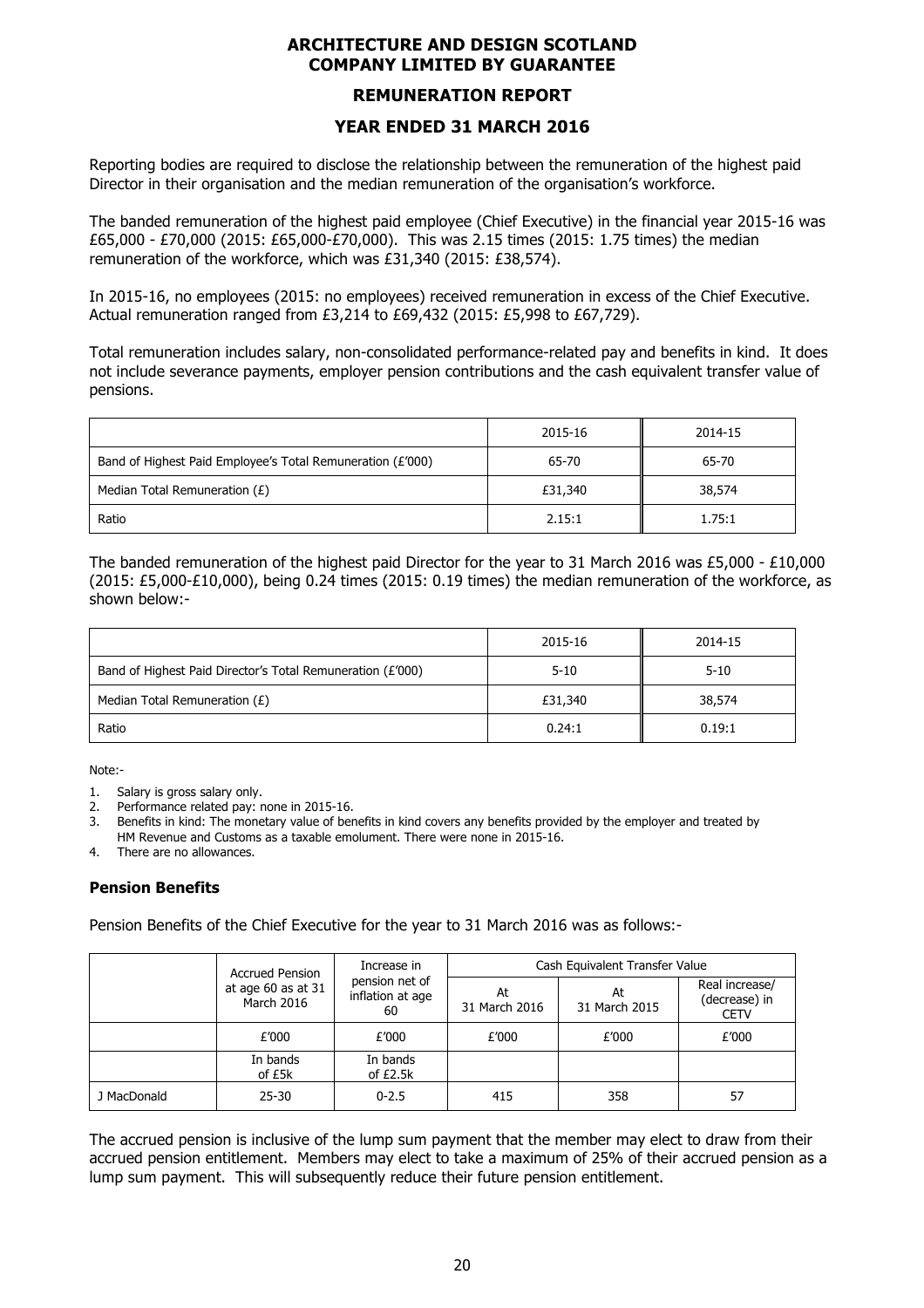# **REMUNERATION REPORT**

## **YEAR ENDED 31 MARCH 2016**

At the direction of Government Actuaries, a market adjustment factor has not been applied in calculating the cash equivalent transfer values at 31 March 2016, consequently affecting the representation of the real increase or decrease in CETV.

Signed by order of the Directors

J MacDonald Chief Executive/Accountable Officer

3 October 2016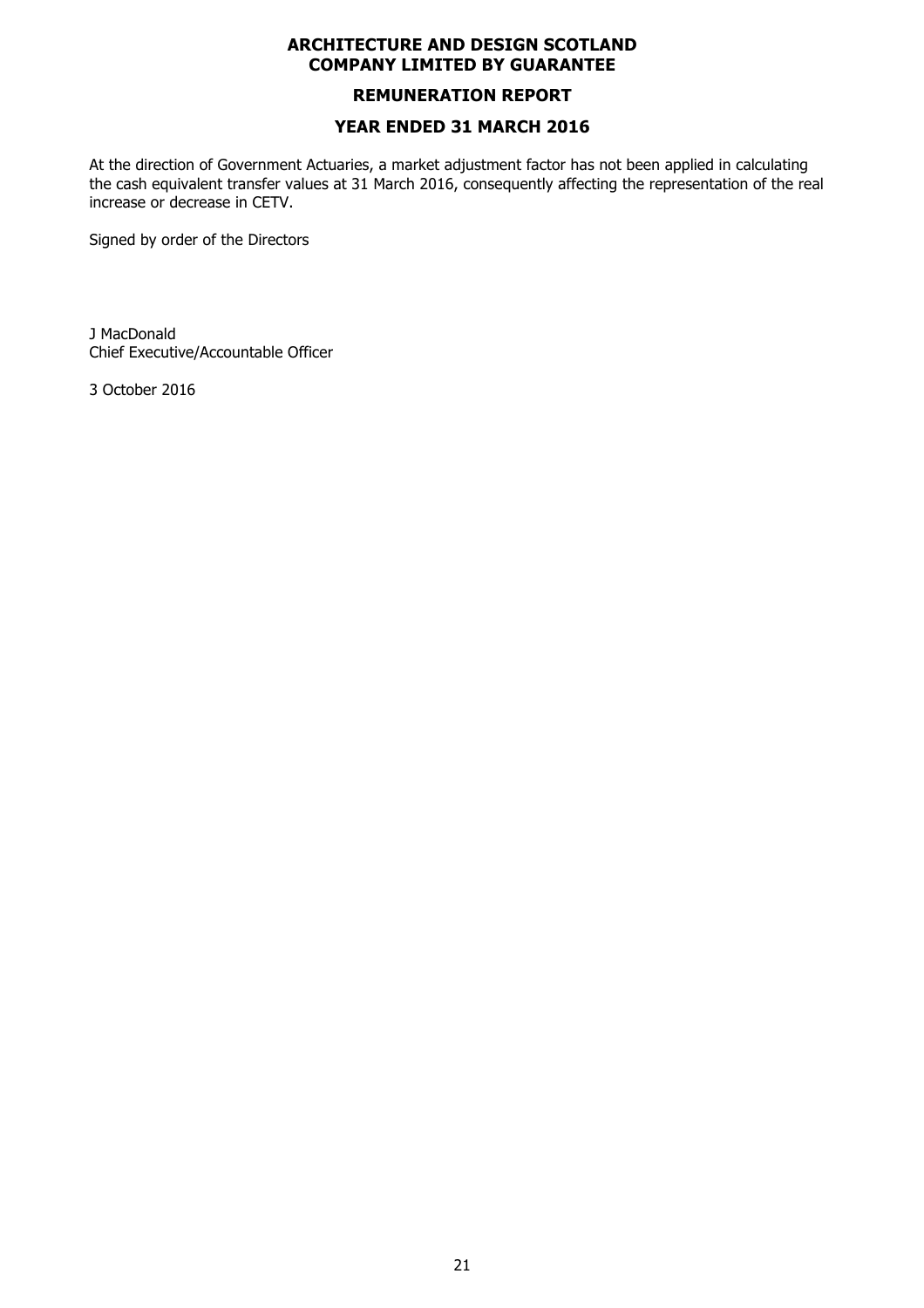## **STAFF REPORT**

## **YEAR ENDED 31 MARCH 2016**

#### **Staff Report**

#### **Employees**

Our employees are dedicated to ensuring A&DS undertakes its role effectively and creatively.

We provide all employees with opportunities for advancement regardless of their age, sex, marital status, disability, race, ethnic origin, sexual orientation or religious beliefs. We also share information about company progress, achievement of objectives and developments affecting employees.

The gender balance of employees at 31 March 2016 is as follows:-

|                  | Male | <b>Female</b> |
|------------------|------|---------------|
| <b>Directors</b> |      |               |
| Senior Managers  |      |               |
| Employees        |      | 15            |

#### **Employment of Disabled Persons**

Applications for employment by disabled persons are given full and fair consideration for all vacancies in accordance with their particular aptitudes and abilities. In the event of employees becoming disabled, every effort is made to retain them and adjustments made to work and or facilities where reasonably practicable and as appropriate in order that their employment with the company can continue.

It is the policy of the company that training, career development and promotion opportunities should be available to all employees.

#### **Sickness Absence**

In the year to 31 March 2016 2.88% (2015: 1.94%) of working time was lost due to staff sickness absence.

## **Employee Involvement and Communication**

A&DS recognises that good communication is a key issue and is achieved through weekly updates by the Chief Executive and the cascade of briefings from management meetings to all staff.

## **Diversity and Equality**

We are committed to ensure diversity and equality for all employees and to have appropriate policies in place.

We are striving to achieve a 50/50 quota of gender balance on our Board by 2020.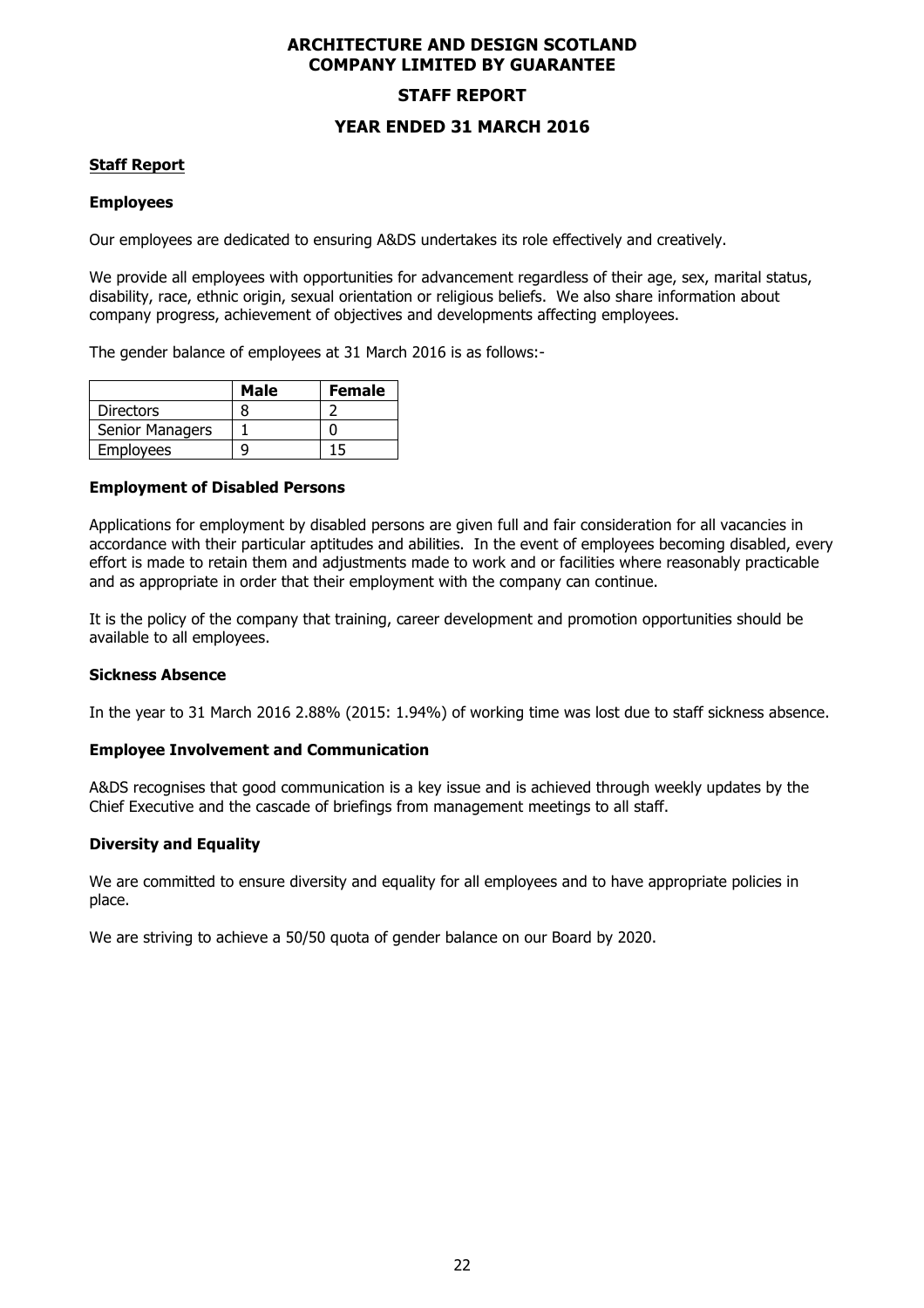# **Independent Auditor's Report to the Members of the Board of Architecture and Design Scotland, the Auditor General for Scotland and the Scottish Parliament**

We have audited the financial statements of Architecture and Design Scotland for the year ended 31 March 2016 under the Public Finance and Accountability (Scotland) Act 2000. The financial statements comprise the Statement of Comprehensive Income, the Statement of Financial Position, the Statement of Cash Flows, the Statement of Changes in Taxpayers' Equity and the related notes. The financial reporting framework that has been applied in their preparation is applicable law and International Financial Reporting Standards (IFRSs) as adopted by the European Union, and as interpreted and adapted by the 2015-16 Government Financial Reporting Manual (the 2015-16 FReM).

This report is made solely to the parties to whom it is addressed in accordance with the Public Finance and Accountability (Scotland) Act 2000 and for no other purpose. In accordance with paragraph 125 of the Code of Audit Practice approved by the Auditor General for Scotland, we do not undertake to have responsibilities to members or officers, in their individual capacities, or to third parties.

## **Respective responsibilities of Directors, Accountable Officer and Auditor**

As explained more fully in the Statement of Directors' and Accountable Officer's Responsibilities, the Directors and Accountable Officer are responsible for the preparation of the financial statements and for being satisfied that they give a true and fair view, and are also responsible for ensuring the regularity of expenditure and income. Our responsibility is to audit and express an opinion on the financial statements in accordance with applicable law and International Standards on Auditing (UK and Ireland) as required by the Code of Audit Practice approved by the Auditor General for Scotland. Those standards require us to comply with the Auditing Practices Board's Ethical Standards for Auditors. We are also responsible for giving an opinion on the regularity of expenditure and income in accordance with the Public Finance and Accountability (Scotland) Act 2000.

#### **Scope of the audit of the financial statements**

An audit involves obtaining evidence about the amounts and disclosures in the financial statements sufficient to give reasonable assurance that the financial statements are free from material misstatement, whether caused by fraud or error. This includes an assessment of: whether the accounting policies are appropriate to the circumstances of the body and have been consistently applied and adequately disclosed; the reasonableness of significant accounting estimates made by the Accountable Officer; and the overall presentation of the financial statements. It also involves obtaining evidence about the regularity of expenditure and income. In addition, we read all the financial and non-financial information in the Annual Report and Financial Statements to identify material inconsistencies with the audited financial statements and to identify any information that is apparently materially incorrect based on, or materially inconsistent with, the knowledge acquired by us in the course of performing the audit. If we become aware of any apparent material misstatements, irregularities, or inconsistencies we consider the implications for our report.

## **Opinion on financial statements**

In our opinion the financial statements:-

 give a true and fair view in accordance with the Public Finance and Accountability (Scotland) Act 2000 and directions made thereunder by the Scottish Ministers of the state of the body's affairs as at 31 March 2016 and of its retained net surplus for the year then ended;

 have been properly prepared in accordance with IFRSs as adopted by the European Union, as interpreted and adapted by the 2015-16 FReM; and

 have been prepared in accordance with the requirements of the Companies Act 2006 and directions made there under by the Scottish Ministers.

## **Opinion on regularity**

In our opinion in all material respects the expenditure and income in the financial statements were incurred or applied in accordance with any applicable enactments and guidance issued by the Scottish Ministers.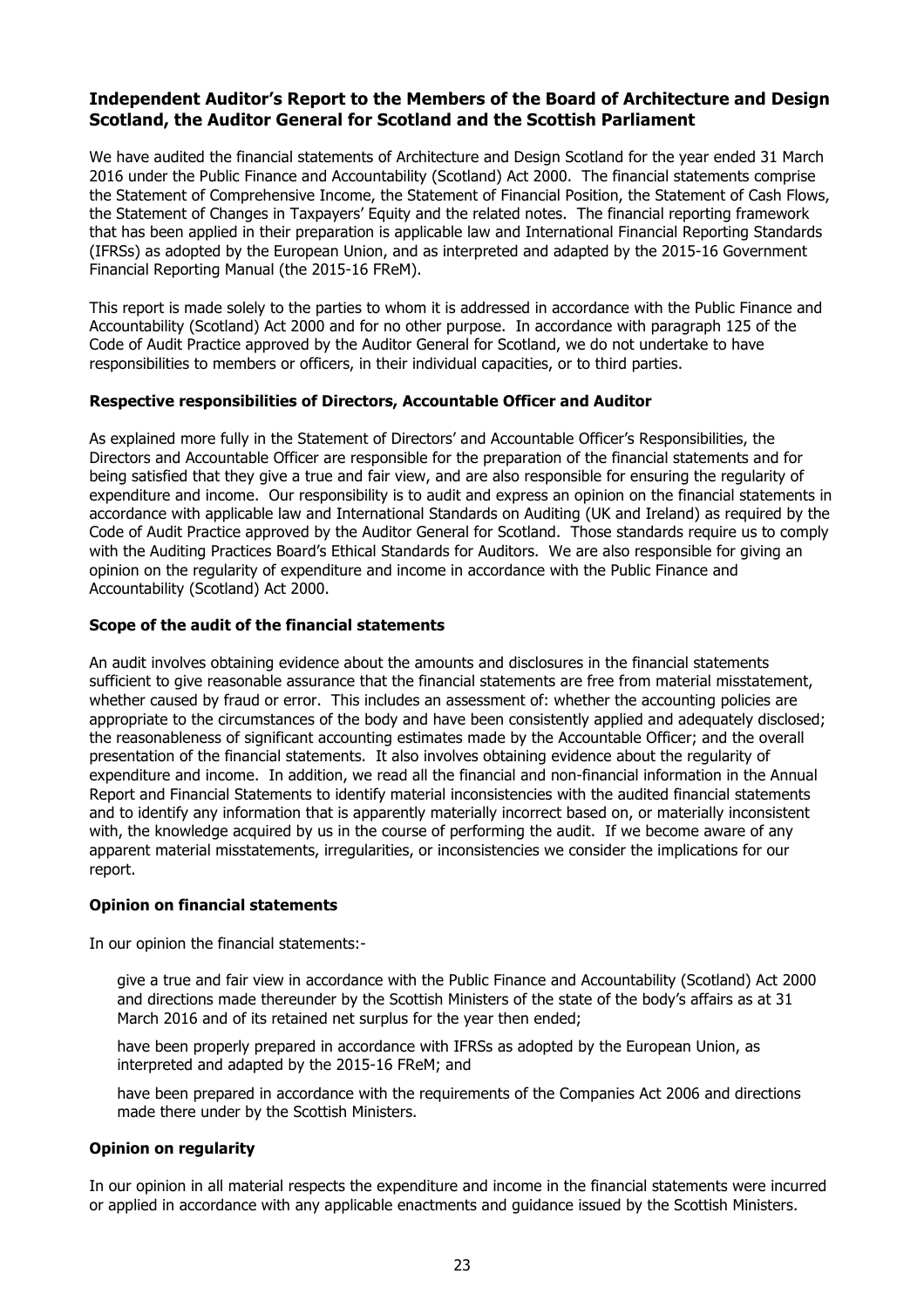# **Independent Auditor's Report to the Members of the Board of Architecture and Design Scotland, the Auditor General for Scotland and the Scottish Parliament (continued)**

## **Opinion on other matters prescribed by the Companies Act 2006**

In our opinion:-

 the part of the Remuneration Report to be audited has been properly prepared in accordance with the Companies Act 2006, and directions made thereunder by the Scottish Ministers; and

 the information given in the Strategic Report and the Director's Report for the financial year for which the financial statements are prepared is consistent with the financial statements.

#### **Matters on which we are required to report by exception**

We are required to report to you if, in our opinion:-

adequate accounting records have not been kept; or

 the financial statements and the part of the Remuneration Report to be audited are not in agreement with the accounting records; or

we have not received all the information and explanations we require for my audit; or

the Governance Statement does not comply with guidance from the Scottish Ministers.

We have nothing to report in respect of these matters.

Andrew Shaw (for and on behalf of KPMG LLP) Saltire Court 20 Castle Terrace Edinburgh EH1 2EG

17 October 2016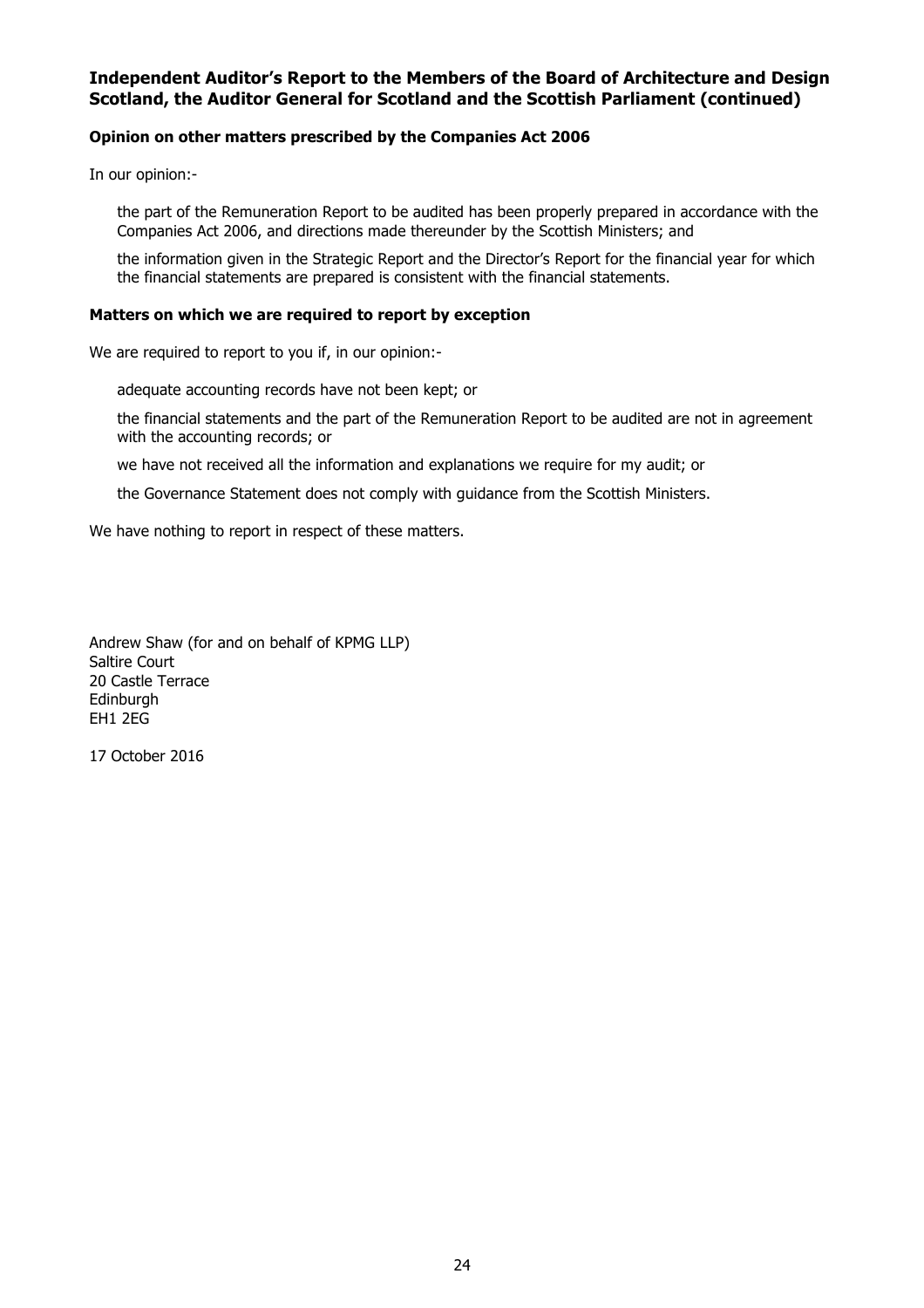# **ARCHITECTURE AND DESIGN SCOTLAND COMPANY LIMITED BY GUARANTEE STATEMENT OF COMPREHENSIVE INCOME YEAR ENDED 31 MARCH 2016**

# **FINANCIAL STATEMENTS**

#### **Statement of Comprehensive Income**

|                          | Note | 2016<br>£     | 2015<br>£     |
|--------------------------|------|---------------|---------------|
| Revenue                  | 3    | 1,849,305     | 1,990,654     |
| Staff costs              | 4    | (1, 188, 879) | (1, 174, 709) |
| Other expenditure        | 5    | (653, 561)    | (804, 748)    |
| <b>Operating surplus</b> |      | 6,865         | 11,197        |
| Finance cost             | 5    |               |               |
| Surplus before tax       |      | 6,865         | 11,197        |
| Taxation                 |      | -             |               |
| Surplus for the year     |      | 6,865         | 11,197        |

All of the activities of the company are classed as continuing.

The company has no recognised gains or losses other than the results for the year as set out above.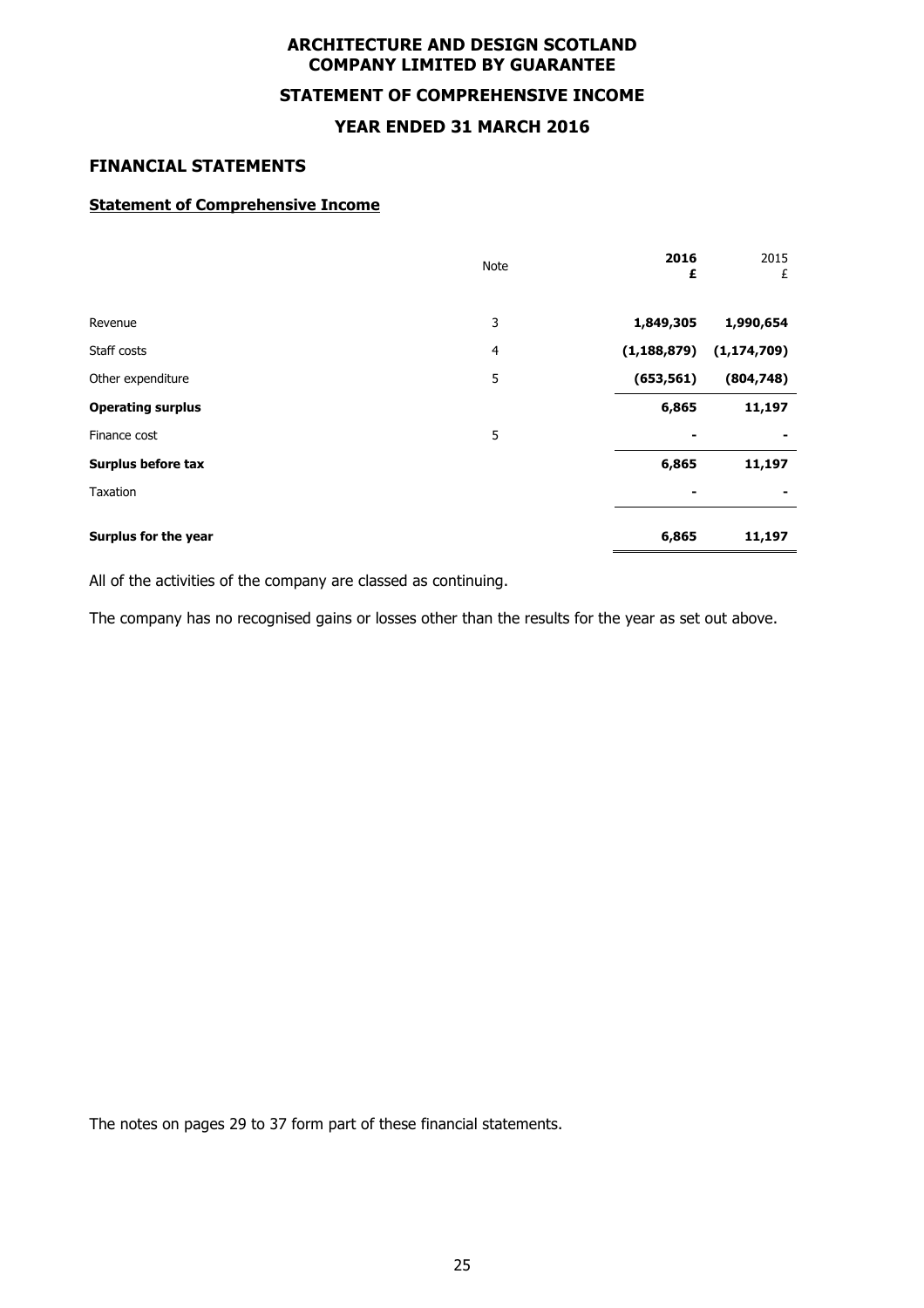# **ARCHITECTURE AND DESIGN SCOTLAND COMPANY LIMITED BY GUARANTEE STATEMENT OF FINANCIAL POSITION YEAR ENDED 31 MARCH 2016**

## **Statement of Financial Position**

|                                                 |      | 2016<br>£  | 2015<br>£  |
|-------------------------------------------------|------|------------|------------|
|                                                 | Note |            |            |
| <b>Non-current assets</b>                       |      |            |            |
| Furniture, fittings and computer equipment      | 6    | 20,768     | 26,108     |
| <b>Total non-current assets</b>                 |      | 20,768     | 26,108     |
| <b>Current assets:-</b>                         |      |            |            |
| Trade and other receivables                     | 7    | 120,365    | 133,161    |
| Cash and cash equivalents                       | 8    | 237,774    | 183,976    |
| <b>Total current assets</b>                     |      | 358,139    | 317,137    |
| <b>Total assets</b>                             |      | 378,907    | 343,245    |
| <b>Current liabilities:-</b>                    |      |            |            |
| Trade and other payables                        | 9    | (348, 975) | (320, 179) |
| <b>Total current liabilities</b>                |      | (348, 975) | (320, 179) |
| Non-current assets less net current liabilities |      | 29,932     | 23,066     |
| <b>Non-current liabilities</b>                  |      |            |            |
| Provisions                                      | 12   | (42, 940)  | (42, 940)  |
| <b>Total non-current liabilities</b>            |      | (42, 940)  | (42,940)   |
| <b>Assets less liabilities</b>                  |      | (13,008)   | (19, 874)  |
| <b>Reserves</b>                                 |      |            |            |
| General reserve                                 |      | (13,008)   | (19, 874)  |
|                                                 |      | (13,008)   | (19, 874)  |

These financial statements were approved by the Directors and authorised for issue on 3 October 2016 and are signed on their behalf by

K Anderson Chair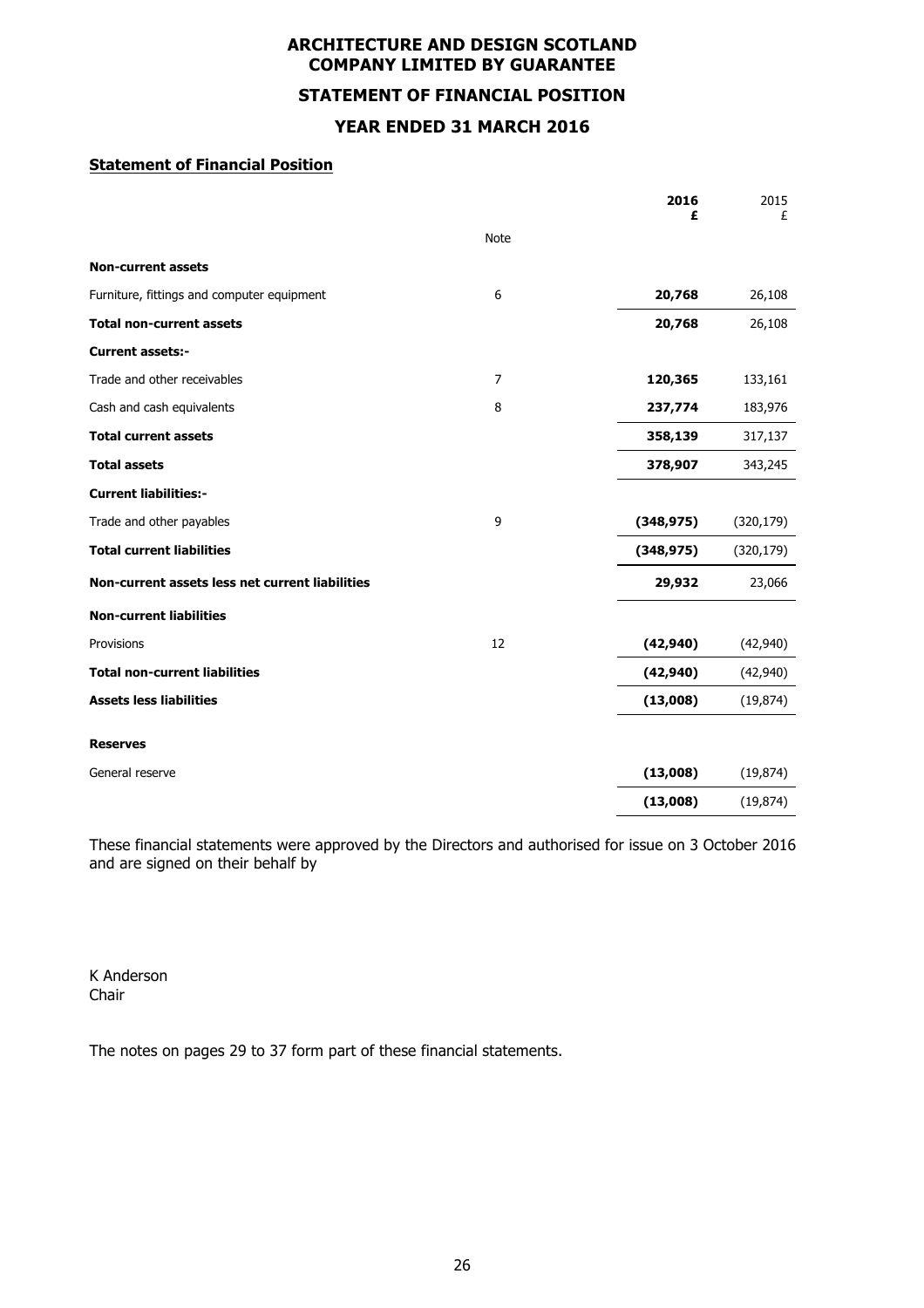# **ARCHITECTURE AND DESIGN SCOTLAND COMPANY LIMITED BY GUARANTEE STATEMENT OF CHANGES IN TAXPAYERS' EQUITY**

# **YEAR ENDED 31 MARCH 2016**

# **Statement of Changes in Taxpayers' Equity**

|                                          | General<br>reserve |
|------------------------------------------|--------------------|
|                                          | £                  |
| Balance at 31 March 2014                 | (31,071)           |
| <b>Changes in reserves</b>               |                    |
| Retained surplus                         | 11,197             |
| <b>Total recognised deficit for 2015</b> | 11,197             |
| <b>Balance at 31 March 2015</b>          | (19, 874)          |
| Retained surplus                         | 6,865              |
| <b>Total recognised surplus for 2016</b> | 6,865              |
| Balance at 31 March 2016                 | (13,008)           |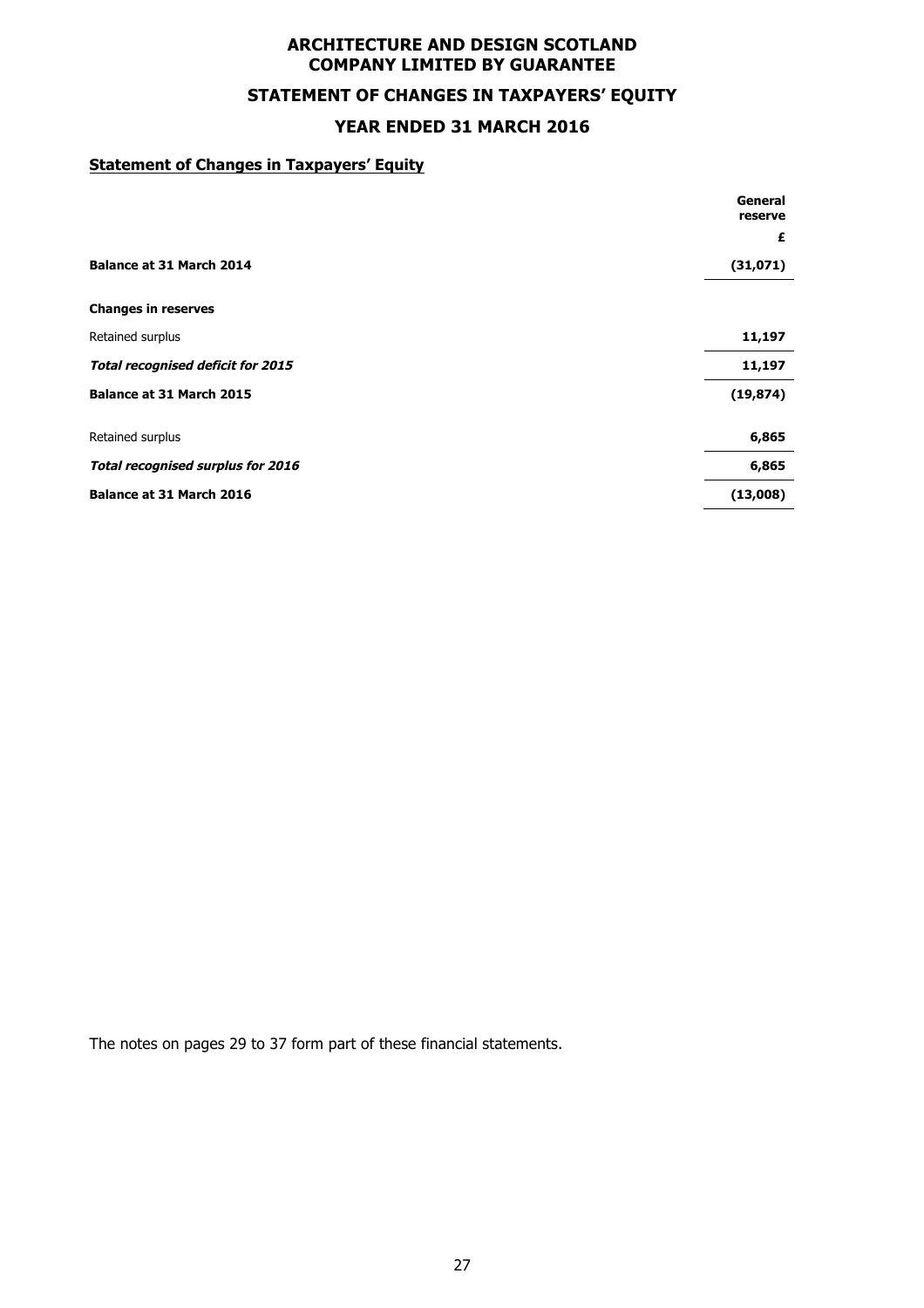# **ARCHITECTURE AND DESIGN SCOTLAND COMPANY LIMITED BY GUARANTEE STATEMENT OF CASH FLOWS YEAR ENDED 31 MARCH 2016**

## **Statement of Cash Flows**

|                                                                     |             | 2016      | 2015<br>£ |
|---------------------------------------------------------------------|-------------|-----------|-----------|
|                                                                     | <b>Note</b> |           |           |
| Cash flows from operating activities                                |             |           |           |
| Net surplus                                                         |             | 6,865     | 11,197    |
| Adjustments for non-cash items                                      |             |           |           |
| Depreciation of furniture, fittings and computer equipment          | 6           | 18,784    | 22,824    |
| Provision for dilapidations                                         |             |           | 42,940    |
| Movements in working capital                                        |             |           |           |
| (Increase)/decrease in trade receivables and other current assets   |             | 12,796    | (40, 575) |
| Increase/(decrease) in trade payables and other current liabilities |             | 28,797    | (5,098)   |
| Net cash inflow from operating activities                           |             | 67,242    | 31,288    |
| Cash flows from investing activities                                |             |           |           |
| Purchase of furniture, fittings and computer equipment              | 6           | (13, 444) | (10, 524) |
| Net cash outflow from investing activities                          |             | (13, 444) | (10, 524) |
| <b>Cash flows from financing activities</b>                         |             |           |           |
| Net increase/(decrease) in cash and cash equivalents in the year    |             | 53,798    | 20,764    |
| Cash and cash equivalents at the beginning of the year              | 8           | 183,976   | 163,212   |
| Cash and cash equivalents at the end of the year                    | 8           | 237,774   | 183,976   |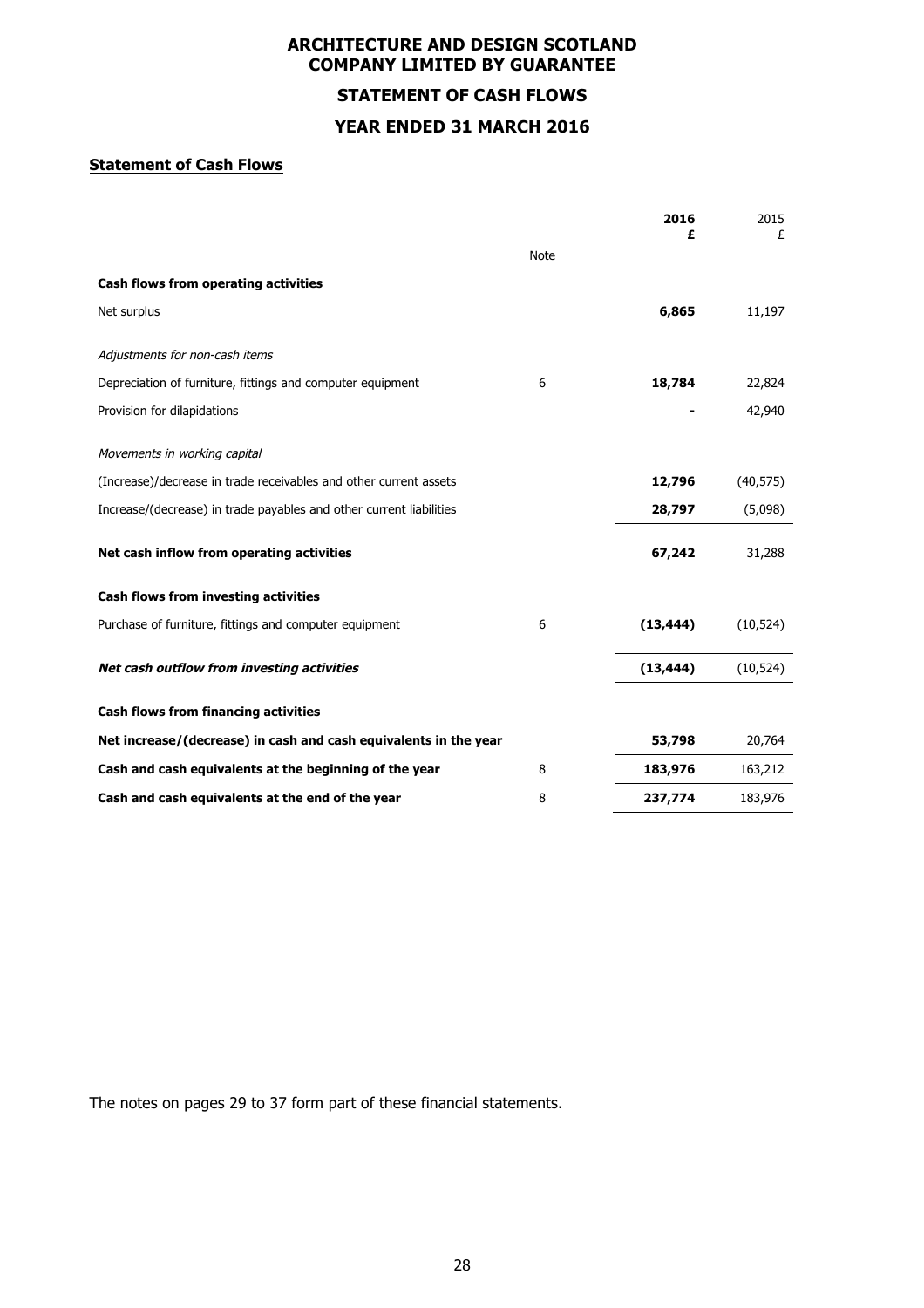# **ARCHITECTURE AND DESIGN SCOTLAND COMPANY LIMITED BY GUARANTEE NOTES TO THE FINANCIAL STATEMENTS YEAR ENDED 31 MARCH 2016**

#### **Notes to the Financial Statements**

## **1. Statement of Accounting Policies**

These financial statements have been prepared in accordance with the 2015-16 FReM issued by HM Treasury. The accounting policies contained in the FReM apply IFRS as adopted by the European Union and the Companies Act 2006 and as adapted or interpreted for the public sector context. Where the FReM permits a choice of accounting policy, the accounting policy which is judged to be most appropriate to the particular circumstances of Architecture and Design Scotland for the purpose of giving a true and fair view has been selected. The particular policies adopted by Architecture and Design Scotland are described below. They have been applied consistently in dealing with items that are considered material to the financial statements.

The FReM states that non-departmental public bodies should account for grant-in-aid as a movement in reserves rather than income. However, the Group has concluded that under the Companies Act it is appropriate to continue to account for grant-in-aid as income, on the basis that grant-in-aid received by the Group is required in order to carry out a function which its owners have asked it to perform. On that basis, the Group considers grant-in-aid to be an exchange transaction and, as such, requires to be accounted for in the income statement.

The company has not adopted any standard that has not become effective as at 31 March 2016 and the Directors do not consider that any such standard will have a material impact on the financial statements going forward.

#### **a. Accounting Convention**

These accounts have been prepared under the historical cost convention.

#### **b. Newly Adopted IFRS**

In these financial statements, there are no adopted IFRSs which are effective for the first time which have had a material effect on the financial statements therefore there has been no restatement of comparatives.

## **c. Adopted IFRS not yet applied**

The following Adopted IFRSs have been issued but have not been applied in these financial statements. Their adoption is not expected to have a material effect on the financial statements unless otherwise indicated:-

IFRS 9 Financial Instruments

IFRS 15 Revenue from Contracts with Customs

IFRS 16 Leases

#### **d. Income and Expenditure**

Income represents both grant-in-aid from the Scottish Government and other income, principally comprising income from work performed during the year for NHS Scotland/Health, Schools Directorate and the Scottish Government's Urban Regeneration Unit. Income is recognised in the period to which it relates and when expenditure associated with that income has been incurred by the company.

The majority of operating expenditure is shown gross of VAT as the company is not able to recover VAT on expenditure incurred in relation to grant-in-aid projects.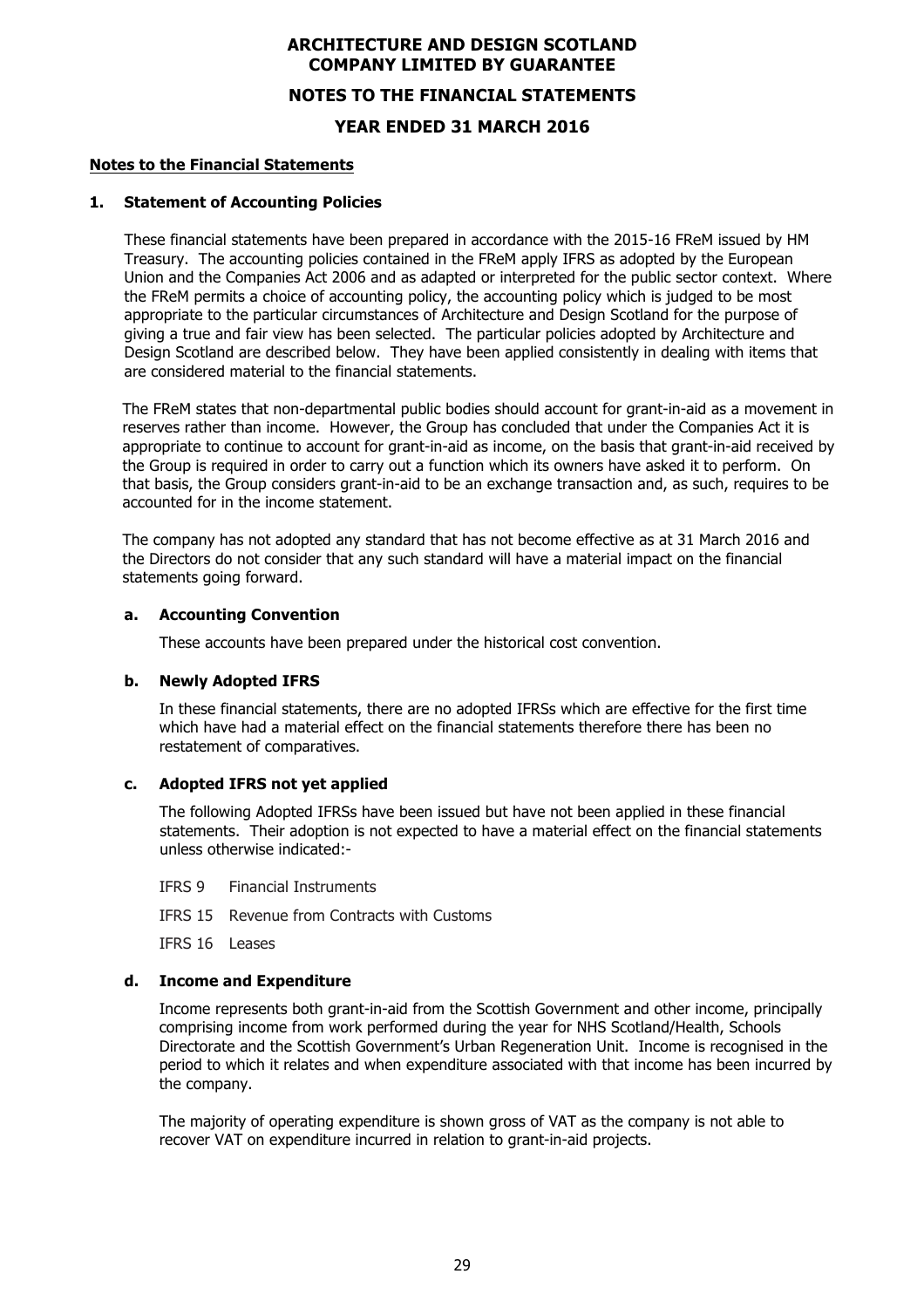## **NOTES TO THE FINANCIAL STATEMENTS**

# **YEAR ENDED 31 MARCH 2016**

#### **e. Business Combinations**

The company purchased a part of the business and assets of The Lighthouse Trust during 2009. Income and expenditure in relation to the part of The Lighthouse Trust acquired was included within the income statement from the date when control of that part of the Trust passed to Architecture and Design Scotland.

## **f. Taxation**

As an Executive NDPB sponsored directly by the Scottish Government, the Directors are of the opinion that the company's activities do not constitute a trade for Corporation Tax purposes and therefore consider that the company will not be subject to Corporation Tax.

## **g. Furniture, Fittings and Computer Equipment**

Furniture, fittings and computer equipment are stated at cost less accumulated depreciation. Cost includes expenditure that is directly attributable to the acquisition of the asset. Subsequent costs are included in the asset's carrying amount or recognised as a separate asset, as appropriate, only when it is probable that future benefits associated with the item will flow to the company and the cost of the item can be measured reliably. The carrying value of the replaced part is derecognised. All other repairs and maintenance are charged to the income statement during the financial year in which they are incurred.

## **h. Depreciation**

Depreciation is provided on furniture, fittings and computer equipment on a straight line basis at rates sufficient to write down their cost, less their estimated residual value, over their estimated useful lives. The depreciation periods for the categories of assets are as follows:-

furniture and fittings – 10 years;

computer equipment  $-3-10$  years; and

 depreciation methods, useful lives and residual values are reassessed at each financial year end.

## **i. Trade and Other Receivables**

Trade and other receivables are initially recognised at their cost when the contractual right to receive cash or another financial asset from another entity is established. A provision for impairment of trade receivables is established when there is objective evidence that the company may not be able to collect all amounts due according to the original terms of receivables. The amount of the provision is recognised in the income statement immediately. Subsequent to initial recognition, receivables are stated at cost less provision for impairment.

## **j. Cash and Cash Equivalents**

Cash and cash equivalents consist of bank balances with banks which have an insignificant risk of changes in value.

# **k. Trade and Other Payables**

Trade and other payables are stated at cost which is the fair value of the consideration to be paid in the future for goods and services received.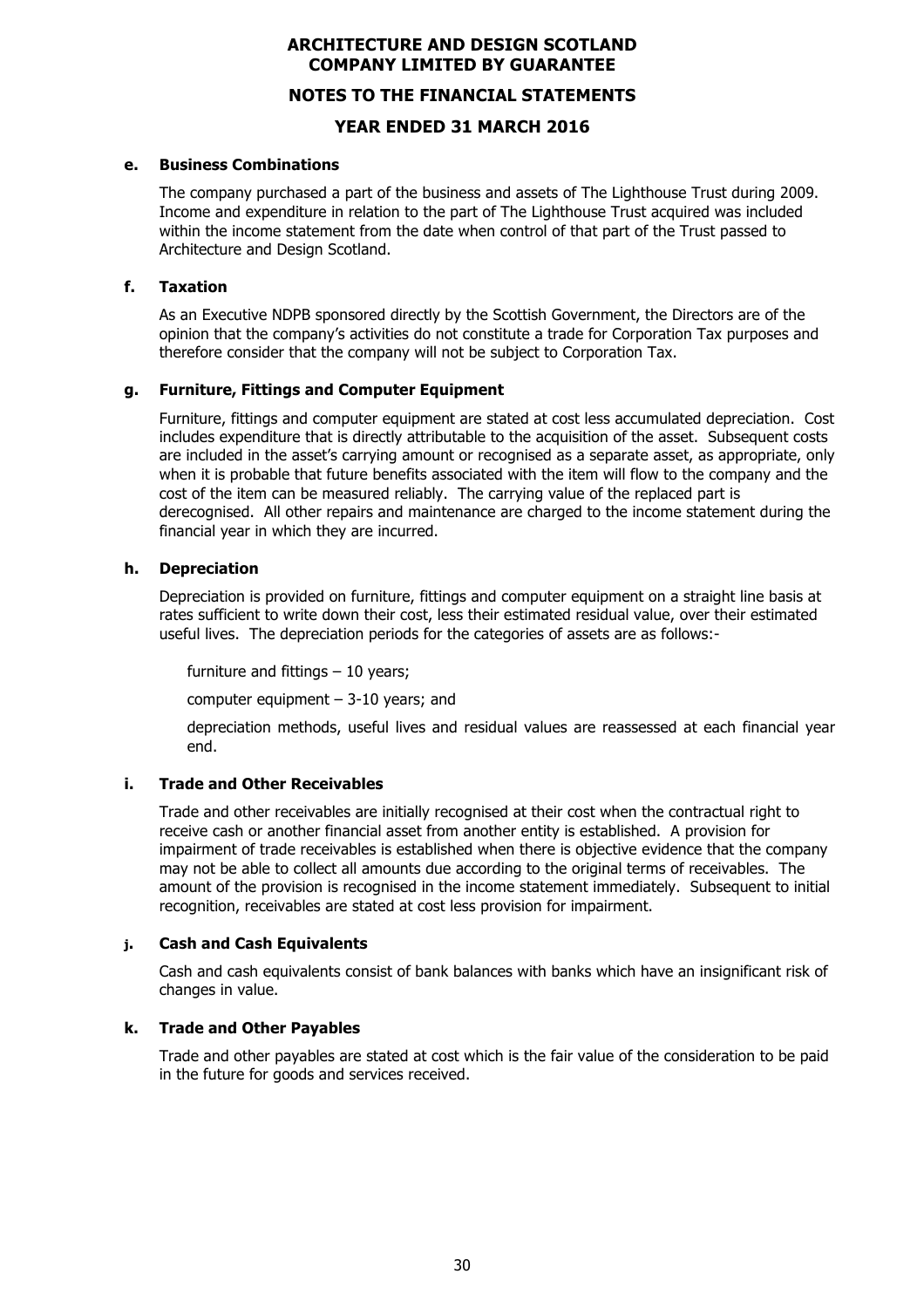## **NOTES TO THE FINANCIAL STATEMENTS**

## **YEAR ENDED 31 MARCH 2016**

## **l. Grants Received**

Government grants in respect of capital expenditure are credited to a deferred income account. The grant is released as income to the income statement in line with the expected useful life of those assets. Grants of a revenue nature are credited to the income statement in the same period as the related expenditure is incurred. Grant income received in advance of the year in which the related expenditure is incurred is recorded as deferred income at the year-end date, within trade payables and other current liabilities.

#### **m. Pensions**

Employees of the company are covered by the provisions of the Principal Civil Service Pension Scheme which are described in note 4. Full superannuation costs are an expense of the company at rates determined by HM Treasury.

#### **n. Financial Instruments**

Financial instruments include cash and bank balances, receivables and payables. Financial instruments are recognised in the statement of financial position when the company has become a party to the contractual provisions of the instrument.

#### **o. Leases**

The company has no finance lease commitments.

Rentals payable in respect of operating leases are charged to the income statement on a straight line basis over the term of the lease – these are detailed under Note 11.

#### **p. Provisions**

The company recognises provisions when: the company has a present legal or constructive obligation as a result of past events; it is probable that an outflow of resource will be required to settle the obligation; and the amount has been reliably estimated. Provisions are not recognised for future operating losses.

A provision is recognised even if the likelihood of an outflow with respect to any one item included in the same class of obligations may be small. Provisions are measured at the present value of the expenditures expected to be required to settle the obligation using the discount rate prescribed by HM Treasury.

## Dilapidations

Provision for the costs of dilapidations on the expiry of premises' leases, which are of uncertain timing or amount at the balance sheet date, are provided on the basis of the best estimate using independent professional assessments.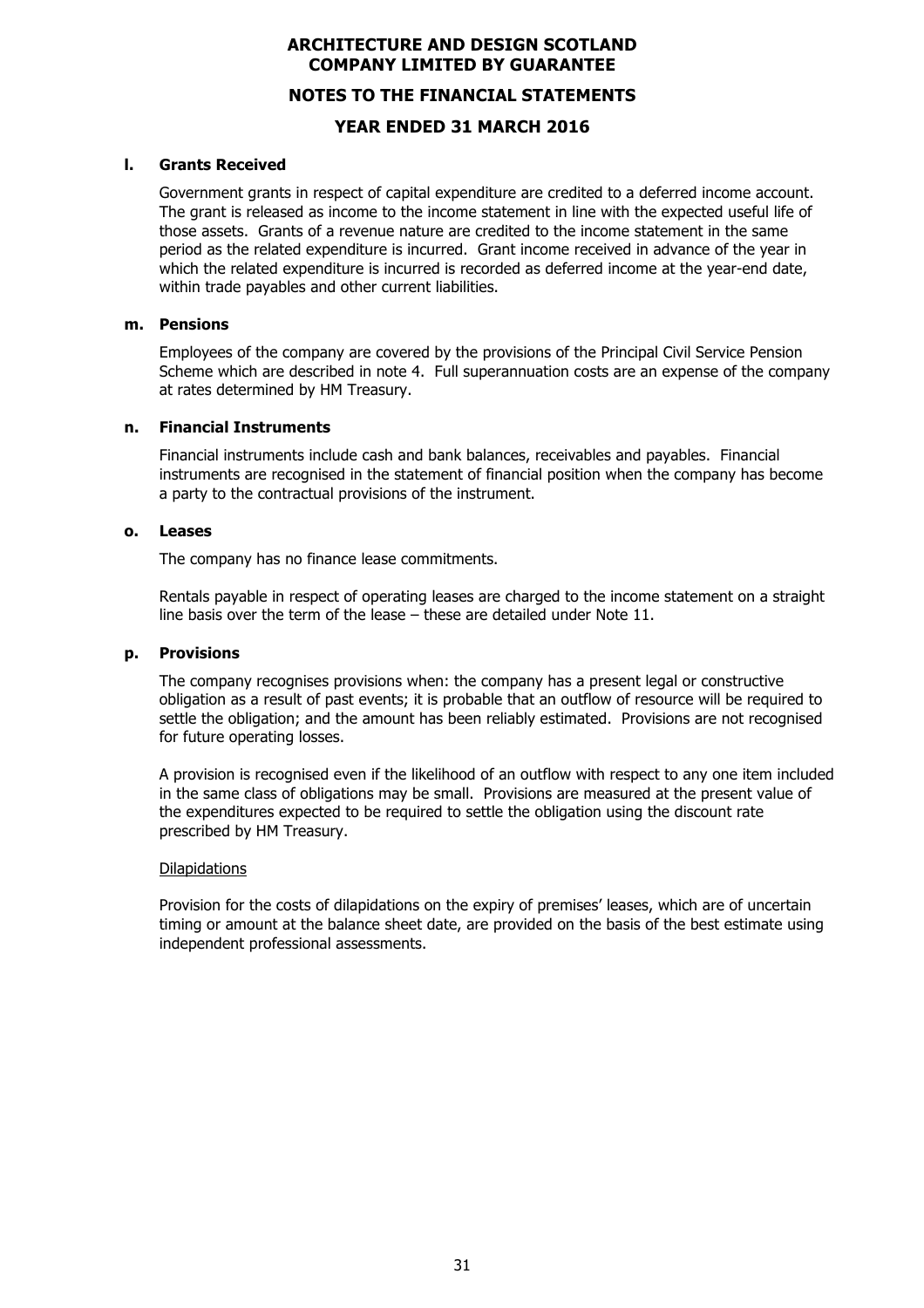# **ARCHITECTURE AND DESIGN SCOTLAND COMPANY LIMITED BY GUARANTEE NOTES TO THE FINANCIAL STATEMENTS YEAR ENDED 31 MARCH 2016**

## **2. Segmental Reporting**

All income is provided by the Scottish Government, either directly through grant-in-aid or indirectly through Scottish Government programme work. Results are reported to the Board on this basis.

|                                                  | <b>Revenue</b> | <b>Expenditure</b> | <b>Net result</b> |
|--------------------------------------------------|----------------|--------------------|-------------------|
| <b>Programme</b>                                 | £              | £                  | £                 |
| Corporate                                        | 702,531        | 709,516            | (6,985)           |
| <b>Design Forum</b>                              | 217,384        | 209,653            | 7,731             |
| Health                                           | 120,400        | 120,350            | 50                |
| <b>Urbanism</b>                                  | 153,119        | 153,736            | (617)             |
| <b>Schools</b>                                   | 175,000        | 175,391            | (391)             |
| <b>Access</b>                                    | 259,294        | 214,313            | 44,981            |
| Sust                                             | 169,473        | 170,349            | (876)             |
| <b>Corporate Projects</b>                        | 136,500        | 173,564            | (37,064)          |
|                                                  | 1,933,701      | 1,926,872          | 6,829             |
| <b>Statutory financial statements adjustment</b> | (84, 396)      | (84, 432)          | 36                |
|                                                  | 1,849,305      | 1,842,440          | 6,865             |

During the year A&DS monitors revenue and expenditure based on actual and committed expenditure. At the year end there are a number of adjustments to present the financial results on a statutory basis.

## **3. Revenue**

|              | 2016      | 2015      |
|--------------|-----------|-----------|
| Grant-in-aid | 1,859,285 | 1,736,942 |
| Other income | (9,980)   | 253,712   |
|              | 1,849,305 | 1,990,654 |

## **4. Staff Numbers and Related Costs**

Staff costs comprise of:-

|                               | 2016<br>£ | 2015      |
|-------------------------------|-----------|-----------|
| Wages and salaries            | 947,856   | 934,566   |
| Social security costs         | 66,316    | 70,478    |
| Pension costs                 | 174,707   | 169,665   |
| <b>Total employment costs</b> | 1,188,879 | 1,174,709 |

Directors' emoluments in the year amounted to £45,240 (2015: £45,240) as disclosed within the Remuneration Report on page 17.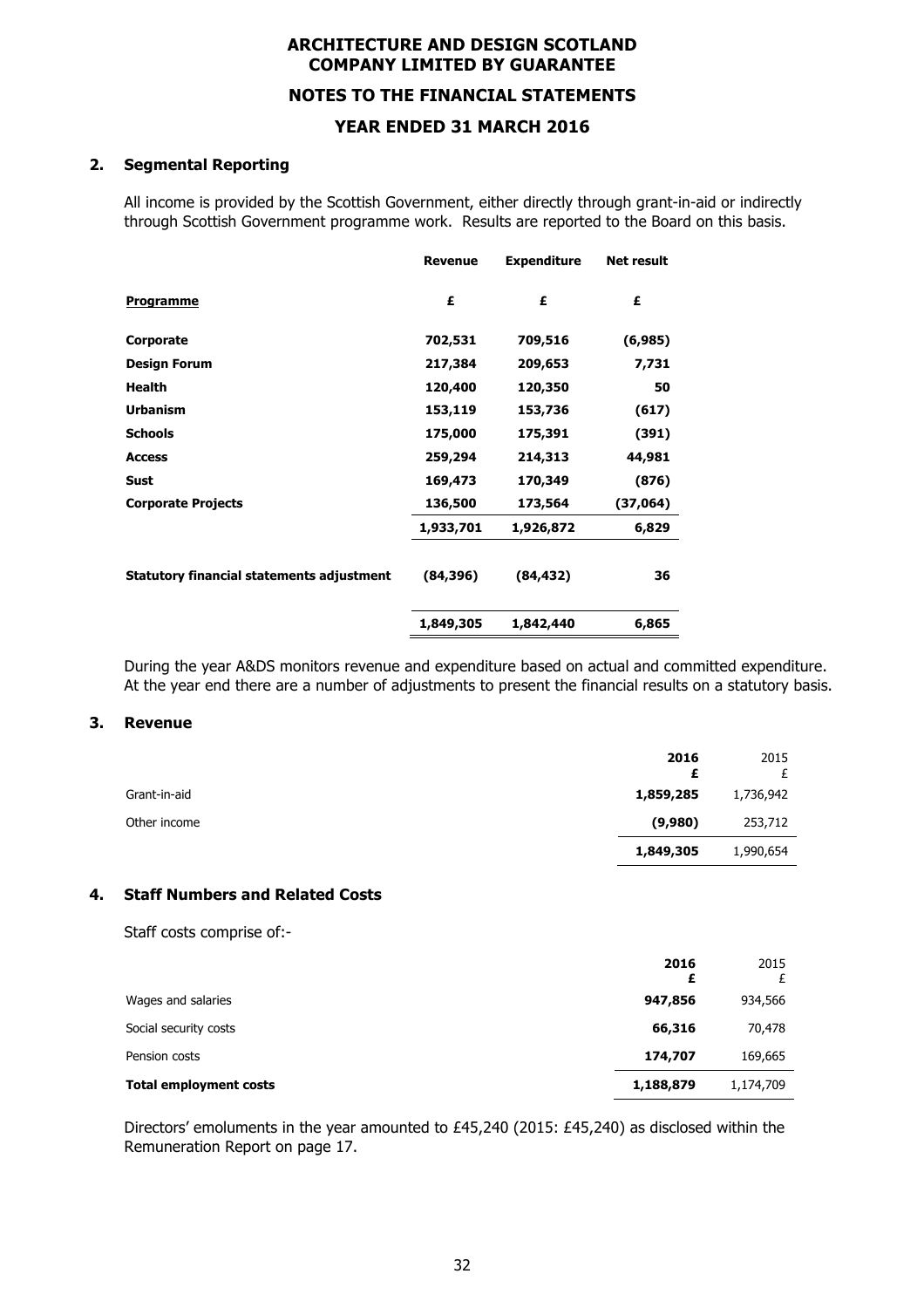## **NOTES TO THE FINANCIAL STATEMENTS**

## **YEAR ENDED 31 MARCH 2016**

The Principal Civil Service Pension Scheme (PCSPS) is an unfunded multi-employer defined benefit scheme. Architecture and Design Scotland makes contributions to PCSPS on behalf of employees but is unable to identify its share of the underlying assets and liabilities of the scheme. The contributions to the scheme have therefore been accounted for as if it were a defined contribution scheme and are charged to the income statement in the year in which they become payable. The scheme actuary last valued the scheme as at 31 March 2012. You can find details in the resource accounts of the Cabinet Office:- Civil Superannuation www.civilservicepensionscheme.org.uk

As the scheme is unfunded, although the actuary can determine a notional surplus or deficit within the whole scheme based on the Superannuation Contributions Adjusted for Past Experience approach, there is no actual deficit or surplus for the scheme as a whole. As such no disclosure about the deficit or surplus or the implications thereof has been made in the financial statements as normally required under IAS 19.

In 2015-16, employer's contributions of £170,042 (2015: £165,697) were payable to the PCSPS at one of 4 rates in the range 20.0% (2015: 16.7%) to 24.5% (2015: 24.3%) of pensionable pay, based on salary bands. The scheme's actuary reviews employer contributions usually every 4 years following a full scheme valuation. From 1 April 2016, the rates will be in the range 20.0% to 24.5%. The contribution rates are set to meet the cost of the benefits accruing during 2015-16 to be paid when the member retires and not the benefits paid during this period to existing pensioners.

## **Average Number of Persons Employed**

The average number of persons employed during the year was as follows:-

|                                                                        | 2016 | 2015 |
|------------------------------------------------------------------------|------|------|
| Directors (9 employed for 2 days per<br>month, 1 for 4 days per month) | 10   | 10   |
| Permanent employees (Full time<br>equivalent)                          | 24   | 25   |
|                                                                        | 34   | 35   |

## **5. Other expenditure**

|                                        | 2016    | 2015<br>£ |
|----------------------------------------|---------|-----------|
| Legal and professional fees            | 14,763  | 20,843    |
| Rentals under operating leases         | 138,617 | 140,078   |
| Other establishment expenses           | 48,188  | 76,431    |
| Publications                           | 13,912  | 11,645    |
| Travel, subsistence and motor expenses | 40,632  | 45,904    |
| Advertising and sponsorship            | 681     | 20,882    |
| Recruitment costs                      | 1,740   | 1,245     |
| Research costs                         | 25,095  | 39,297    |
| Exhibition costs                       | 193,584 | 212,594   |
| Accountancy fees                       | 5,000   | 1,530     |
| Other running costs                    | 152,565 | 211,475   |
| Non-cash items:-                       |         |           |
| Depreciation                           | 18,784  | 22,824    |
| Total                                  | 653,561 | 804,748   |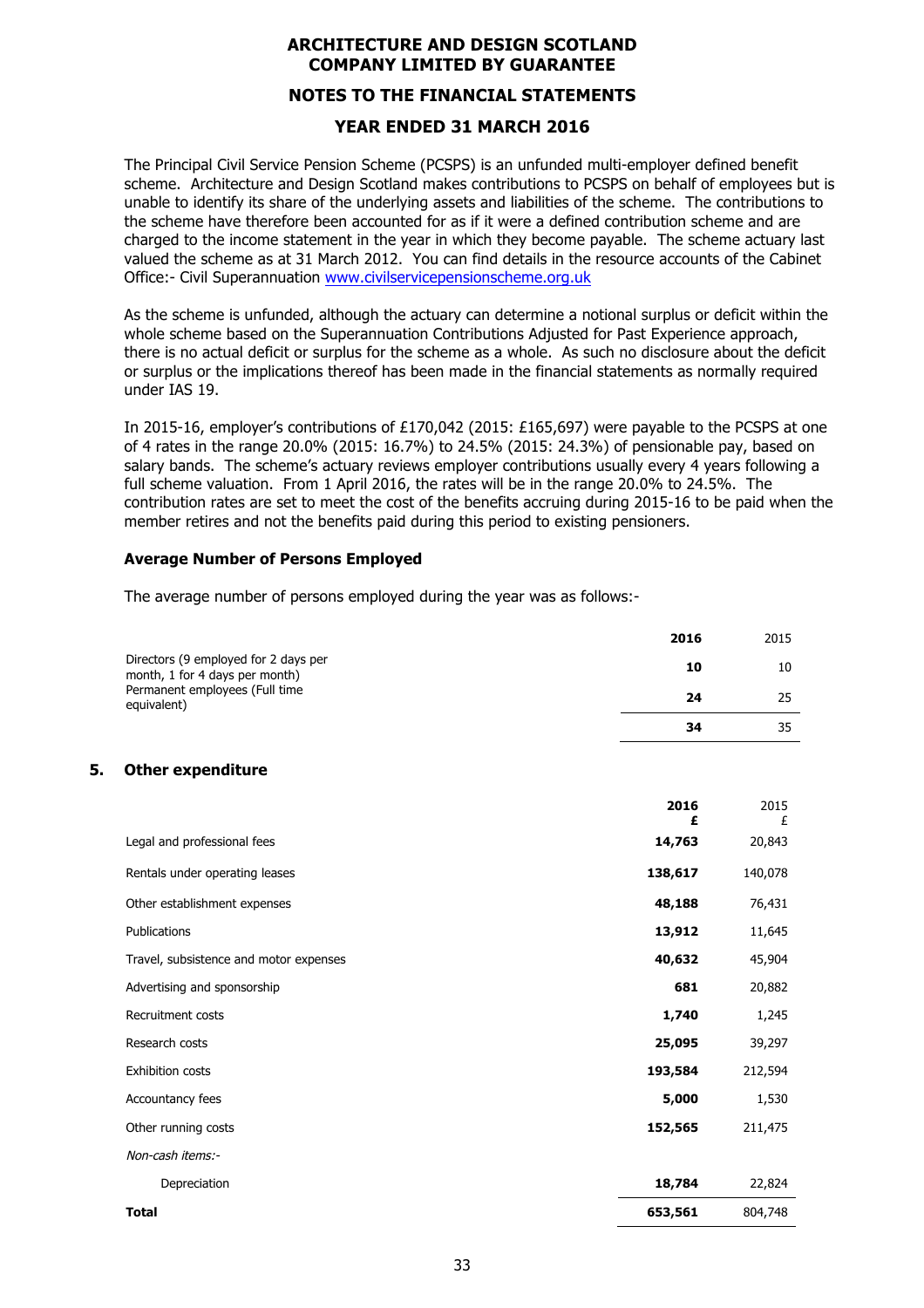# **NOTES TO THE FINANCIAL STATEMENTS**

# **YEAR ENDED 31 MARCH 2016**

The company incurred finance charges on leased assets of £nil (2015: £nil) in the year. During the year the company purchased the following services from its auditor, KPMG LLP:-

|                | 2016<br>£      | 2015<br>Ł                |
|----------------|----------------|--------------------------|
| Audit services | 8,810          | 8,810                    |
| Other services | $\blacksquare$ | $\overline{\phantom{a}}$ |
|                | 8,810          | 8,810                    |

The majority of operating expenditure is shown gross of VAT as the company is not able to recover VAT on expenditure incurred in relation to grant-in-aid projects.

## **6. Furniture, Fittings and Computer Equipment**

|                                                   | Furniture<br>and fittings | Computer<br>equipment | Total     |
|---------------------------------------------------|---------------------------|-----------------------|-----------|
|                                                   | £                         | £                     | £         |
| <b>Cost or valuation</b>                          |                           |                       |           |
| At 1 April 2014                                   | 107,362                   | 113,562               | 220,924   |
| <b>Additions</b>                                  | 522                       | 10,002                | 10,524    |
| At 31 March 2015                                  | 107,884                   | 123,564               | 231,448   |
| Additions                                         | 9,535                     | 3,909                 | 13,444    |
| Disposals                                         |                           | (14, 288)             | (14, 288) |
| At 31 March 2016                                  | 117,419                   | 113,185               | 230,604   |
| <b>Depreciation</b>                               |                           |                       |           |
| At 1 April 2014                                   | 81,113                    | 101,403               | 182,516   |
| Charged in year                                   | 10,746                    | 12,078                | 22,824    |
| Released on disposal                              |                           |                       |           |
| At 31 March 2015                                  | 91,859                    | 113,481               | 205,340   |
| Charged in year                                   | 11,063                    | 7,721                 | 18,784    |
| Released on disposal                              |                           | (14, 288)             | (14, 288) |
| At 31 March 2016                                  | 102,922                   | 106,914               | 209,836   |
| Net book value at 31 March 2016                   | 14,497                    | 6,271                 | 20,768    |
| Net book value at 31 March 2015                   | 16,025                    | 10,083                | 26,108    |
| <b>Trade Receivables and Other Current Assets</b> |                           |                       |           |
|                                                   |                           | 2016<br>£             | 2015<br>£ |
| والمحافظة والمناد<br>المالغة والمراجع والمالي     |                           |                       |           |

| Amounts falling due within one year:- |         |         |
|---------------------------------------|---------|---------|
| Trade receivables                     | 1,869   | -       |
| Prepayments and accrued income        | 118,496 | 133.161 |
|                                       | 120,365 | 133.161 |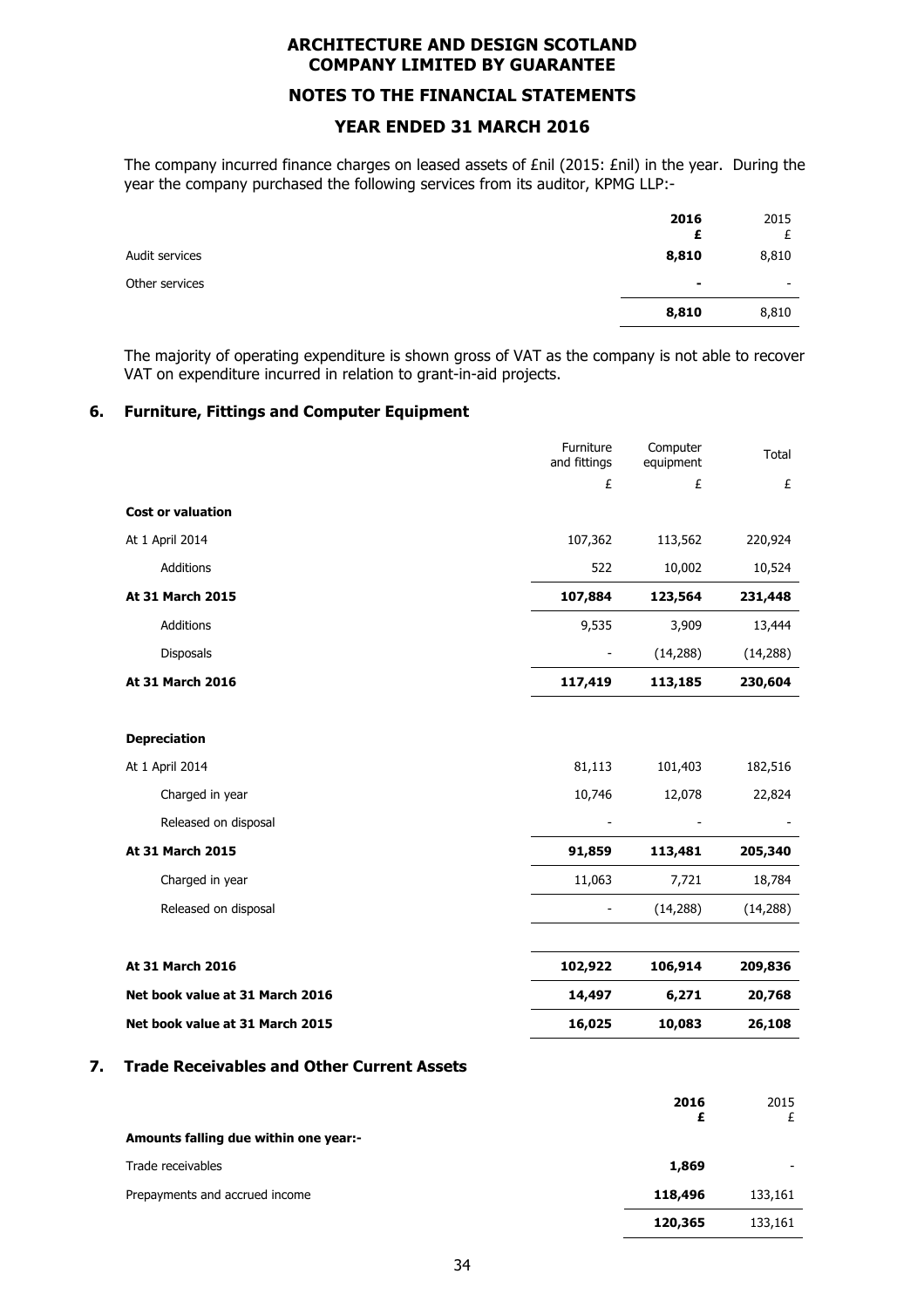# **NOTES TO THE FINANCIAL STATEMENTS**

## **YEAR ENDED 31 MARCH 2016**

Payment terms for trade receivables vary but are generally 14 days from invoice date. The invoices in relation to the trade receivables noted above of £1,869 (2015: £Nil) are dated within 3 months of the year end date. As such, the trade receivables are not considered to be overdue for payment as at 31 March 2016 and have not therefore been impaired.

|    |                                                        | 2016      | 2016      |
|----|--------------------------------------------------------|-----------|-----------|
|    | Intra-government receivables and other current assets: | £         | £         |
|    | Bodies external to government                          | 118,496   | 133,161   |
|    | <b>Total receivables and other current assets</b>      | 118,496   | 133,161   |
| 8. | <b>Cash and Cash Equivalents</b>                       |           |           |
|    |                                                        | 2016<br>£ | 2015<br>£ |
|    | <b>Balance at 1 April 2015</b>                         | 183,976   | 163,212   |
|    | Net change in cash and cash equivalent balances        | 53,798    | 20,764    |
|    | <b>Balance at 31 March 2016</b>                        | 237,774   | 183,976   |
|    | The following balances at 31 March 2016 were held at:- |           |           |
|    | Commercial banks and cash in hand                      | 237,774   | 183,976   |
|    | <b>Balance at 31 March 2016</b>                        | 237,774   | 183,976   |
| 9. | <b>Trade Payables and Other Liabilities</b>            |           |           |
|    |                                                        | 2016<br>£ | 2015<br>£ |
|    | Amounts falling due within one year:-                  |           |           |
|    | Trade payables                                         | 82,726    | 107,606   |
|    | Accruals and deferred income                           | 266,249   | 212,573   |
|    |                                                        | 348,975   | 320,179   |
|    |                                                        |           |           |
|    |                                                        | 2016      | 2015      |
|    | Intra-government trade payables and other liabilities: | £         | £         |
|    | <b>Local Authorities</b>                               |           | 35,489    |
|    | Central Government                                     |           | 1,800     |
|    | Bodies external to government                          | 348,975   | 282,890   |
|    | Total trade payables and other current liabilities     | 348,975   | 320,179   |

## **10. Capital Commitments**

The company had £nil material capital commitments at 31 March 2016 (2015: £nil).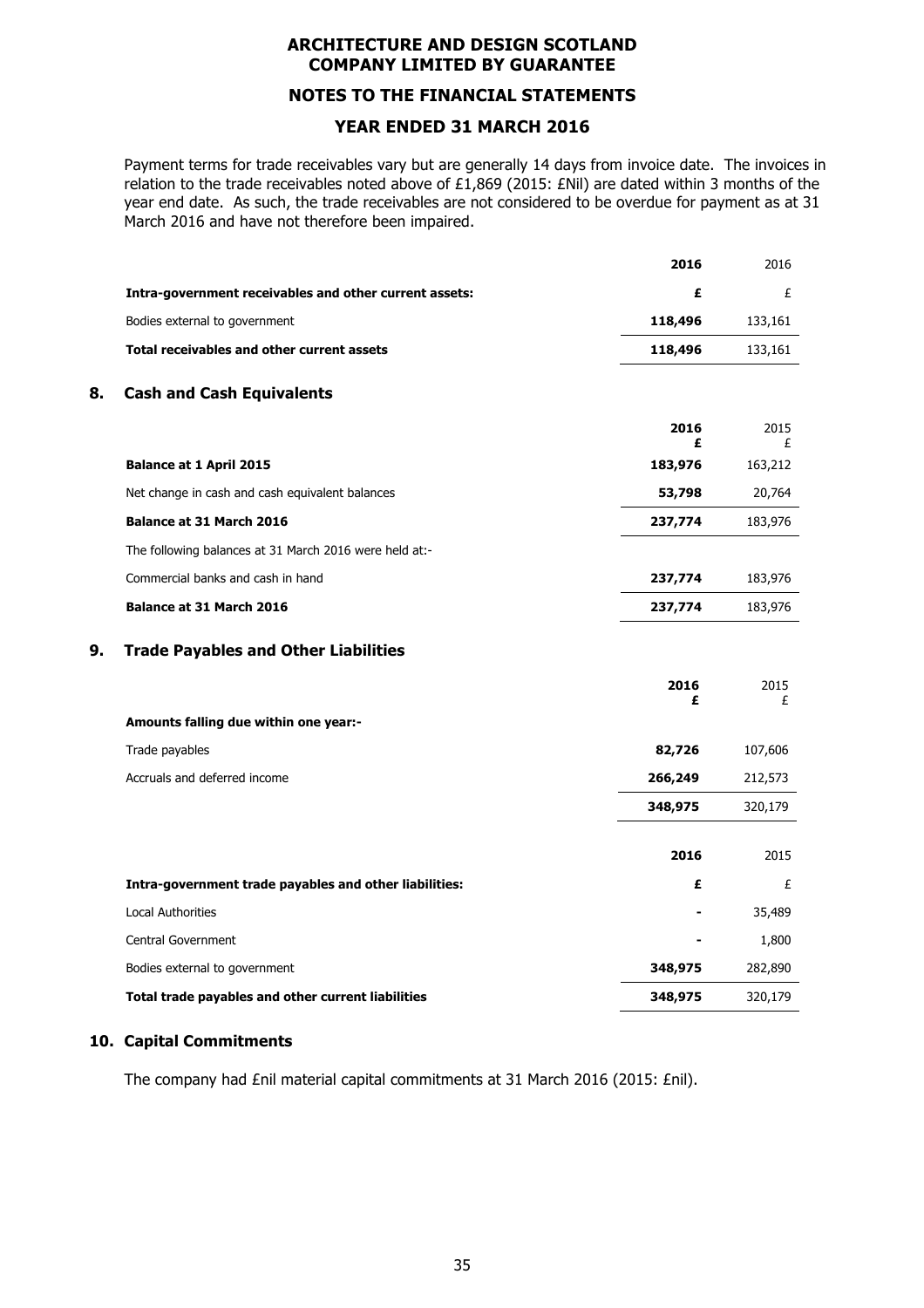## **NOTES TO THE FINANCIAL STATEMENTS**

## **YEAR ENDED 31 MARCH 2016**

#### **11. Commitments Under Leases**

#### **Operating Leases**

The Edinburgh premises which the company operates from is occupied under an operating lease which expires on 30 April 2019. The Glasgow premises which the company operates from is occupied under a Management Agreement which expires on 31 March 2019. The total of future minimum lease payments following the year of these financial statements is given in the table below, analysed according to the period in which the lease expires.

|                                                                             | 2016<br>£ | 2015    |
|-----------------------------------------------------------------------------|-----------|---------|
| <b>Obligations under operating leases comprise:-</b>                        |           |         |
| Buildings:-                                                                 |           |         |
| Expiry after 1 year but not more than 5 years (The Lighthouse $-$ Glasgow)  | 60,606    | 90,000  |
| Expiry after 1 year but not more than 5 years (Bakehouse Close – Edinburgh) | 156,000   | 50,000  |
|                                                                             | 216,606   | 140,000 |

The company does not sub-lease its property or other assets held under operating lease agreements and is not exposed to any material contingent rent payments.

## **12. Provisions for Liabilities and Charges**

| At 31 Mar 2016 | Utilised | <b>Released to Income &amp;</b><br><b>Expenditure</b> | Increase in year | At 1 Apr 2015 |               |
|----------------|----------|-------------------------------------------------------|------------------|---------------|---------------|
|                |          |                                                       |                  |               |               |
| 42,940         |          |                                                       |                  | 42,940        | Dilapidations |

The dilapidations provision relates to the costs, over the period of the lease, to return leased premises to their original condition, per the lease agreement.

## **13. Financial Instruments**

The company's activities and the way government bodies are funded means that Architecture and Design Scotland is not exposed to the degree of financial risk faced by other non-public sector bodies.

Accordingly, the company makes little use of financial instruments other than an operational bank account and so its exposure to price risk, credit risk, liquidity risk and cash flow risk is minimal.

The Directors consider that the carrying value of the company's trade receivables and payables approximates to their fair value as all trade receivables and payables are recoverable/payable in the short term.

## **14. Contingent Liabilities**

The company had £nil material contingent liabilities at 31 March 2016 (2015: £nil).

## **15. Related-Party Transactions**

During the year, grant-in-aid of £1,859,285 (2015: £1,736,942) was granted by the Scottish Ministers to Architecture and Design Scotland. The Scottish Ministers are the sole member of the company.

All related party transactions are conducted on an arm's length basis.

There were no other related party transactions during the year.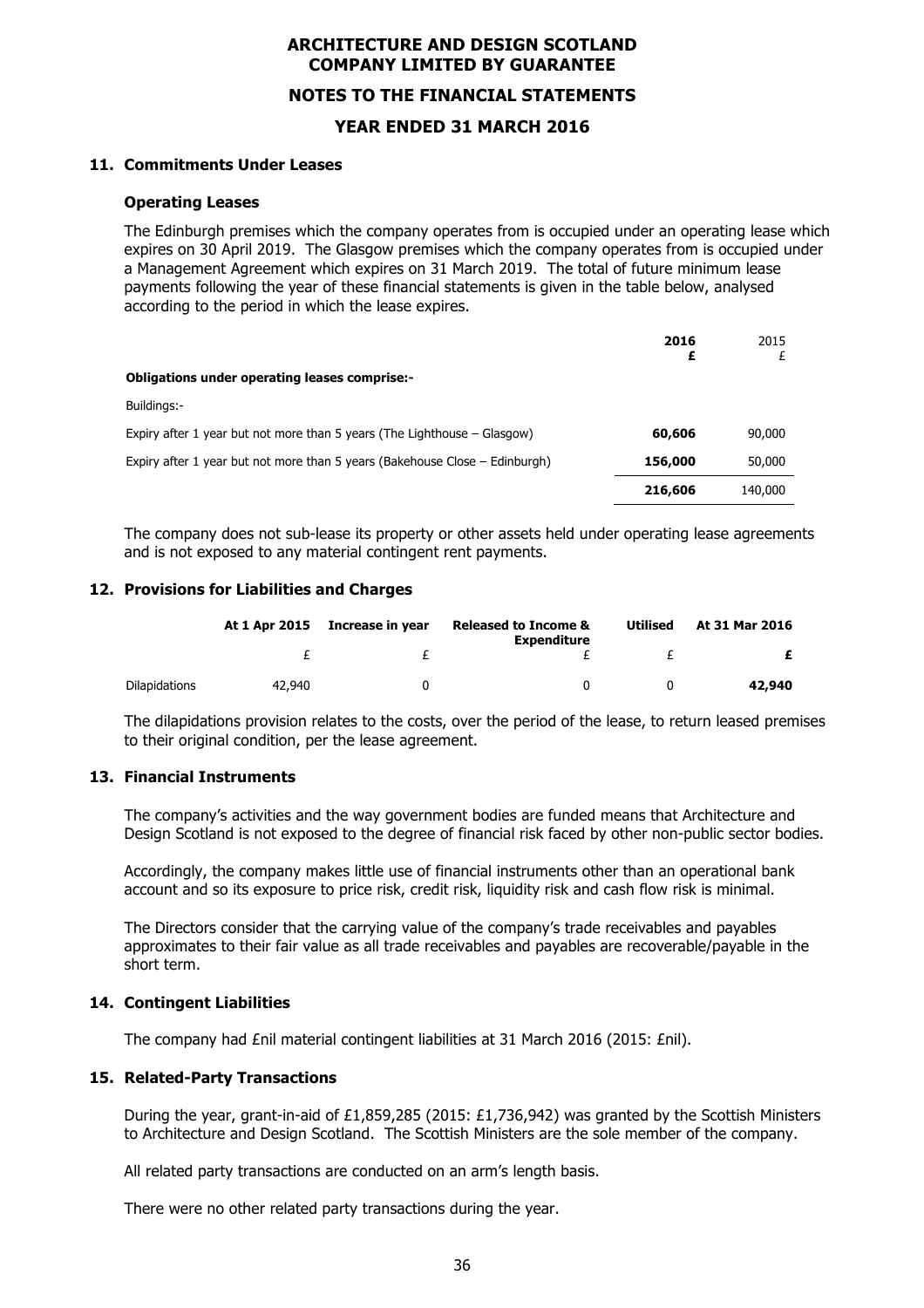# **ARCHITECTURE AND DESIGN SCOTLAND COMPANY LIMITED BY GUARANTEE NOTES TO THE FINANCIAL STATEMENTS YEAR ENDED 31 MARCH 2016**

## **16. Post Balance Sheet Events**

There are no material post balance sheet events at either year end that require to be adjusted or disclosed in the financial statements.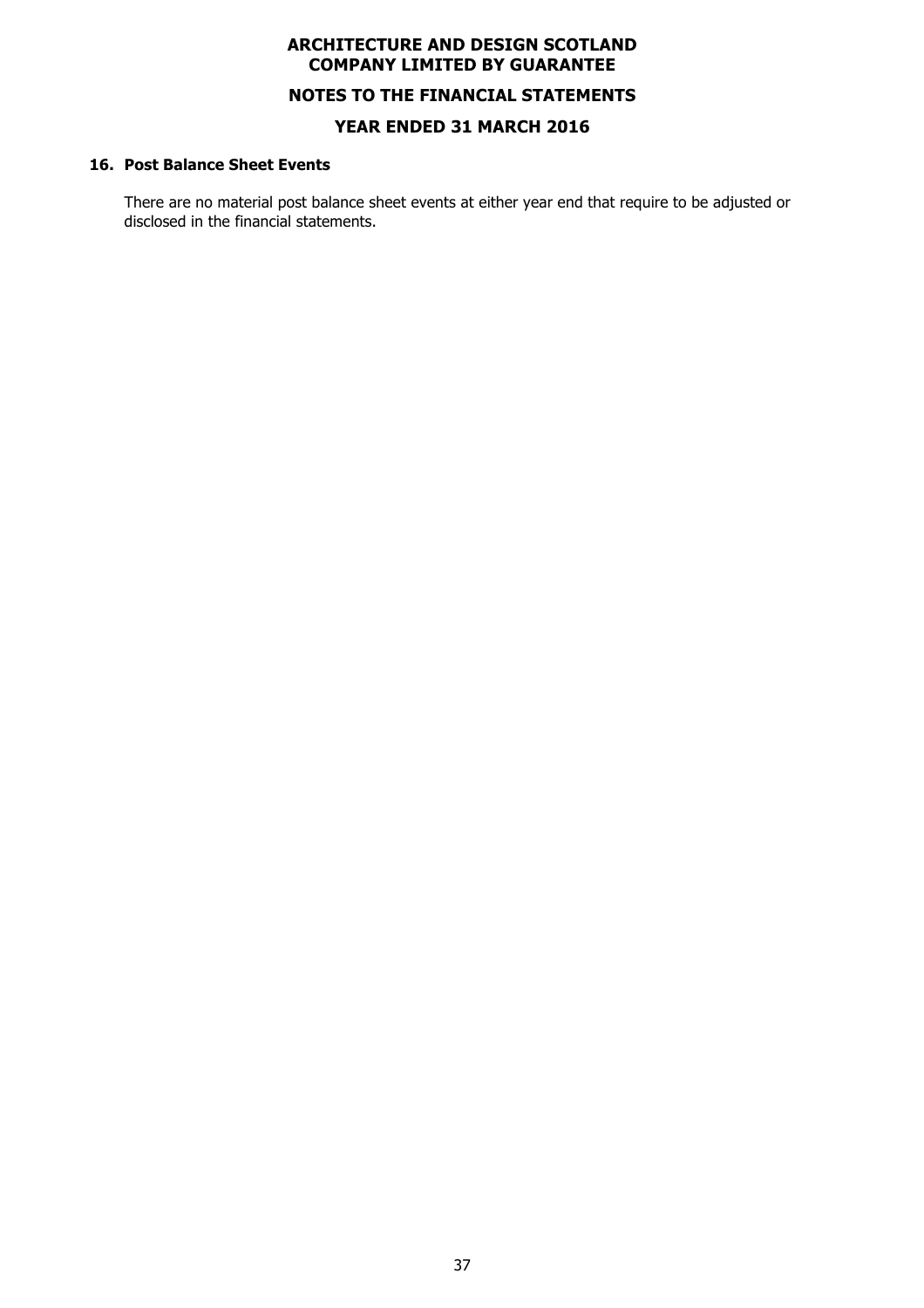## **DIRECTION BY THE SCOTTISH MINISTERS**

## **YEAR ENDED 31 MARCH 2016**

#### **Direction by the Scottish Ministers**



## ARCHITECTURE AND DESIGN SCOTLAND

# DIRECTION BY THE SCOTTISH MINISTERS

- $1.$ The Scottish Ministers, in pursuance of Section 19(4) of the Public Finance and Accountability (Scotland) Act 2000 hereby give the following direction.
- $2.$ The statement of accounts for the financial year ended 31 March 2006, and subsequent years, shall comply with the accounting principles and disclosure requirements of the edition of the Government Financial Reporting Manual (FReM) which is in force for the year for which the statement of accounts are prepared.
- The accounts shall be prepared so as to give a true and fair view of the income and expenditure and cash flows for the financial year, and of the state of affairs as at the 3. end of the financial year.
- 4. This direction shall be reproduced as an appendix to the statement of accounts.

A member of the staff of the Scottish Ministers

Dated 20 September 2006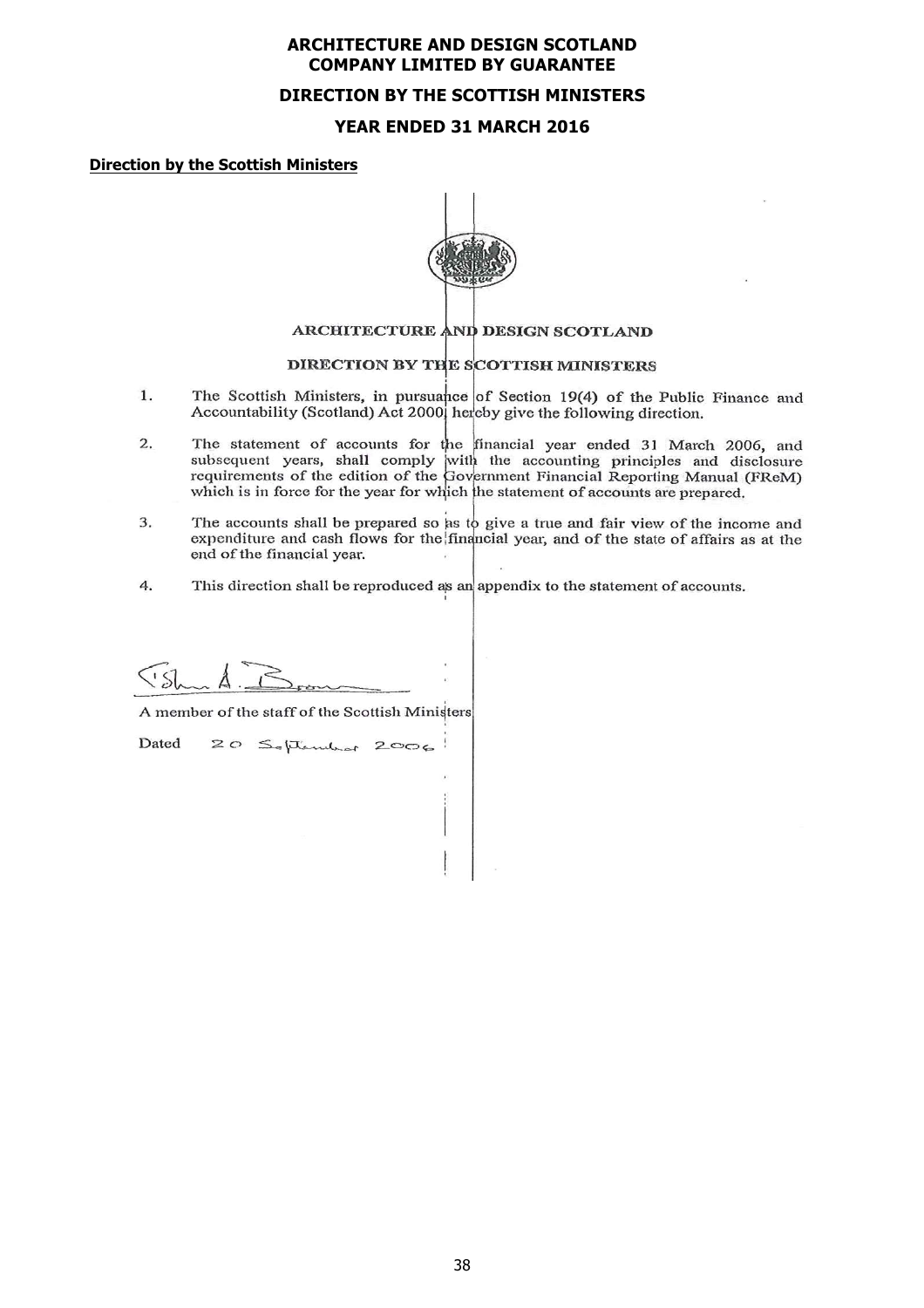# **ARCHITECTURE AND DESIGN SCOTLAND COMPANY LIMITED BY GUARANTEE MANAGEMENT INFORMATION YEAR ENDED 31 MARCH 2016**

**Management Information**

The following pages do not form part of the statutory financial statements which are the subject of the independent auditor's report on pages 23 to 24.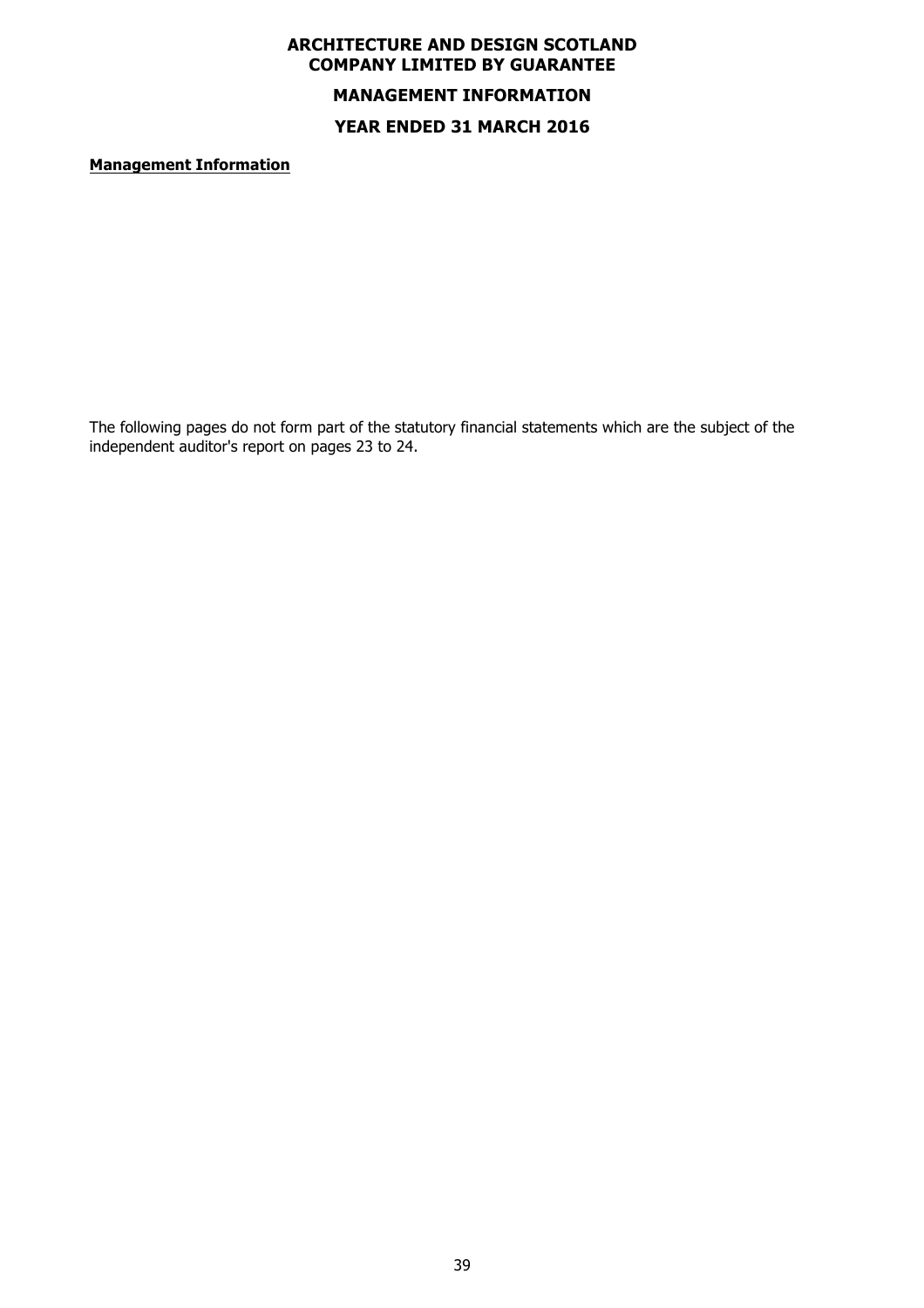# **ARCHITECTURE AND DESIGN SCOTLAND COMPANY LIMITED BY GUARANTEE MANAGEMENT INFORMATION YEAR ENDED 31 MARCH 2016**

|                                         | 2016<br>£   | 2015<br>£   |
|-----------------------------------------|-------------|-------------|
| <b>Turnover</b>                         |             |             |
| Grant-in-aid                            | 1,859,285   | 1,736,942   |
| Other income                            | (9,980)     | 253,712     |
|                                         | 1,849,305   | 1,990,654   |
| <b>Overheads</b>                        |             |             |
| Administrative expenses                 | (1,842,440) | (1,979,457) |
|                                         | 6,865       | 11,197      |
| <b>Other charges</b>                    |             |             |
| Notional cost of capital                |             |             |
| <b>Operating surplus</b>                | 6,865       | 11,197      |
| Hire purchase and finance lease charges |             |             |
| Surplus on ordinary activities          | 6,865       | 11,197      |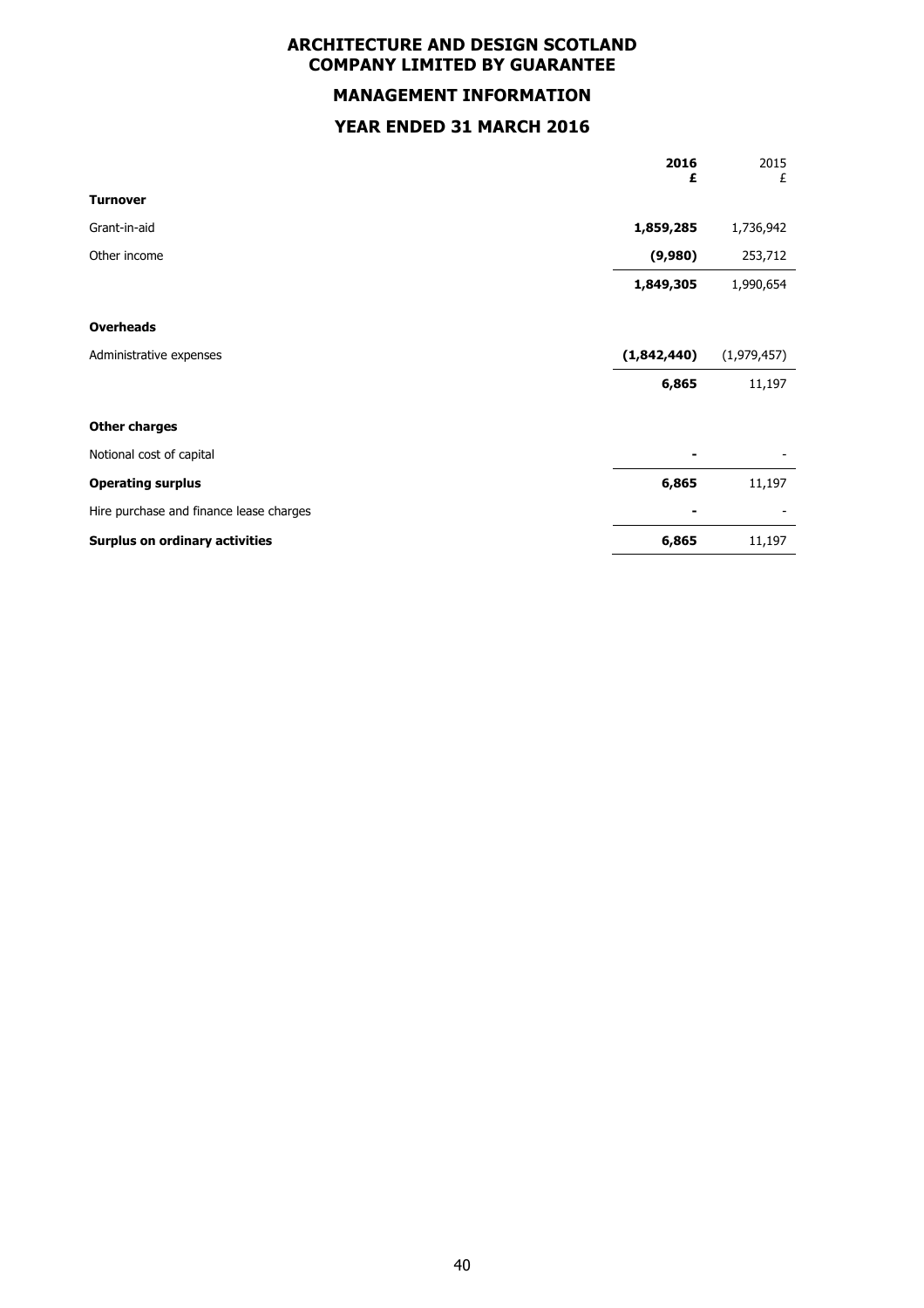# **MANAGEMENT INFORMATION**

# **YEAR ENDED 31 MARCH 2016**

|                                        |           | 2016      |           | 2015      |  |
|----------------------------------------|-----------|-----------|-----------|-----------|--|
|                                        | £         | £         | £         | £         |  |
| <b>Administrative expenses</b>         |           |           |           |           |  |
| Wages and salaries                     | 1,014,172 |           | 1,005,044 |           |  |
| Pension contributions                  | 174,707   |           | 169,665   |           |  |
|                                        |           | 1,188,879 |           | 1,174,709 |  |
| <b>Establishment expenses</b>          |           |           |           |           |  |
| Rent                                   | 138,617   |           | 140,078   |           |  |
| Rates and water                        | 23,954    |           | 22,290    |           |  |
| Light and heat                         | 4,642     |           | 5,330     |           |  |
| Insurance                              | 671       |           | (1, 126)  |           |  |
| Repairs and maintenance                | 18,921    |           | 49,937    |           |  |
|                                        |           | 186,805   |           | 216,509   |  |
| <b>General expenses</b>                |           |           |           |           |  |
| Travel, subsistence and motor expenses | 40,632    |           | 45,904    |           |  |
| Telephone                              | 5,178     |           | 4,905     |           |  |
| Office expenses                        | 756       |           | 652       |           |  |
| Printing, stationery and postage       | 5,752     |           | 4,059     |           |  |
| Consumables                            | 42,040    |           | 53,800    |           |  |
| Staff training                         | 38,458    |           | 29,366    |           |  |
| Hospitality                            | 482       |           | 1,297     |           |  |
| Subscriptions and donations            | 8,607     |           | 8,470     |           |  |
| Research costs                         | 25,095    |           | 39,297    |           |  |
| Publications                           | 13,912    |           | 11,645    |           |  |
| Advertising and sponsorship            | 681       |           | 20,882    |           |  |
| Exhibition costs                       | 193,584   |           | 212,594   |           |  |
| Recruitment costs                      | 1,740     |           | 1,245     |           |  |
| General expenses                       | 42,482    |           | 38,086    |           |  |
| Legal and professional fees            | 14,763    |           | 20,843    |           |  |
| Accountancy fees                       | 5,000     |           | 1,530     |           |  |
| Grants issued                          | 0         |           | 62,030    |           |  |
| Auditor's remuneration                 | 8,810     |           | 8,810     |           |  |
| Depreciation                           | 18,784    |           | 22,824    |           |  |
|                                        |           | 466,756   |           | 588,239   |  |
|                                        |           | 1,842,440 |           | 1,979,457 |  |